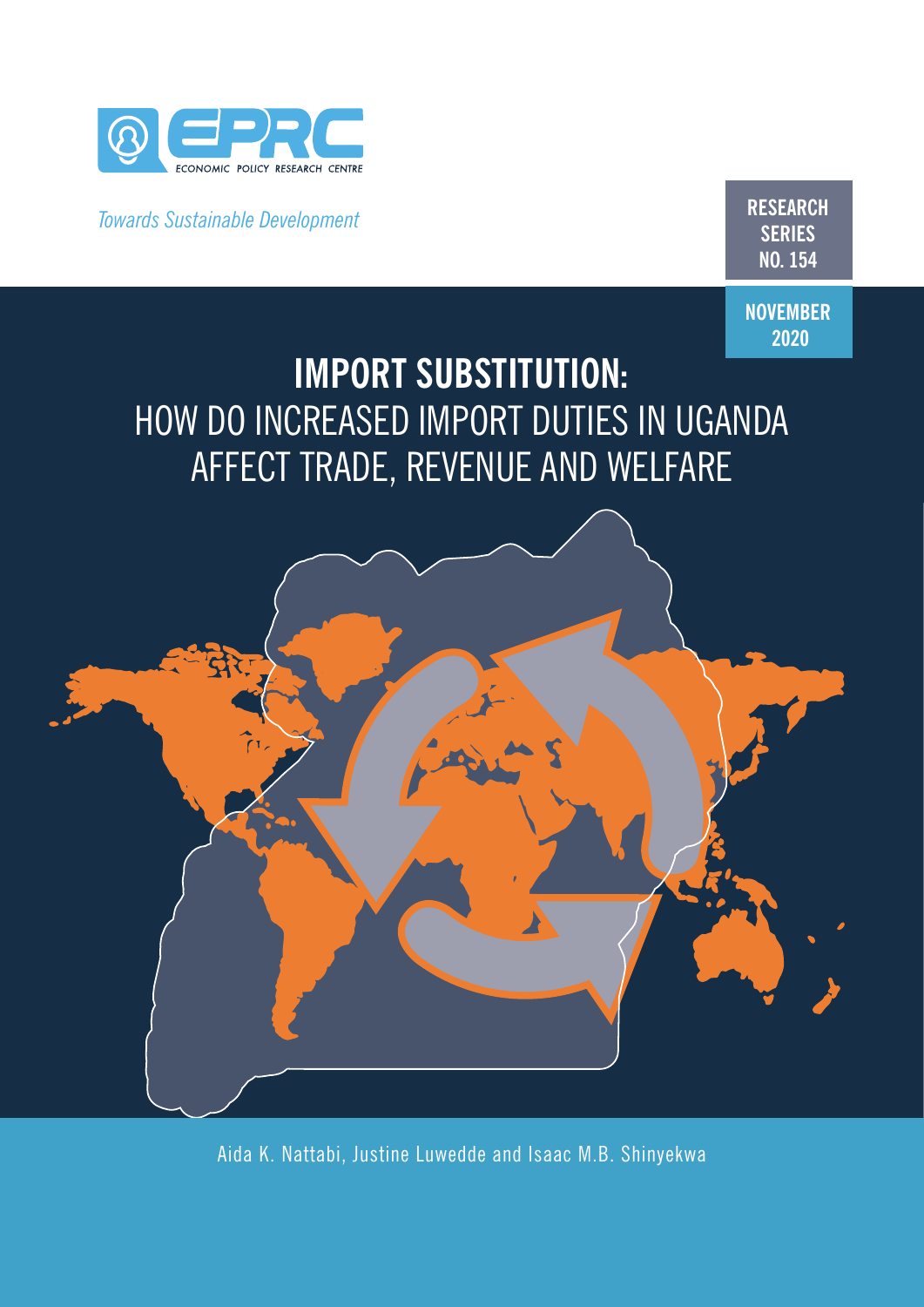### **Copyright © Economic Policy Research Centre (EPRC)**

The Economic Policy Research Centre (EPRC) is an autonomous not-for-profit organization established in 1993 with a mission to foster sustainable growth and development in Uganda through advancement of research –based knowledge and policy analysis. Since its inception, the EPRC has made significant contributions to national and regional policy formulation and implementation in the Republic of Uganda and throughout East Africa. The Centre has also contributed to national and international development processes through intellectual policy discourse and capacity strengthening for policy analysis, design and management. The EPRC envisions itself as a Centre of excellence that is capable of maintaining a competitive edge in providing national leadership in intellectual economic policy discourse, through timely research-based contribution to policy processes.

*Disclaimer:* The views expressed in this publication are those of the authors and do not necessarily represent the views of the Economic Policy Research Centre (EPRC) or its management.

Any enquiries can be addressed in writing to the Executive Director on the following address: Economic Policy Research Centre Plot 51, Pool Road, Makerere University Campus P.O. Box 7841, Kampala, Uganda Tel: +256-414-541023/4 Fax: +256-414-541022 Email: eprc@eprcug.org Web: www.eprcug.org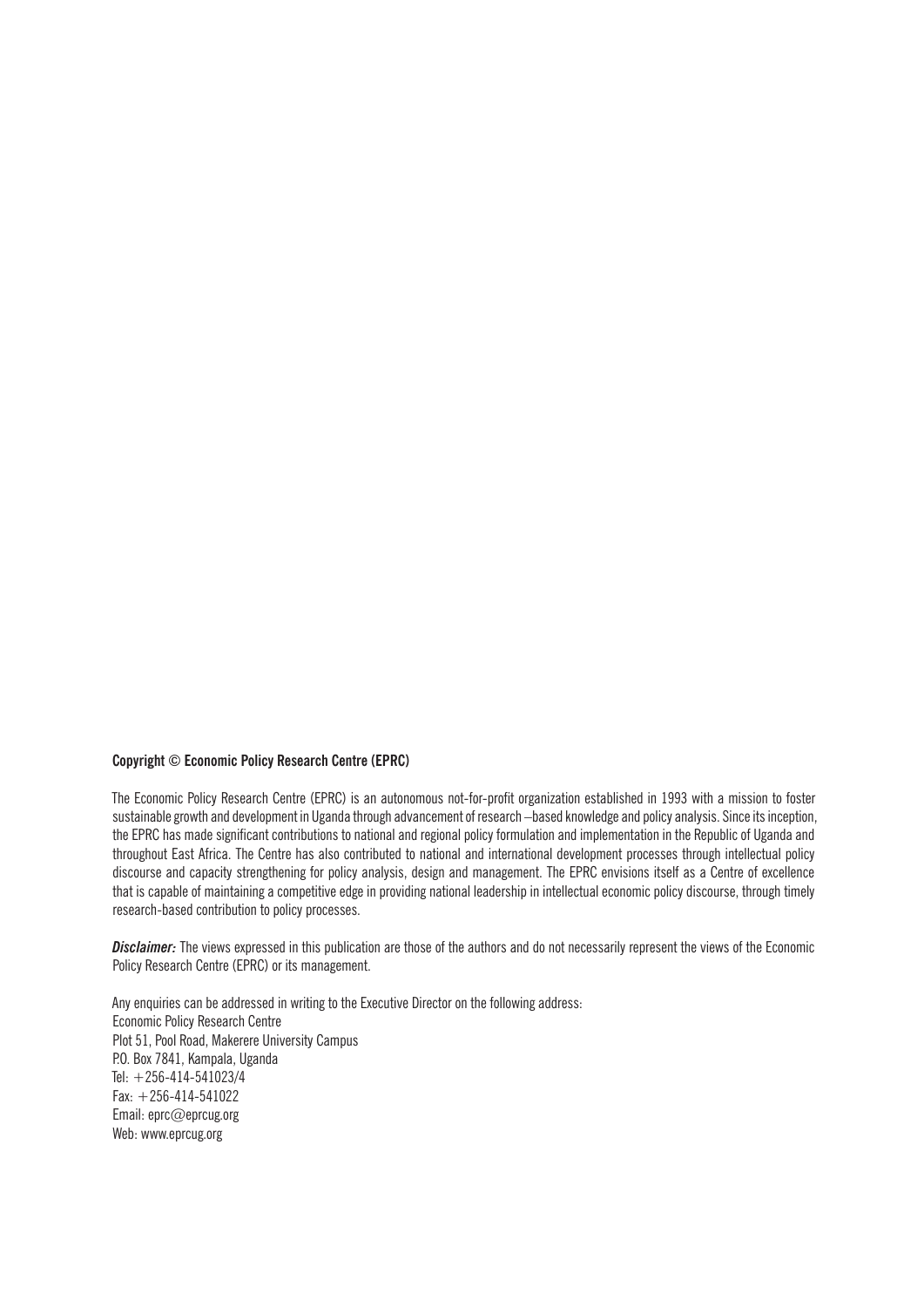**RESEARCH SERIES No. 154**

# **IMPORT SUBSTITUTION:**  HOW DO INCREASED IMPORT DUTIES IN UGANDA AFFECT TRADE, REVENUE AND **WELFARE**

Aida K. Nattabi Justine Luwedde Isaac M.B. Shinyekwa

November 2020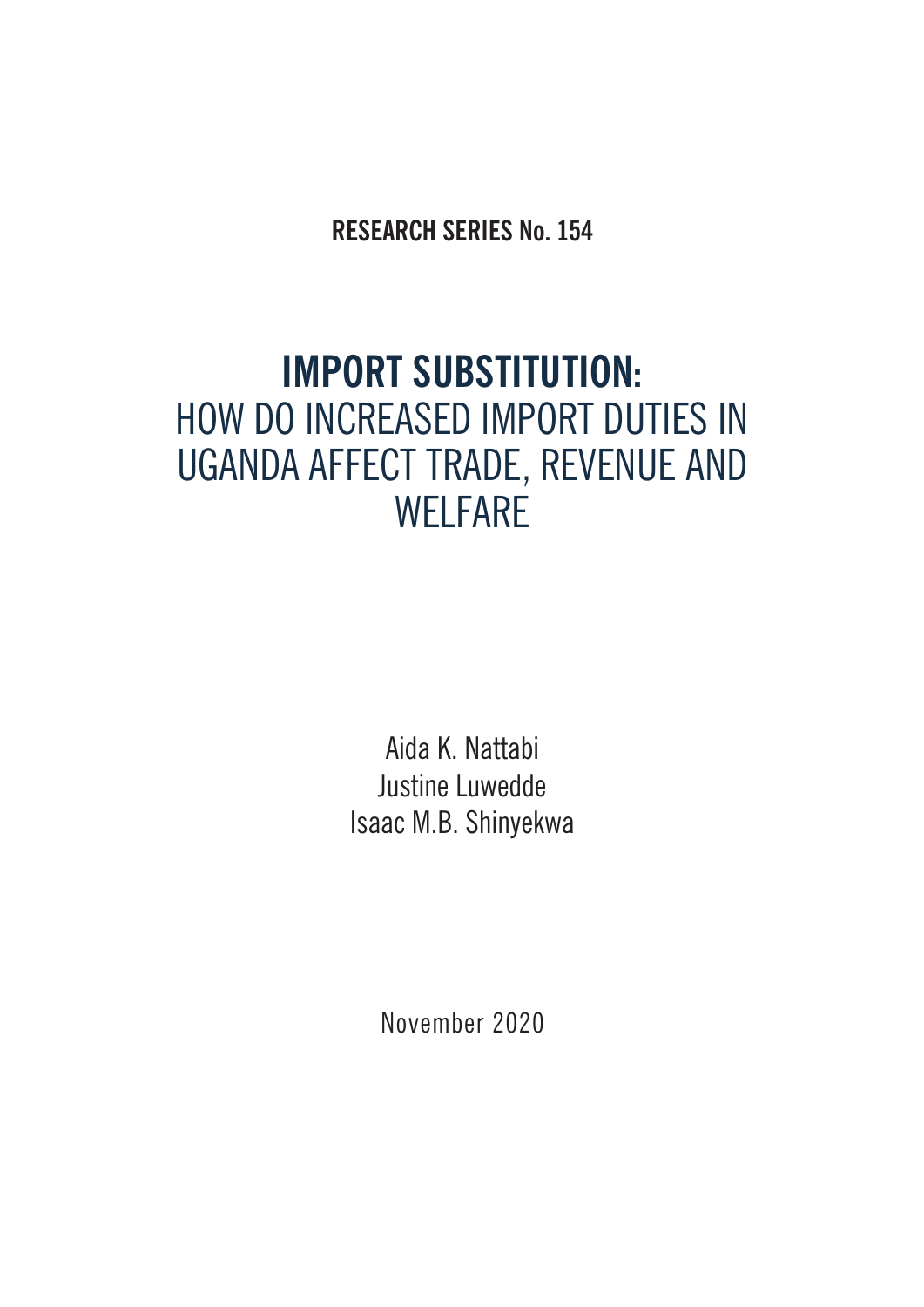# **TABLE OF CONTENTS**

|            | <b>ABSTRACT</b>                                       | 1                   |
|------------|-------------------------------------------------------|---------------------|
| 1.0        | <b>INTRODUCTION</b>                                   | $\overline{c}$      |
| 1.1        | Objectives of the study                               | $\frac{2}{2}$       |
| 1.2        | Significance of the study                             |                     |
| 2.0        | <b>LITERATURE REVIEW</b>                              | 3                   |
| 2.1        | Theoretical perspective                               | $\mathfrak{Z}$      |
| 2.2        | <b>Empirical literature</b>                           | 3                   |
| 3.0        | <b>METHODOLOGY</b>                                    | 4                   |
| 3.1        | <b>Data Sources and Caveats</b>                       | 5                   |
| 3.2        | <b>Method of Simulation</b>                           | 5                   |
| 4.0        | <b>FINDINGS</b>                                       | $6\phantom{.}6$     |
| 4.1        | Introduction                                          | $6\phantom{.}6$     |
| 4.2<br>4.3 | <b>Results and Discussion</b><br><b>Trade Effects</b> | $6\phantom{a}$<br>8 |
| 4.4        | Revenue effect                                        | 9                   |
| 4.5        | Welfare effect                                        | 11                  |
|            | 5.0 CONCLUSION AND POLICY IMPLICATIONS                | 13                  |
|            | <b>REFERENCES</b>                                     | 14                  |
|            | <b>APPENDIX A</b>                                     | 16                  |
|            | <b>APPENDIX B</b>                                     | 19                  |
|            | <b>EPRC RESEARCH SERIES</b>                           | 34                  |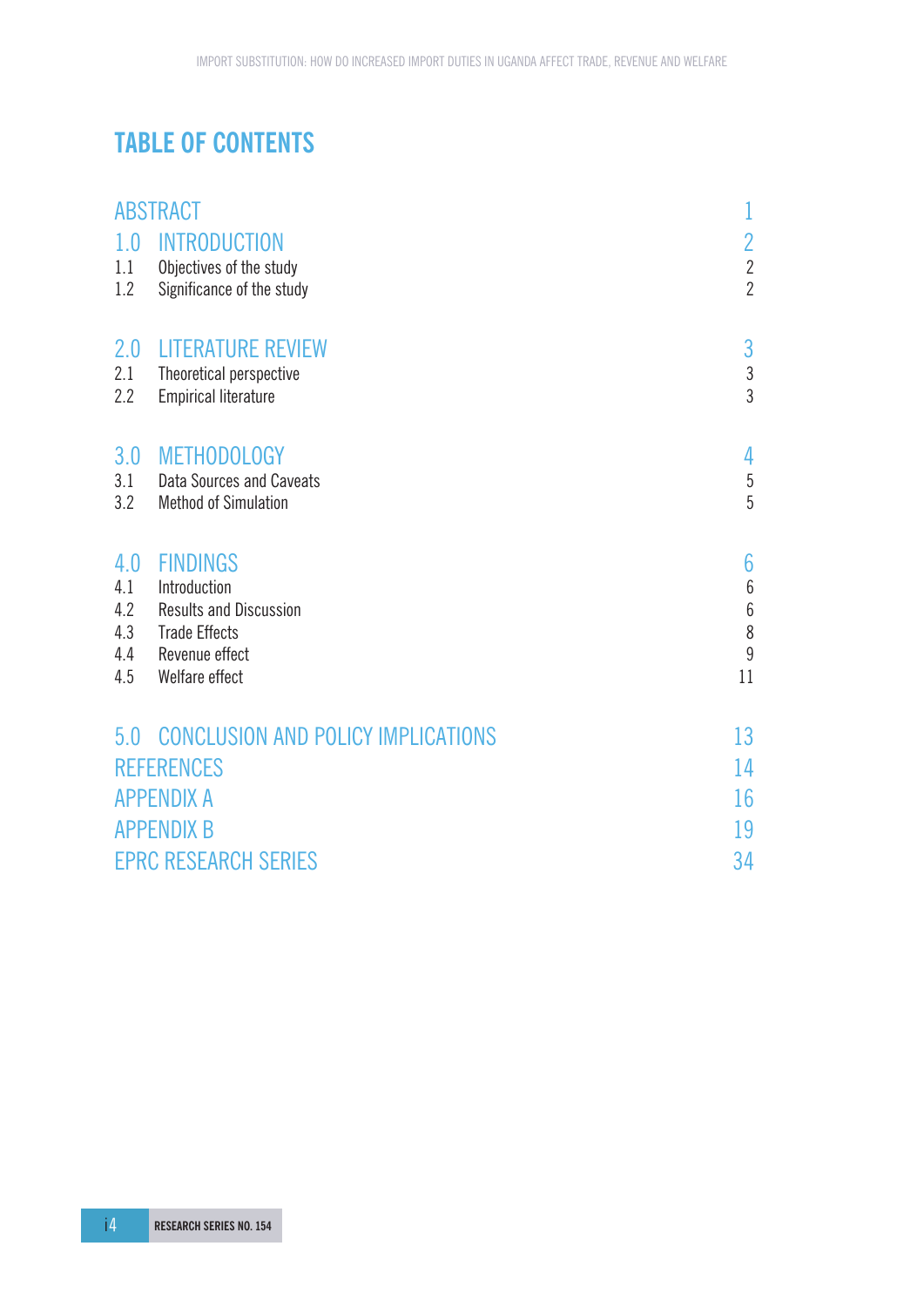# **ABSTRACT**

During the reading of Uganda's budget for FY 2019/20, new tariffs were stipulated—partly as means of attaining Uganda's import substitution aspiration. This study examines the implications of increased import duties on selected products in a production and supply constrained environment. The study examines the trade (trade creation and diversion), revenue and welfare effects using the WITS-SMART simulation model. The results show that the net trade effect is negative across the 10%, 25%, 35% and 60% tariff rates. There is a minimal loss in consumer welfare that the nation can withstand in the short term. The total revenue effect is positive across all tariff lines, but not significant. We note that the expected revenue gains from the tariff increments may not be realised in the short run since most of Uganda's trading partners are within the EAC and COMESA and thus exempted from this tariff change. We conclude that the government should first identify and address the supply side constraints of producers and their capacity deficiencies and then focus on stimulating domestic production, rather than imposing import duties to boost production. In addition, there is an urgent need to apply empirical analysis to determine the appropriateness of new tariffs vis-à-vis revenue mobilisation.

**Keywords:** Tariff, Trade, Welfare, Revenue, SMART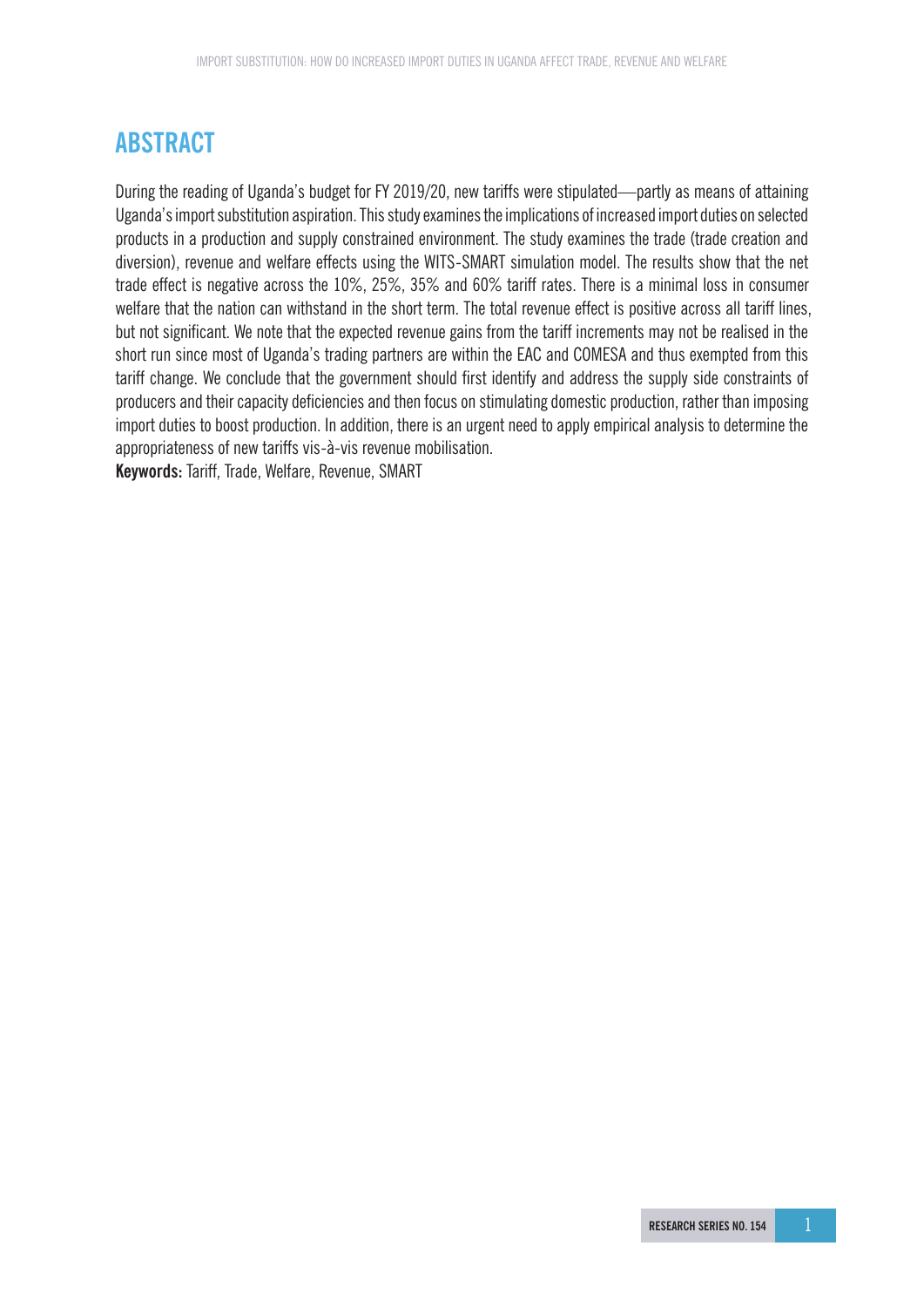# **1.0 INTRODUCTION**

The East African Community (EAC) partner states presented their country positions on the intent to review import duties on goods entering the regional bloc, in preparation for the negotiations to bring the Common External Tariff (CET) into effect on July 1, 2019. It was argued that the region has experienced several economic changes and that new trade policy issues have emerged, therefore, the present rates no longer apply and are ineffective<sup>1</sup>. The CET review was intended to improve economic growth and development, support social welfare, promote intra-EAC trade, increase food security, create employment and increase domestic revenue for the EAC economies.

Uganda's  $2019/20$  budget was read on  $13<sup>th</sup>$  June  $2019$  in unity with the rest of the EAC partner states. According to the Finance Minister, Uganda's GDP grew by 6.1%, in 2018/19 and the target was to raise the revenue to GDP ratio to 18% for the next 5 years. Pertinent to this is improving tax collection and administration (through tax amendment and increasing import tariffs to encourage industrialisation). To achieve this objective, the government proposed a Financing Strategy for FY 2019/20 to mobilise revenue and this included raising import duties on select products (see Table 1 in appendix B).

According to the KPMG (2019) report, import duties for the selected commodities were increased in the following ranges 10%, 25%, 35% and 60%2 . This increase in tariffs went into effect on July 1, 2019, and it was expected to increase the price of imports and increase demand for the locally manufactured goods, boost industrialisation and protect infant firms.

It is important to note however, that the manufacturing sector in Uganda still faces many constraints including; weak institutional support; inadequate access to affordable credit, such as the lack of adequate financial infrastructure to support micro, small, and medium enterprises (MSMEs); inadequate entrepreneurship and managerial skills; costly and insufficient physical infrastructure, more so quality transport, energy, and communication infrastructure; unreliable supply of inputs; low level of technology and innovations; and manufacturing activities are characterised by low value-added 'manufacturing' (AfDB, 2014).

However, much as local manufacturers stand to gain, are they in a position to meet this increase in demand for their products? How fast can they adjust to meet this demand? Do they have the necessary inputs readily available in a production and supply-constrained environment? It was, therefore, essential to identify the products whose tariffs were increased and assess the overall welfare, revenue and trade effects of the increased import duties.

### **1.1 Objectives of the study**

This study examines the implications of increased import duties on selected products in Uganda. Specifically, the study seeks to;

- i. Identify the products whose tariffs were increased.
- ii. Assess the overall welfare, revenue and trade effects of the increased import duties.
- iii. Analyse whether the tariff increments achieved their intended objective of increasing revenue mobilisation through increased tariffs and promoting import substitution.

### **1.2 Significance of the study**

From a policy perspective, the study examines whether the new tariffs were sufficient in increasing revenue and building domestic capacity. Therefore, the study provides empirical evidence to guide the government on (i) the appropriateness of tariff increments on the economy in terms of trade, welfare and revenue, and (ii) trade policy to boost domestic production, address challenges to promote export competitiveness.

This rest of the paper is structured as follows; Chapter

<sup>1</sup> EAC's present CET is 0% on raw materials and capital goods, 10% on intermediate goods and 25 % on finished goods, and this was agreed upon by the EAC member states on June 23, 2003.

<sup>2</sup> See Appendix for a detailed list of commodities, and their old and new tariff rates.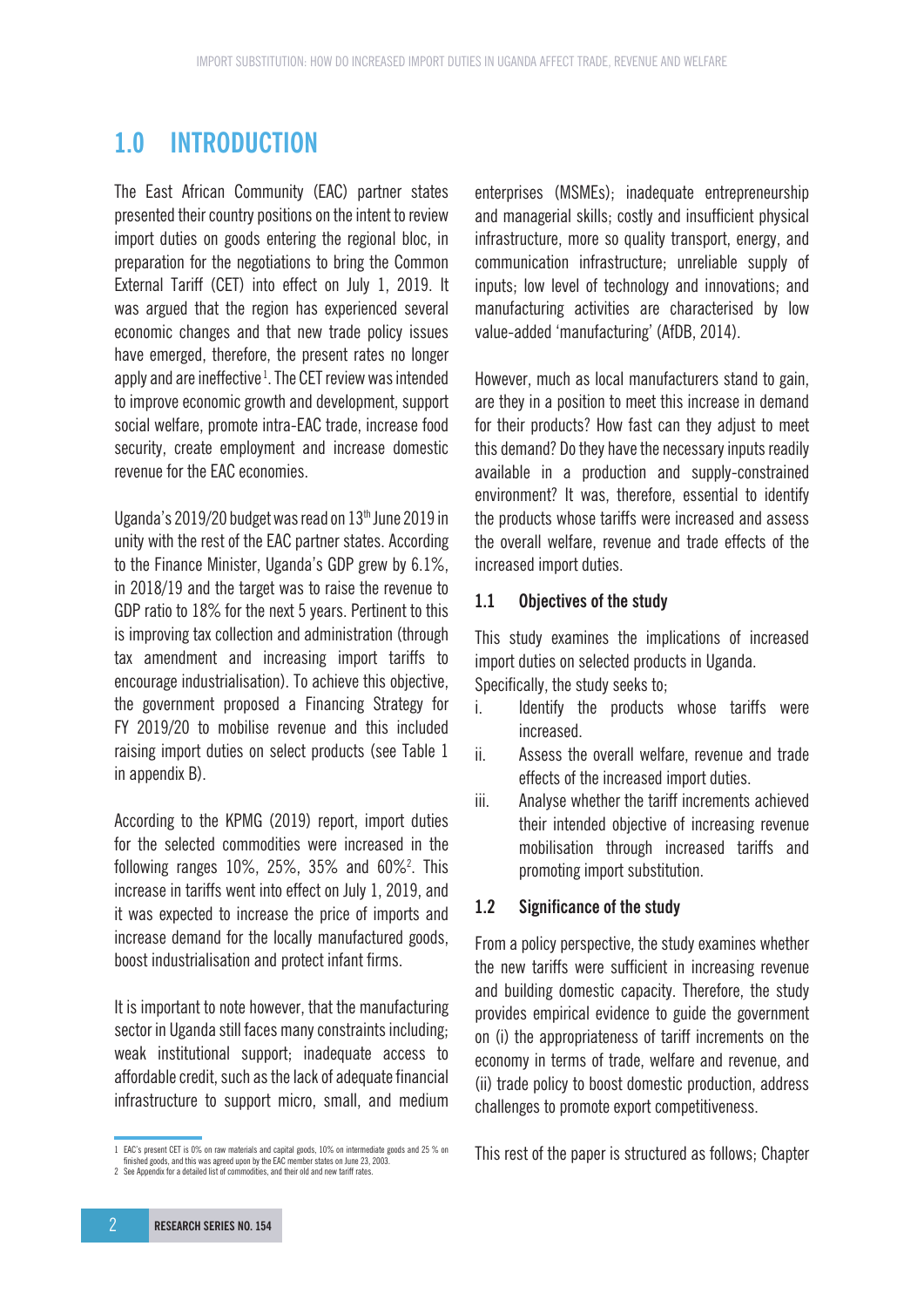two synthesises the review of literature. Chapter three presents the methodology; Chapter four discusses the results, and Chapter 5 presents the conclusion and policy implications.

# **2.0 LITERATURE REVIEW**

### **2.1 Theoretical perspective**

A tariff has two main competing purposes, a fiscal role to raise revenue for public expenditure; and a protective role to provide support for distressed or strategic domestic infant industries, by limiting competition from foreign firms. Slaughter (2004) and Tybout (2000) for example contend that protectionism, whether through tariff and non-tariff barriers, allows infant industries to "learn by doing" and boost their productivity before engaging in international trade. The infant-industry argument gives the infant firms leeway to innovate, increase economies of scale, boost productivity and compete favourably on the domestic market, without pressure from international competitors.

Similarly, Suranovic (2010) also argues that a temporary increase in domestic prices allows the infant firms to cover their high costs of production while remaining in the market. It also allows firms to achieve a given level of efficiency and capability, which facilitates their competitiveness with their foreign counterparts. Basically, the infant firms have a chance to grow without external interference (Adelman, 2001). On the contrary however, Shafaeddin (2000) cautions that continued protection of the infant industry may hinder its development as an efficient production process to allow competitiveness on the world market. Infant industry protection should hence be temporary and not extreme to eliminate foreign competition,<sup>3</sup> bearing in mind the circumstances of the country in question.

The theory of trade acknowledges the relevance of trade restrictions, where in the event of domestic market failures interferences such as protectionism would be ideal. Theoretically, the demand for imports is expected to decline once tariffs are increased, which eases competition for the domestic firms, especially the infant ones due to an increase in import prices. Oslington (2012) argues that when a tariff is high, but constant across imports irrespective of their origin, trade may be diverted from its free flow in contrast to a moderate tax, which gives different preferences to imports based on their country of origin or the threshold existing before the application of partial reductions in duties via reciprocity measures.

In addition, tariffs increase the prices of inputs and the greater the weight of the protected imports in a given economic activity, the more significant the impact on that activity. He stressed Jacob Viner's argument about the situation in Manitoba where a tariff reduction in Canada pushed US producers out of the market, and highly-priced imports were purchased from Canadian producers. This was the case for both consumer goods and inputs for Manitoba's agricultural export industries, as well as for government purchases.

Substantially, trade theorists agree that tariffs create distortions on the economy, which leads to uneven resource allocation. These distortions might result in the loss of revenue, which the government utilises in implementing several public programmes, especially if sound policies do not follow the tax reforms. Yet, the country is highly dependent on import duty revenue (Kowalski, 2005). Furthermore, they disrupt the demand and supply patterns and the welfare of the citizens (Goerzen et al, 2016). In contrast, tariff liberalisation allows for better allocation of resources by creating changes in relative prices thereby increasing production and consumption.

### **2.2 Empirical literature**

According to Davids et., al. (2015), chicken ranked highest in South Africa's meat industry, accounting for 17.9% share of agricultural production in 2011. Through a partial equilibrium framework, simulations were run to determine the effects of different import tariff scenarios to this effect<sup>4</sup>. Their results revealed

<sup>3</sup> It's time consuming to develop a country's industrial base, therefore import duties should be introduced moderately.

<sup>4</sup> The country's poultry association in 2013 applied for higher import duty on broilers to limit competition from Brazil and USA. South Africa's imports of chicken are said to have increased by 90% between 2009 and 2012, causing concern about the potential impact on prices and lifespan of the industry.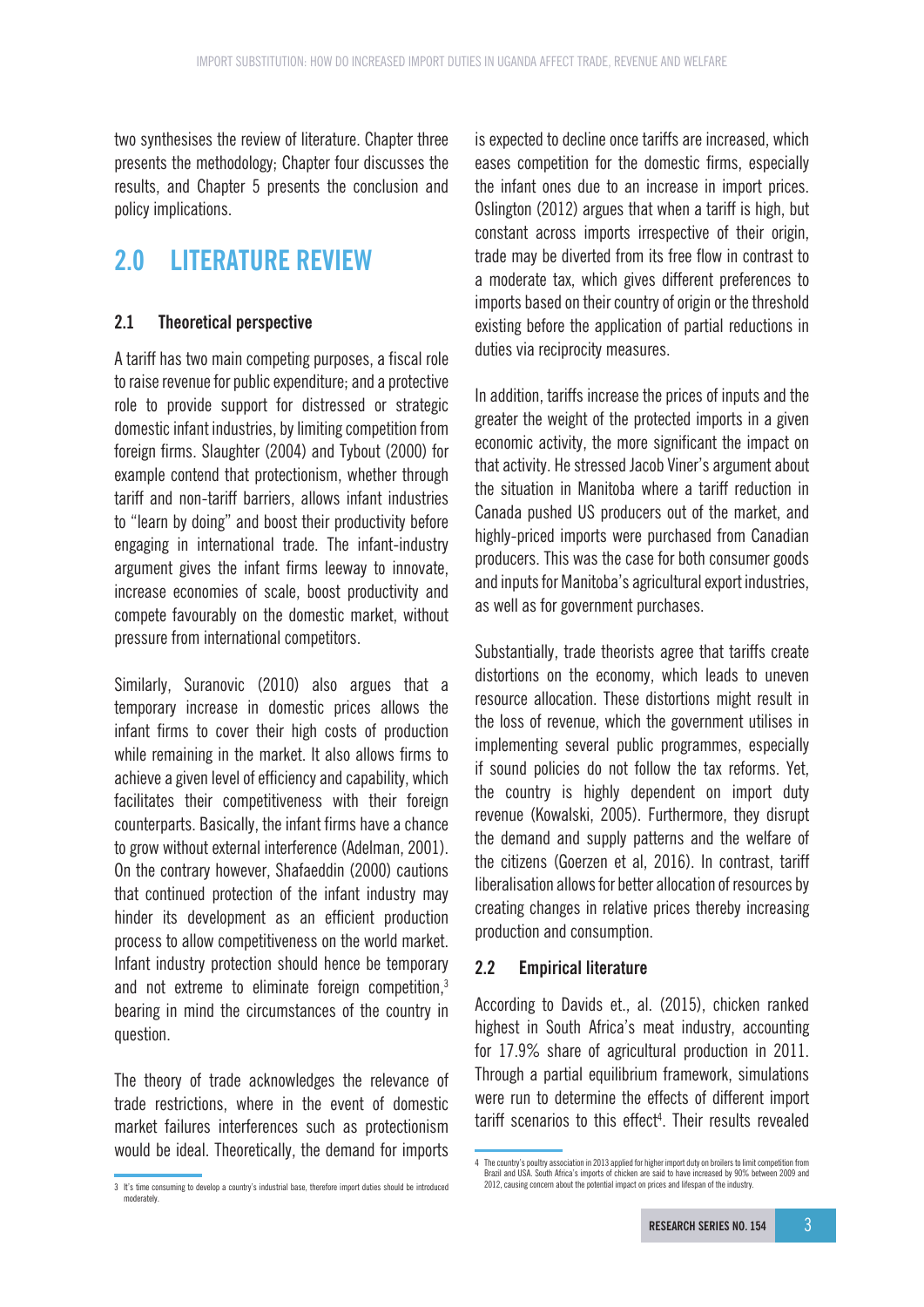that higher tariffs on chicken imports would favor the local producers given that their prices would increase, and on the other hand, the purchaser price would increase too, which would affect consumption, especially by the low income population<sup>5</sup>. Therefore, they advocated for a 'balanced' approach other than protectionism to lessen the impact on consumer prices, such as a 'zero VAT rating'. This is a scenario where protectionism might distort consumer prices, causing a decline in welfare much as the industry might thrive, which is contrary to the theory that protectionism leads to not only increased production but also domestic consumption of local products.

Critics also argue that protectionism exposes infant industries to risk in the sense that their growth is slow compared to foreign enterprises. Eduardo & Shane (1995) presented an example about the ineffective infant industry protection of the Brazilian computer industry due to the gap in technology between the computer industry in the country and the rest of the world. It is thus argued that if the domestic firm lacks capacity to innovate, it can choose to adopt the traditional and less efficient technology and this depends on the available resources and the local demand and supply factors, which in turn generate more income for the local economy, as opposed to seeking self- sufficiency (Porter, 1990). This is similar to the free trade economists' argument that in the open market economy, technology spillovers from developed countries are relatively easy to acquire, which makes protection needless, ineffective and expensive.

In sum, the literature review suggests that import tariffs generate revenue but reduce consumer welfare. A substantial amount of literature also adopts a multiple linear regression approach, partial equilibrium framework to study trade, revenue and welfare effects of tariff changes in developing countries. The literature further points out that most LDCs have limited data on the local manufacturers especially regarding; pricing mechanisms, efficiency, rate of entry and exit, and economic externalities, hence empirical studies portray

gaps that remain unexplained. This study therefore analyses the implications of tariff increments on select products on Uganda's trade, welfare and revenue using the World Integrated Trade Solution (WITS) Single Market Partial Equilibrium Simulation Tool (SMART) WITS SMART model.

# **3.0 METHODOLOGY**

This study employed a quantitative approach to analyse the tariff increments of critical commodities, as highlighted in the 2019/2020 Uganda National Budget. The study adopted the WITS SMART model based on the work by Laird and Yeats (1986), who derived equations that can be used to estimate various trade policy changes arising from the tariff alterations. The SMART model uses the Common Format for Transient Data Exchange (COMTRADE), The Trade Analysis Information systems (TRAINs), para tariffs and nontariff measures and the Integrated Data Base (IDB) and Consolidated Tariff Schedules (CTs) databases that permit simulations for tariff changes. 6

The SMART model is a partial equilibrium modelling tool which is included in WITS for market analysis. It was developed by the United Nations Conference for Trade and Development (UNCTAD) and the World Bank during the 1980s, mainly to measure the impact of General Agreement on Trade and Tariffs (GATTs) rounds. The SMART model concentrates on a given import market and its export partners and also evaluates the impact of a tariff change by estimating different values for a set of variables. In addition, the tool does not take into consideration economic interfaces between the various markets in a particular economy.

Moreover, the SMART model relies on the Armington assumption to model consumer behaviour based on the assumption that substitution between different import sources (different varieties) is imperfect in nature. This means that, goods (defined at the HS 6 digit level) which are imported from other countries, though similar, are imperfect substitutes. In addition, in the SMART model,

<sup>5</sup> The producer price increased by 6% and the retail by 3.4%.

<sup>6</sup> In this case, the analysis is for tariff increments.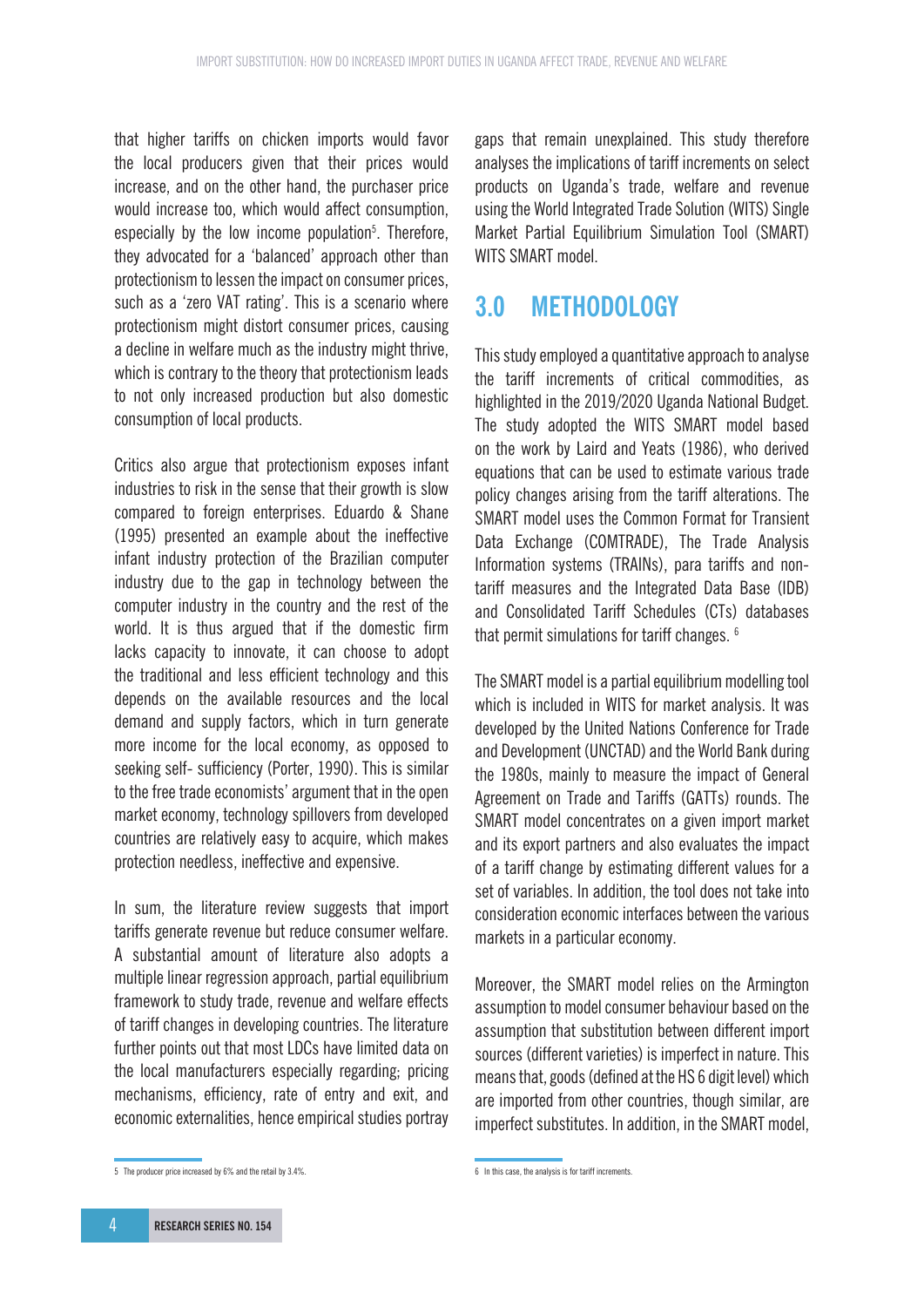it's assumed that a change in trade policy does not only affect the price level of a particular good but also the prices of the different goods in comparison. The SMART reports the effect of a trade policy change on trade flows (e.g. imports from the other sources), trade creation and trade diversion.

In the context of the EAC, trade creation is projected in the SMART model by elasticities of export supply. However, we need to examine the consistency of the new tariffs with commitments under the EAC CET. Assuming that these import prices will increase, the domestic market and therefore the market allocation shares will adjust in favour of domestically produced substitutes that are cheaper. If more locally manufactured commodities are demanded, the manufacturers will boost production and supply to meet this increase in demand. Therefore, we can assume a trade creation effect for the local manufacturers.

Similarly, trade diversion in the WITS SMART model can be estimated via elasticity of import substitution. In this regard, when the tariff increment comes into force, import prices will increase on the domestic market, pushing consumers to seek cheaper substitutes, hence diverting trade from her partners. Given that the Ugandan market is too small to affect world prices (price-taker), the assumption is that the trade diversion effect would be neutral, and that import quantities would remain unaffected. There is an infinite inelasticity of supply, despite the change in price on the local market (WITS, 2011).

Looking at the revenue and welfare effects, when a small country imposes a tariff, the national welfare falls and the higher the tariff line, the greater the country will lose in terms of national welfare. It is assumed that the tariff brings about a redistribution of income, therefore the producers gain whereas the consumers lose.

Therefore, since Uganda is a small country it is assumed that the tariff may have no effect on the price in the world market, hence there will be no changes in welfare for both the producers and consumers. Yet, even if there is a reduction in imports, a reduction in exports because of that change on the world market is presumed to be very minimal to have an evident effect. (Details of the model specification regarding trade creation and diversion, welfare and revenue impacts are in the Appendix A).

### **3.1 Data Sources and Caveats**

We use data for the commodities that were earmarked for a tariff increment in the 2019/2020 Uganda National Budget, as listed in the KPMG Budget Brief, 2019, based on 60 products with their sub-groups.<sup>7</sup> The data used for this analysis is in-built in WITS which integrates Trade Analysis Information System (TRAINS) with other trade-related databases, such as UN COMTRADE, WTO Integrated Data Base (IDB) and WTO Consolidated Tariff Schedules (CTS). WITS uses real import figures as reported by countries (in US\$) at customs points at different product levels. The critical caveat of this database is that it does not capture informal trade statistics reported at country levels. The trade data used for this analysis is from 2018, at the Harmonized System (HS) level at six digits, being that at the tariff line, majority of the commodities lacked data at the time the simulation was done.

### **3.2 Method of Simulation**

This study uses a SMART model to estimate the trade, revenue, and welfare effects of tariff increments on selected products. The analysis captures the potential trade, welfare and revenue effects after the tariff increments come into force, as Uganda trades with her partners on selected products (see appendix, Table 1B), excluding its EAC partner states. The simulation was run in different categories of the varying tariff increments; 10%, 25%, 35% and 60% (see Table 1, 2 and 3).

<sup>7</sup> The study excluded wheat whose tariff was reduced to zero from 10%. Due to unavailability of data, commodities such as partly refined base oil, lubricants in liquid form, lubricating grease, granite, marble and clay (ceramic) tiles were excluded from the analysis.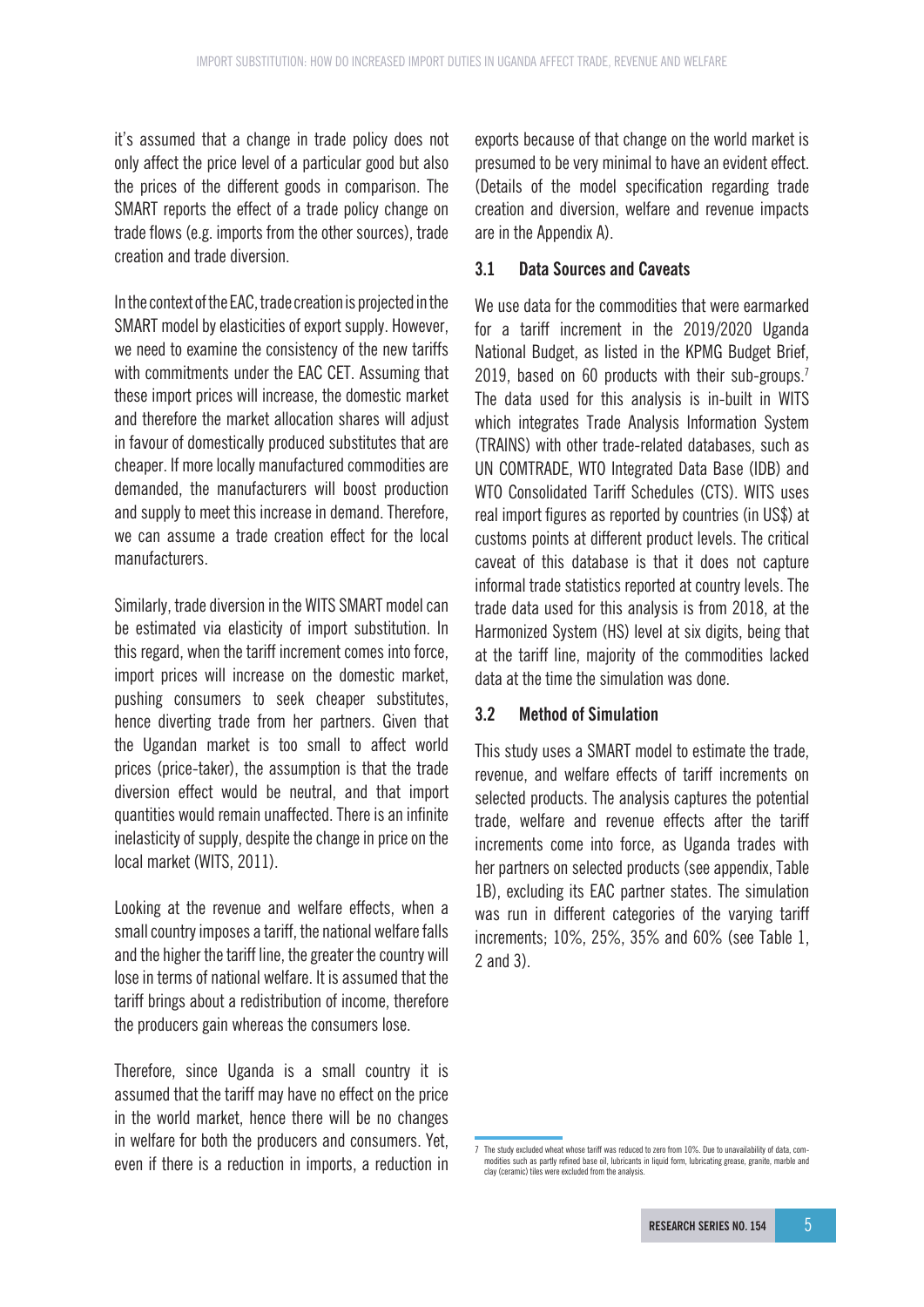# **4.0 FINDINGS**

### **4.1 Introduction**

This section presents the results and their discussion based on the study objectives. We start by identifying the major import supply markets, then delve into the trade effects including trade creation and diversion. This is followed by the presentation of the revenue effects and highlights the salient commodities; we finally conclude with the welfare effects, which shows that some commodities have more impact than others.

### **4.2 Results and Discussion**

Following the simulation, we identified the major supply markets for the selected commodities, extracting exports values for these countries for comparison before and after the tariff is imposed (see Figure 1). We choose the top 10 exporters in each tariff band for the convenience of analysis and realise that consumers are likely to continue importing majority of the commodities after the tariff change. This is because most of these commodities are not produced locally. In addition, in the short term, people cannot easily adjust their consumption so welfare declines due to spending more money because of increased commodity prices. On the other hand, the government collects more revenue because of the tariff increment.

For the 10% category, the majority of the imports originate from Ireland, Swaziland and Germany. These include manufacture/industrial inputs such as odoriferous mixtures of a kind used in the food or drink industrial flavors. Indonesia, Malaysia and Japan, are the principal supply markets of products whose tariffs were increased to 25% outside the EAC. Uganda imports large portions of semi-processed edible oils such as crude palm, and palm oil and its fractions from Indonesia and Malaysia (see appendix B, Table 3B). The country also heavily imports buses from Japan and iron and non-alloy steel products from China. China accounts for the largest exports to Uganda in the 35% category; these include television sets and electronic accumulators, and registers a growth of exports in this category after the new tariff is imposed.

India is also a significant source of electronic accumulators, as well as essential oils and resinoids; perfumery, cosmetic or toilet preparations (see appendix B, Table 4B). Commodities from the 60% category are majorly supplied by India and China, which are outside the EAC bloc. These include sweet biscuits and toothbrushes from India and tomato sauce from China. For most exporting countries, the volume of commodities traded with Uganda remained mostly unchanged. However, Egypt faced the most extensive loss in export revenue, especially for products in the 25% and 35% tariff lines categories (see Figure 1).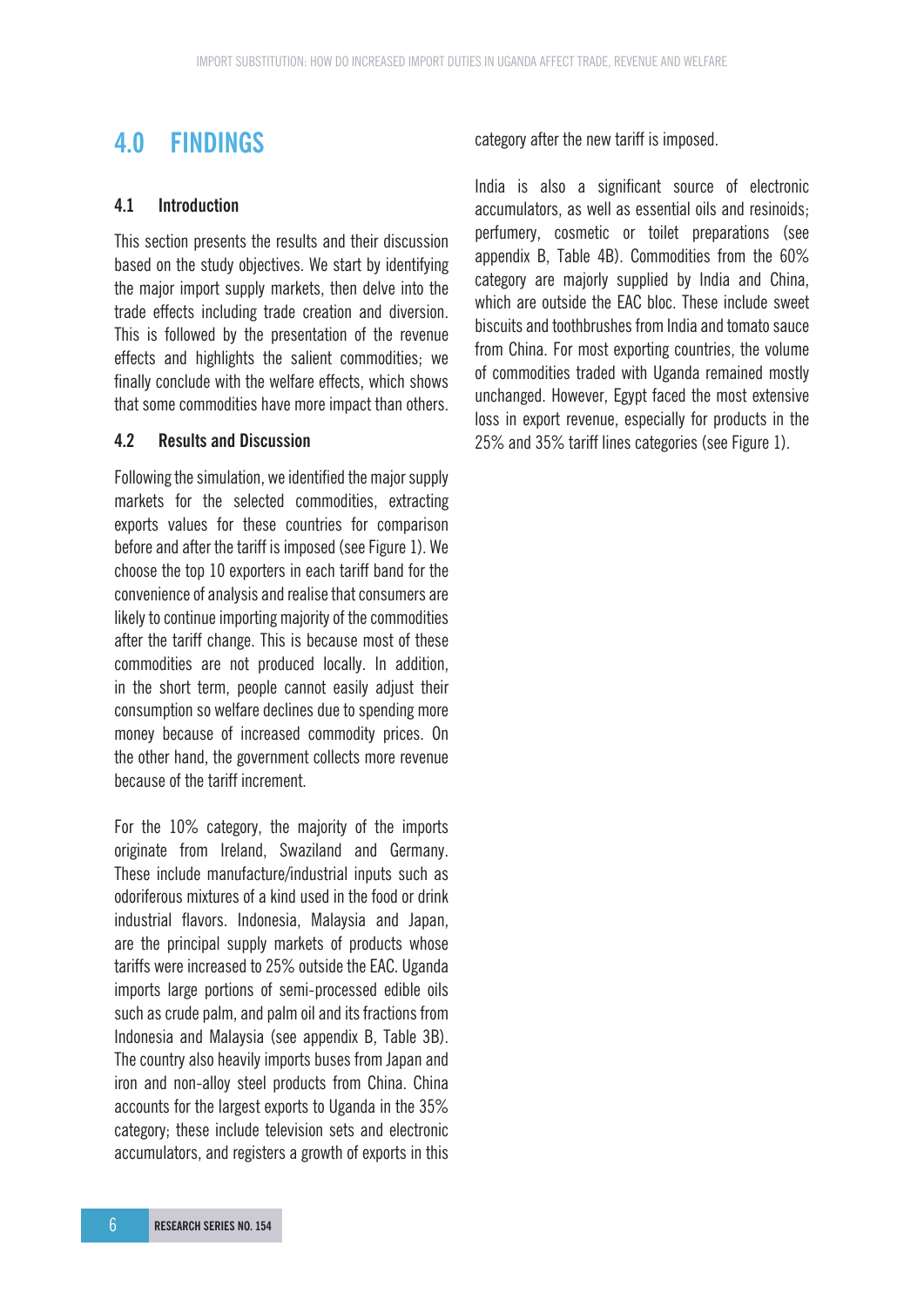

Data source: ITC/Trade Map, 2019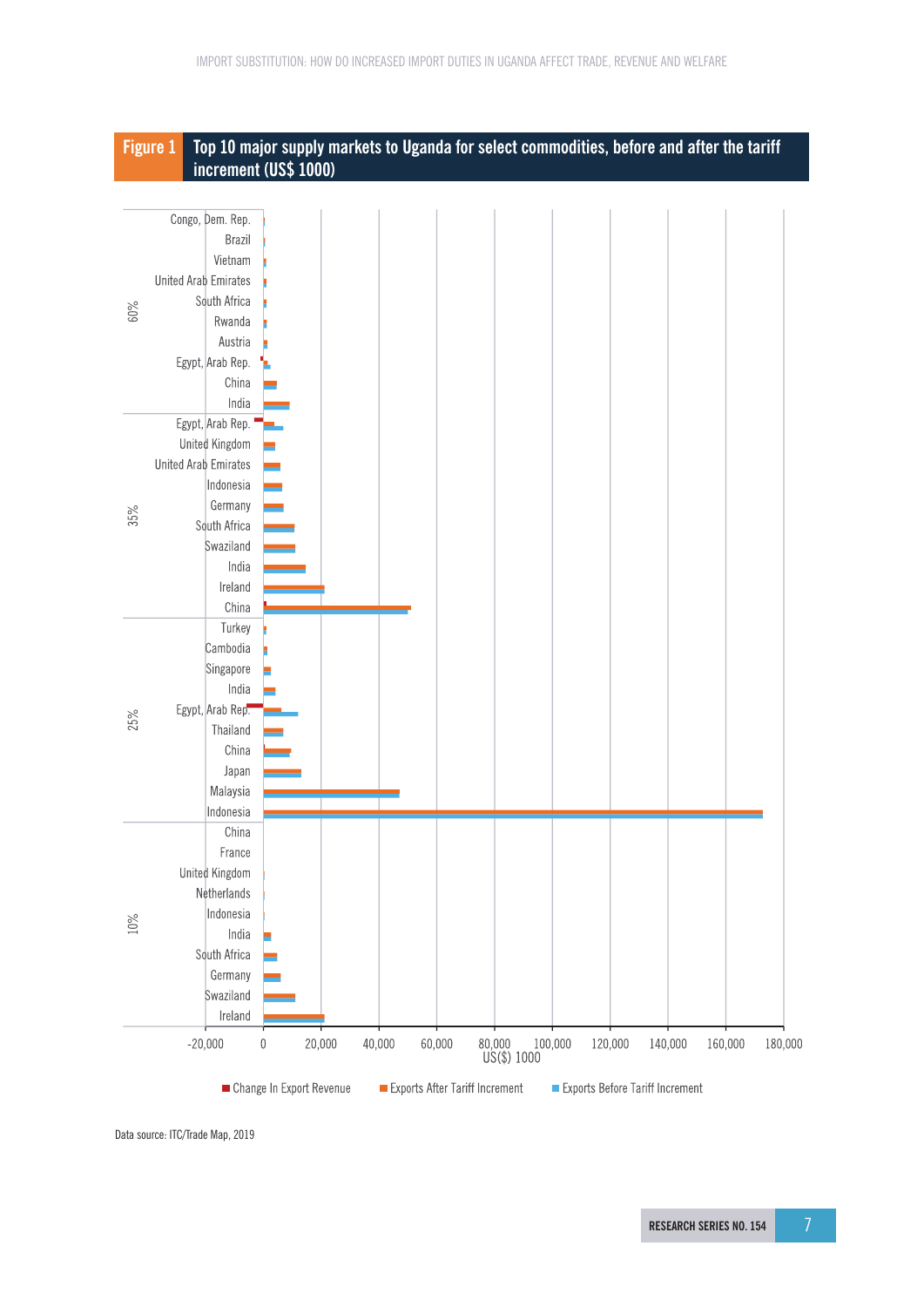### **4.3 Trade Effects**

Figure 2 shows zero trade diversion and negative trade creation of US\$ 5.4 million. The negative trade creation points to the continued importation of the select commodities despite a hike in the tariffs. The trade creation effects for most products across the 25%, 35% and 60% tariff lines were negative, significantly for products such as; flat-rolled iron and steel products from China, essential oils, soap from South Africa, chocolates from Egypt and toothpaste from China. The effect on electric accumulators from China, and television sets from Korea were quite significant. The trade creation effect was positive for shoe polish and toilet paper which may be explained by the domestic production at home, thus domestic consumers purchased less of the imported goods as prices increased and goods became more expensive and less competitive on Uganda's market. This can also be explained by the fluctuations in the flow of imports due to the high tariffs.

The results also show that there is no trade diversion along the different tariff lines. This means that at the new tariff levels, trade distortion was minimal and the pattern of trade did not change. However, negligible trade diversion was visible at the 60% increment on; bread spreads (60%) from France, Turkey and UAE; and Sunflower oil from Malaysia (see appendix B Table 5B). Trade diversion was zero for products such as; Exercise books, toothbrushes, ballpoint pens, mineral water, butter and milk products, coffee, tea and frozen meats most of which are produced locally.

This may also be explained by the exclusion of the EAC partners especially Kenya from the simulation were Uganda imports most of her products. EAC partners may not be affected by the tariff increments because they are part of the Common Market. This may also indicate that Uganda depends more on imports from other countries as opposed to locally produced goods. Overall, the results indicate that Uganda experienced a negative total trade effect, amounting to US\$ 5.4 million. The tariff line that exhibits the highest negative trade effect was 25% equating to US\$ 2.9 million; followed by 35% totaling to US\$ 2.1 million; 60% amounting to US\$ 0.4 million and lastly 10% equating to US\$ 0.01 million. This is indicative of a lag in the market response to the tariff changes coupled with the fact that the existing supply constraints do not permit an increase in production, hence continued importation.



Data source: ITC/Trade Map, 2019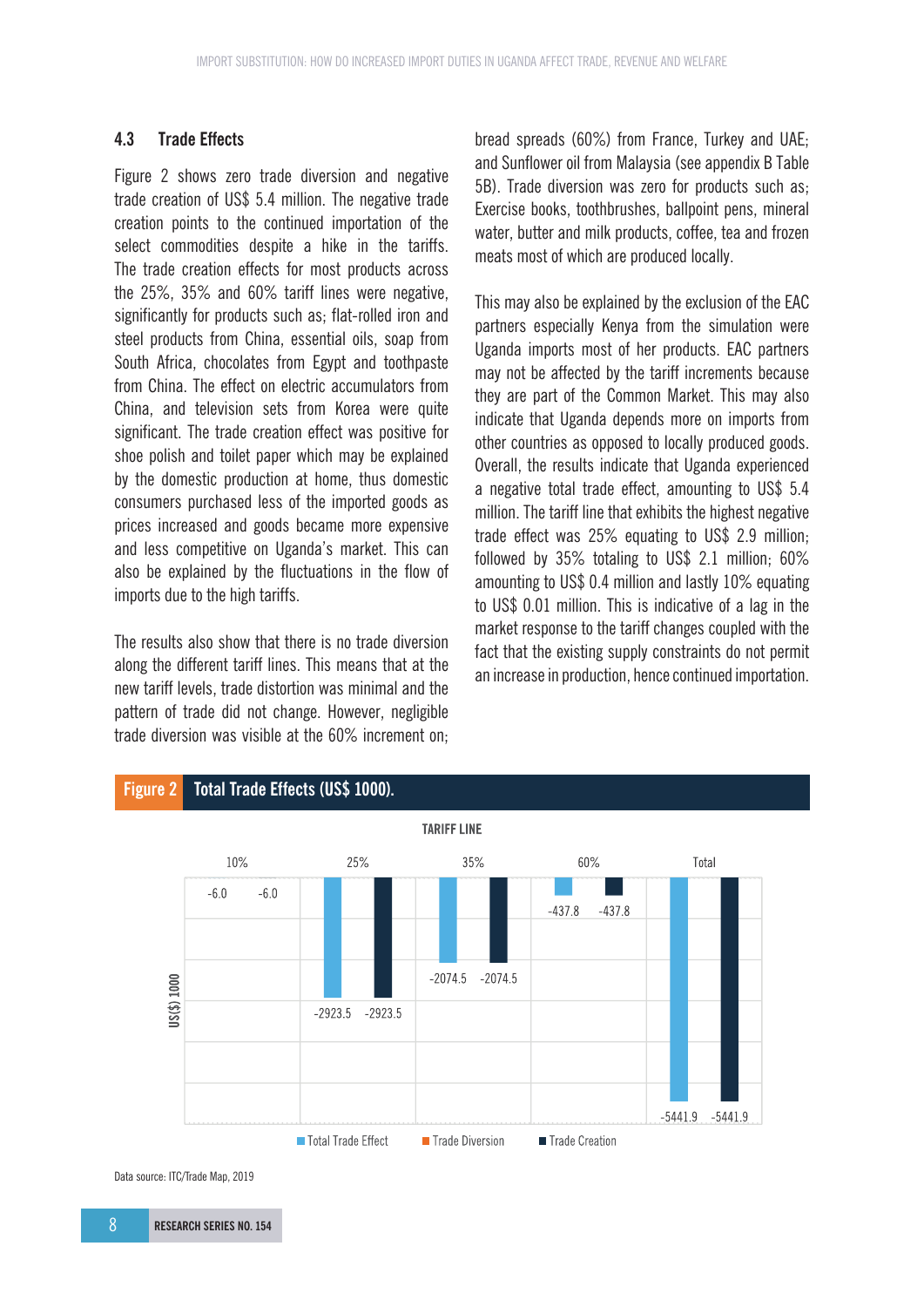



### **4.4 Revenue effect**

The revenue effect is positive and totals to US\$ 3.3 million. The tariff line that generated the most revenue was 25% at US\$ 1.7 million, followed by 35% at US\$ 1.3 million, 60% amounting to US\$ 0.4 million, and 10% with the least total of US\$ 0.01 million (see figure 3). Given the government's goal to increase revenue mobilisation through increasing tariffs of certain commodities, this gain in revenue is not significant.

The negligible increase in revenue (US\$ 0.01 million) in the 10% tariff line category is because the second majority of odiferous mixtures originates from Swaziland (see Figure 1), which is part of COMESA and therefore enjoys a zero tariff rate on its commodities to Uganda. The largest exporter of this product to Uganda is Ireland, while Egypt's exports declined in this category of exporters.

The results show a revenue effect of US\$ 1.7 million (see appendix B, Table 7B) for products in the 25% tariff category. This positive revenue effect can be attributed to the insignificant decline in the import value despite the tariff increment. Similarly, the change in the export revenue of the trade partners (excluding EAC) exhibited a negligible decrease. The products in this category include; semi-processed oils, buses, flatrolled iron products, steel articles such as corrugated iron sheets, safety matches among others**.** The most significant sources of revenue in this category were; flat-rolled products of iron or non-alloy steel **(**see Table 1) estimated to bring about a total revenue gain of US\$ 1.6 million. The largest none EAC exporter of this product to Uganda is China. However after the

| Table 1                    | Selected commodities with notable changes in tariff revenue at 25% tariff increment (in value<br>of US\$ 1000).                                       |                               |                |                                       |                                   |                              |                          |
|----------------------------|-------------------------------------------------------------------------------------------------------------------------------------------------------|-------------------------------|----------------|---------------------------------------|-----------------------------------|------------------------------|--------------------------|
| <b>Product Description</b> |                                                                                                                                                       | <b>Product</b><br><b>Code</b> | <b>Imports</b> | <b>Import</b><br><b>Before Change</b> | 0 <sub>Id</sub><br><b>Revenue</b> | <b>New</b><br><b>Revenue</b> | Change<br><b>Revenue</b> |
|                            | Flat-rolled products of iron or non-alloy steel (USD                                                                                                  | 721049                        | 19401.2        | $-1665.1$                             | 607.8                             | 1589.4                       | 981.6                    |
|                            | 200MT and USD 250MT)                                                                                                                                  |                               | 721070 32100.2 | $-882.8$                              | 971.8                             | 1477.3                       | 505.5                    |
|                            |                                                                                                                                                       | 721650                        | 1422.9         | $-148.6$                              | 123.7                             | 200.1                        | 76.4                     |
|                            | Steel articles of chapters 72 and 73 comprising of;                                                                                                   | 721491                        | 167.2          | $-29.4$                               | 4.2                               | 34.5                         | 30.3                     |
|                            | corrugated iron sheets (galvanised and pre-printed),<br>pre-painted coils, galvanised coils, hoop iron, twisted<br>bars, flat bars, mild steel plates | 721499                        | 545.5          | $-29.2$                               | 40.0                              | 54.3                         | 14.3                     |
|                            | Semi processed edible oils                                                                                                                            | 151219                        | 773.5          | $-130.1$                              | 54.7                              | 148.6                        | 93.9                     |
|                            |                                                                                                                                                       | 151190                        | 56981.3        | $-26.5$                               | 8264.6                            | 8287.6                       | 22.9                     |

Data source: ITC/Trade Map, 2019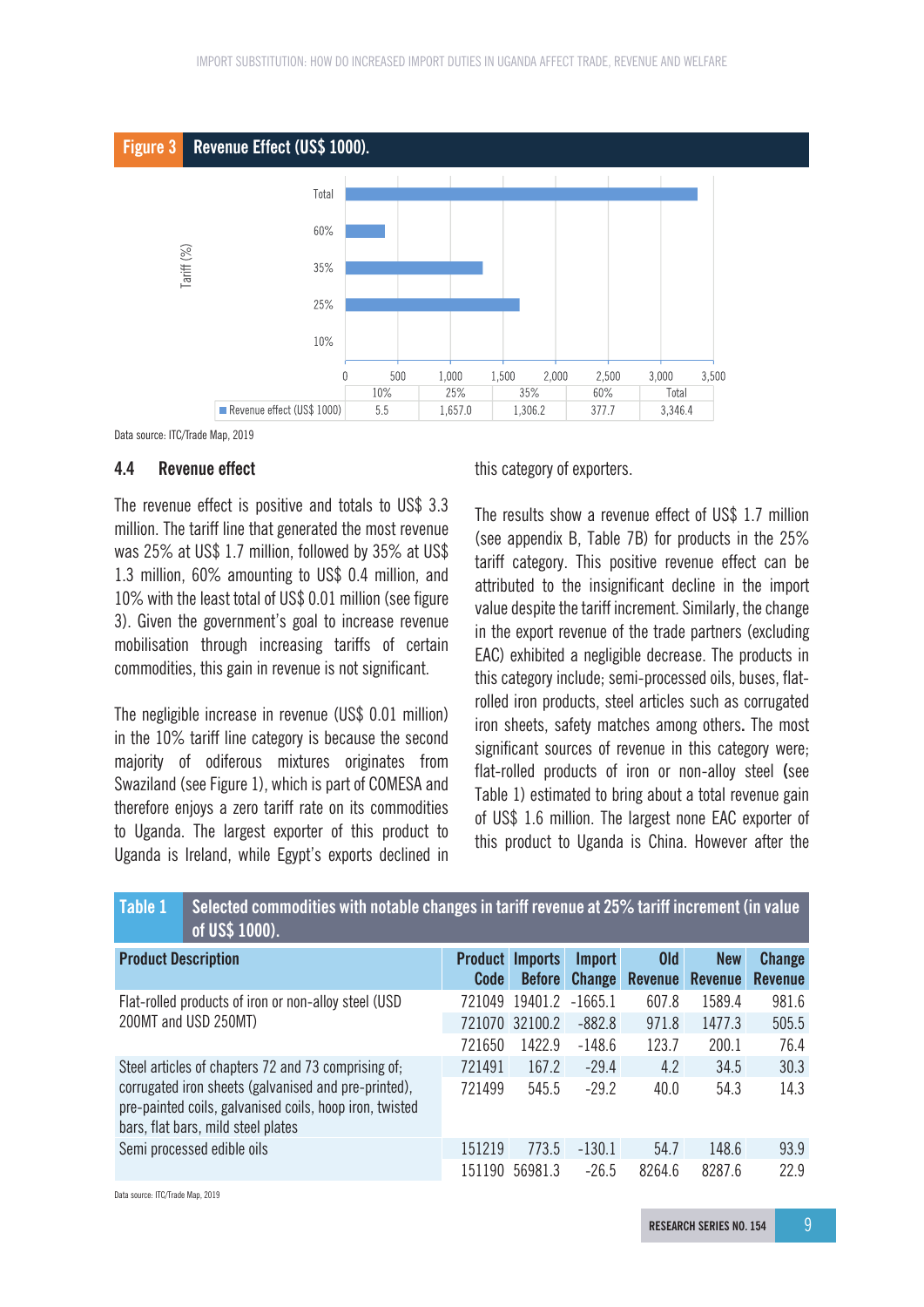| Table Z<br>pelect commodities with hotable changes in tarihi revenue at 59 % tarihi increment (in value)<br>of US\$ 1000). |                  |                |               |                |                |           |
|----------------------------------------------------------------------------------------------------------------------------|------------------|----------------|---------------|----------------|----------------|-----------|
| <b>Product Description</b>                                                                                                 | <b>Product</b>   | <b>Imports</b> | <b>Import</b> | <b>Old</b>     | <b>New</b>     | Change in |
|                                                                                                                            | code             | before         | change        | <b>Revenue</b> | <b>revenue</b> | revenue   |
| <b>Television Sets</b>                                                                                                     | 852872           | 18,915.5       | $-1,074.6$    | 2,386.9        | 3,122.2        | 735.2     |
| <b>Electronic Accumulators</b>                                                                                             | 850720           | 9,722.2        | $-362.1$      | 2,179.0        | 2,330.6        | 151.5     |
| Chocolates                                                                                                                 | 180610           | 588.9          | $-115.2$      | 28.3           | 103.7          | 75.5      |
|                                                                                                                            | 180690           | 1,435.8        | $-109.7$      | 269.6          | 319.8          | 50.2      |
| Essential oils and resinoids; perfum ery,<br>cosmetic or toilet preparations                                               | Chapter<br>$33*$ | 84,744.4       | $-103.1$      | 9,800.0        | 9,886.3        | 86.3      |
| Soap and organic surface active products for                                                                               | 340111           | 7,178.1        | $-96.6$       | 479.8          | 537.1          | 57.3      |
| use as soap                                                                                                                | 340119           | 1,670.8        | $-52.6$       | 136.0          | 151.2          | 15.2      |
| Imported toothpaste and other mouth wash<br>preparations of subheadings 306.10.00 and<br>3306.90.00                        | 330610           | 10,985.9       | $-79.6$       | 2,546.9        | 2,608.4        | 61.6      |
| Instructional charts and diagrams                                                                                          | 491199           | 3927.5         | $-23.7$       | 181.1          | 196.5          | 15.4      |
| Chewing gum                                                                                                                | 170490           | 6,808.0        | $-18.0$       | 525.2          | 541.9          | 16.7      |
| Tomato paste and other preserved tomatoes<br>of heading 20.02                                                              | 200290           | 3,622.2        | $-15.9$       | 869.4          | 895.1          | 25.7      |

**Table 2 Select Commodities with notable changes in tariff revenue at 35% tariff increment (in value** 

Data source: ITC/Trade Map, 2019

*\*Represents aggregated products.*

tariff increase, Kenya's exports of flat-rolled products of iron or non-alloy steel to Uganda increased by US\$ 2.1 million. Egypt experienced the most significant loss in export revenue of the aforementioned products (see Figure 1).

Table 2 shows the results for specific products, whose tariffs were increased to 35%, and registered notable changes in revenue. Products in this category include; essential oils, shoe polish, wigs, furniture, doors, windows, electric accumulators, TV sets etc. The total revenue effect is US\$ 1.3 million, and television sets show the most significant revenue effect of US\$ 1 million. This is possibly due to the sustained high demand for TVs despite the tariff increment and the absence of cheaper substitutes on the local and regional market. TV sets were mostly imported from China, whose export value is US\$ 13.2 million (per simulation estimates).

On the other hand, Egypt and Mauritius registered an aggregated loss of US\$ 2 million in export revenue for products in this category. However, shoe polish had a negative revenue effect of US\$ 0.02 million (see annex, Table 8B) which is attributable to the availability of substitutes produced locally. This is also evident in fall of import value of the shoe polish from US\$ 2.2 million in 2018 to US\$ 1.7 million in 2019 (see appendix B, Table 4B).

For the products in the 60% tariff lines category (see appendix Table 9B), the results show a revenue effect of US\$ 0.4 million. Products in this category include toilet paper, toothbrushes, ball point pens, butter, ginger, crisps and onions among others. Refined sunflower seed or safflower oil and cocoa had the highest revenue effect of approximately US\$ 0.1 million please see Table 3, which could be explained by the limited substitutes on the domestic market. The biggest exporters of this product to Uganda were South Africa, Egypt and Turkey. It is important to note that toilet paper exhibited a loss in revenue of approximately US\$ 0.1 million (see appendix B, Table 9B), probably due to the availability of the same on the local market and imports of the same from Kenya.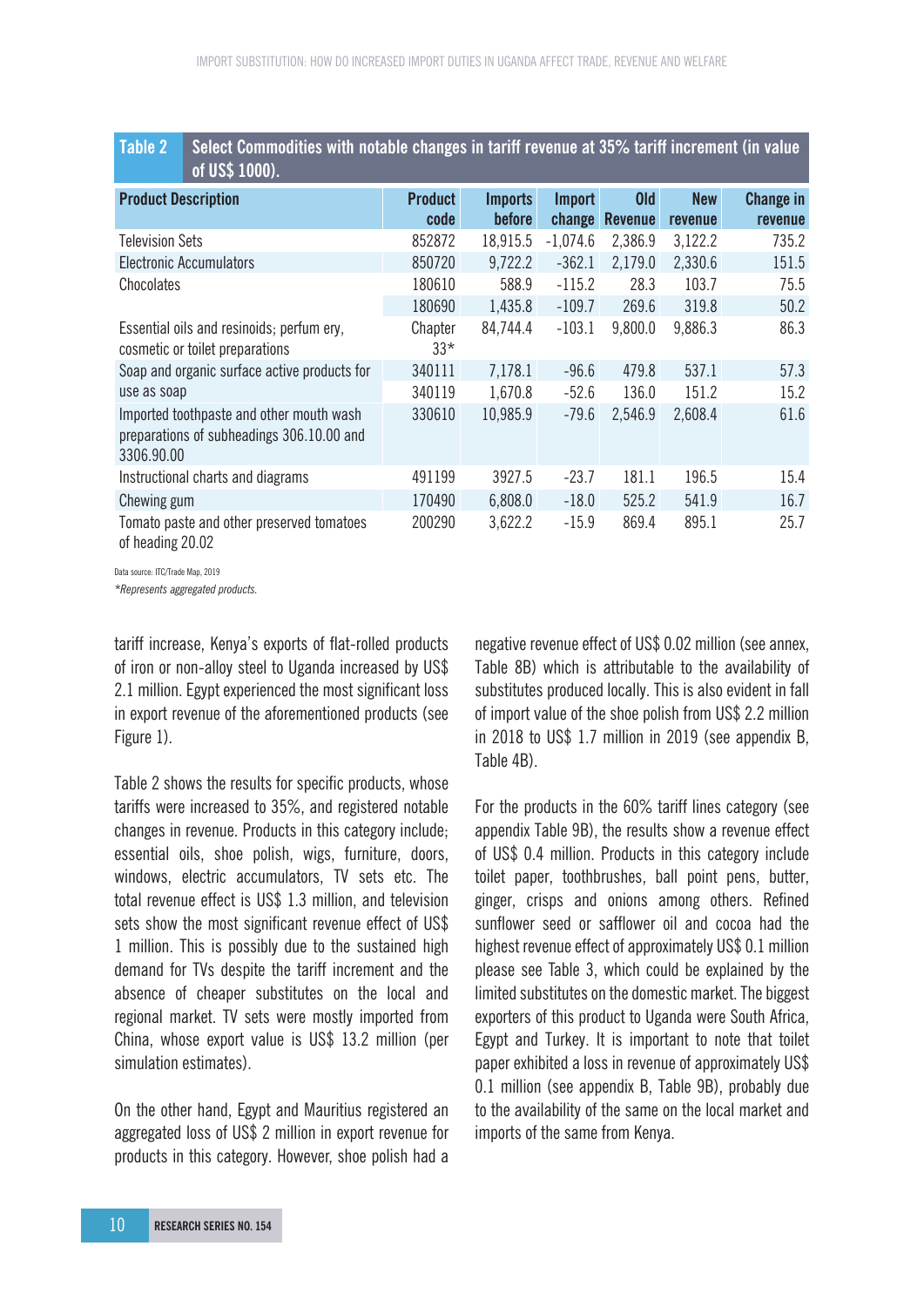### **Table 3 Select Commodities with notable changes in tariff revenue at 60% tariff increment (in value of US\$ 1000).**

| ________                                                                                                          |                        |                                 |                                |                              |                              |                                       |
|-------------------------------------------------------------------------------------------------------------------|------------------------|---------------------------------|--------------------------------|------------------------------|------------------------------|---------------------------------------|
| <b>Product Description</b>                                                                                        | <b>Product</b><br>Code | <b>Imports</b><br><b>Before</b> | <b>Import</b><br><b>Change</b> | <b>Old</b><br><b>Revenue</b> | <b>New</b><br><b>Revenue</b> | <b>Change In</b><br><b>Revenue in</b> |
| Refined sunflower seed or safflower oil                                                                           | 151219                 | 773.5                           | $-130.1$                       | 54.7                         | 148.6                        | 93.9                                  |
| Cocoa powder in packing with a net<br>content exceeding chocolate and other food<br>preparations containing cocoa | 180610                 | 588.9                           | $-115.2$                       | 28.2                         | 189.2                        | 75.5                                  |
| <b>Bread Spreads</b>                                                                                              | 180690                 | 1,435.8                         | $-109.7$                       | 269.6                        | 319.8                        | 50.2                                  |
| Cooked Potatoes fresh or chilled, other than                                                                      | 200410                 | 410.6                           | $-78.1$                        | 19.6                         | 75.9                         | 56.3                                  |
| seed                                                                                                              | 070190                 | 556.5                           | $-37.4$                        | 3.2                          | 6.9                          | 3.7                                   |
| Tomato sauce                                                                                                      | 210320                 | 2,421.9                         | $-25.8$                        | 509.9                        | 585.8                        | 75.9                                  |
| <b>Biscuits</b>                                                                                                   | 190531                 | 8,813.9                         | $-10.1$                        | 1,953.1                      | 1,961.6                      | 8.5                                   |
|                                                                                                                   | 190520                 | 75.8                            | $-7.7$                         | 4.3                          | 12.4                         | 8.1                                   |

Data source: ITC/Trade Map, 2019

### **4.5 Welfare effect**



Data source: ITC/Trade Map, 2019

The total welfare effect across all the different tariff categories was a loss of approximately US\$ 0.6 million (see Figure 4) which is a minimal loss in consumer surplus. Nonetheless, the highest loss was observed for products in the 35% increment bracket. These exhibited a welfare loss of US\$ 0.3 million (see appendix B, Table 8B). Television sets and flat-rolled products of iron or non-alloy steel had the most significant impact on welfare (see Table 4 for welfare effects on select products across all tariff categories). This impact can be explained by the lack of substitutes that are locally produced or regionally available. Other commodities like processed coffee, cooked potatoes, ready to drink juices, jams and marmalades had no effect on welfare

because other substitutes are readily available on the local market.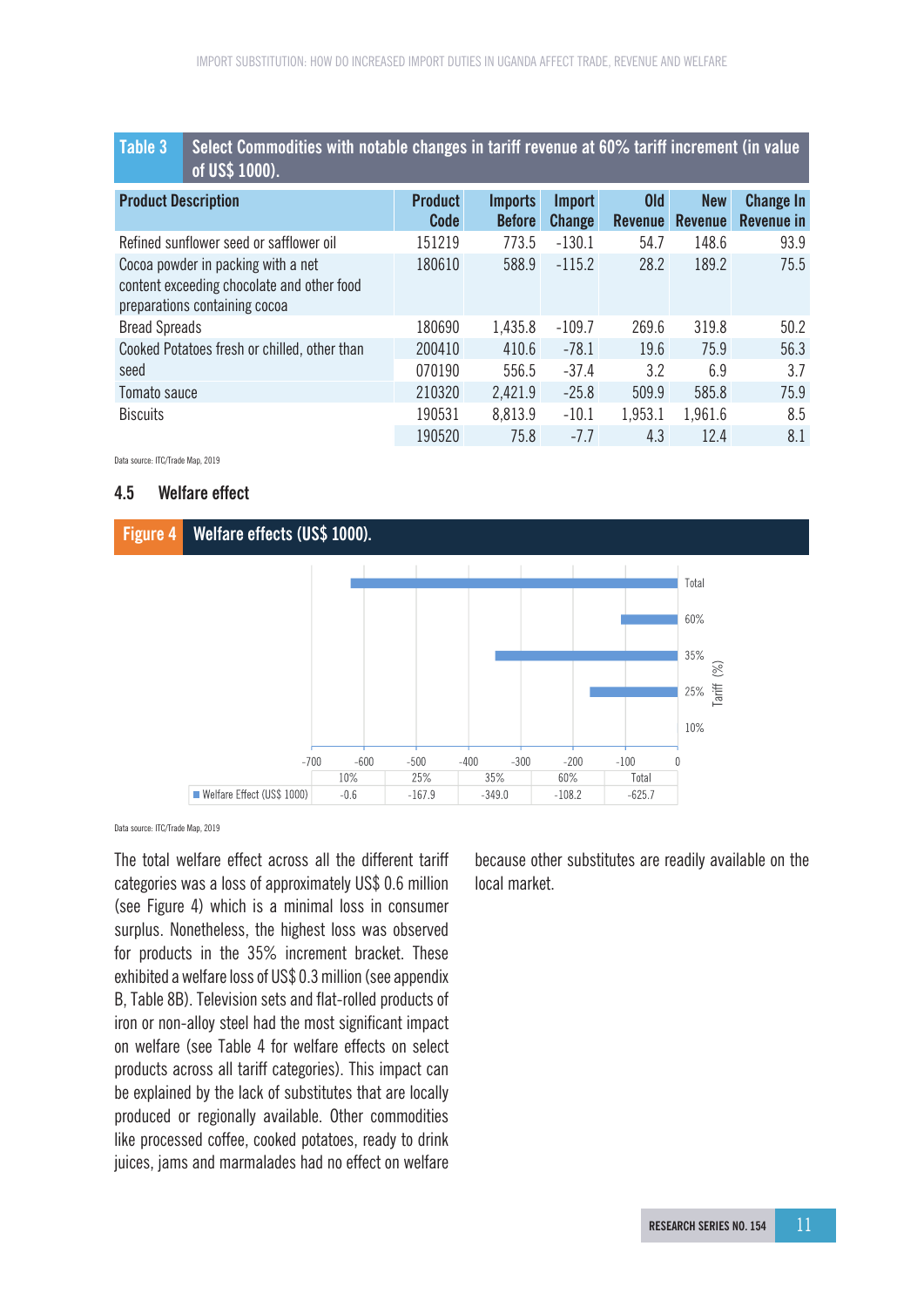| Table 4                          | Welfare Effect on selected Products (in value of US\$ 1000).                                                   |                                                |                            |
|----------------------------------|----------------------------------------------------------------------------------------------------------------|------------------------------------------------|----------------------------|
| <b>Tariff</b><br><b>Category</b> | <b>Product Description</b>                                                                                     | <b>Product</b><br><b>Code</b>                  | <b>Consumer</b><br>surplus |
| 10%                              | Odoriferous mixtures of a kind used as raw materials in the food or drink<br>industries flavours               | 330210                                         | $-0.6$                     |
| 25%                              | Flat-rolled products of iron or non-alloy steel                                                                | 721049                                         | $-100.7$                   |
|                                  |                                                                                                                | 721070                                         | $-34.3$                    |
|                                  |                                                                                                                | 721650                                         | $-18.1$                    |
|                                  | Steel articles of chapters 72 and 73 comprising of; corrugated iron sheets                                     | 721491                                         | $-4.0$                     |
|                                  | (galvanised and pre-printed), pre-painted coils, galvanised coils, hoop iron,                                  | 721499                                         | $-2.6$                     |
|                                  | twisted bars, flat bars, mild steel plates                                                                     | 721090                                         | $-2.8$                     |
|                                  | Semi processed edible oils.                                                                                    | 151219                                         | $-19.6$                    |
|                                  |                                                                                                                | 151190                                         | $-3.8$                     |
|                                  |                                                                                                                | 151530                                         | $-0.01$                    |
| 35%                              | <b>Television Sets</b>                                                                                         | 852872                                         | $-161.8$                   |
|                                  | <b>Electronic Accumulators</b>                                                                                 | 850720                                         | $-85.7$                    |
|                                  | Chocolates                                                                                                     | 180610                                         | $-15.4$                    |
|                                  |                                                                                                                | 180690                                         | $-23.5$                    |
|                                  | Soap and organic surface-active products for use as soap                                                       | 340111                                         | $-6.9$                     |
|                                  |                                                                                                                | 340119                                         | $-4.6$                     |
|                                  | Imported toothpaste and other mouth wash preparations of subheadings<br>306.10.00 and 3306.90.00               | 330610                                         | $-18.7$                    |
|                                  | Tomato paste and other preserved tomatoes of heading 20.02                                                     | 200290                                         | $-3.9$                     |
|                                  | Essential oils and resinoids; perfumery, cosmetic or toilet preparations                                       | Chapter 33                                     | $-21.8$                    |
| 60%                              | Refined sunflower seed or safflower oil                                                                        | 151219                                         | $-19.6$                    |
|                                  | Cocoa powder in packing with a net content exceeding chocolate and other<br>food preparations containing cocoa | 180500<br>180610<br>180620<br>180631<br>180632 | $-38.9$                    |
|                                  | <b>Bread Spreads</b>                                                                                           | 180690                                         | $-23.5$                    |
|                                  | Cooked Potatoes fresh or chilled, other than seed                                                              | 200410                                         | $-10.8$                    |
|                                  |                                                                                                                | 70190                                          | $-0.4$                     |
|                                  | Processed tea of heading 09.02 and Subheadings 101.20.00                                                       | 90220                                          | $-6.0$                     |
|                                  | Tomato sauce                                                                                                   | 210320                                         | $-5.9$                     |
|                                  | <b>Biscuits</b>                                                                                                | 190531                                         | $-2.2$                     |
|                                  |                                                                                                                | 190520                                         | $-0.9$                     |

Data source: ITC/ Trade Man, 2019

The minimal loss in consumer surplus is evident given the absence of close substitutes for some commodities across the different tariff increment categories, yet, the local manufacturers may not adapt fast enough to meet the local demand with quality products. Moreover, some of the taxed commodities are intermediate inputs, required for further production, which ultimately constrains the domestic production, and therefore

supply of some consumer products. Additionally, the minimal loss of can be attributed to the continued importation of commodities from the EAC, particularly Kenya, which offsets majority of the potential consumer welfare loss. Therefore, the new tariff increments result in a minimal welfare loss, which the nation can withstand in the short term.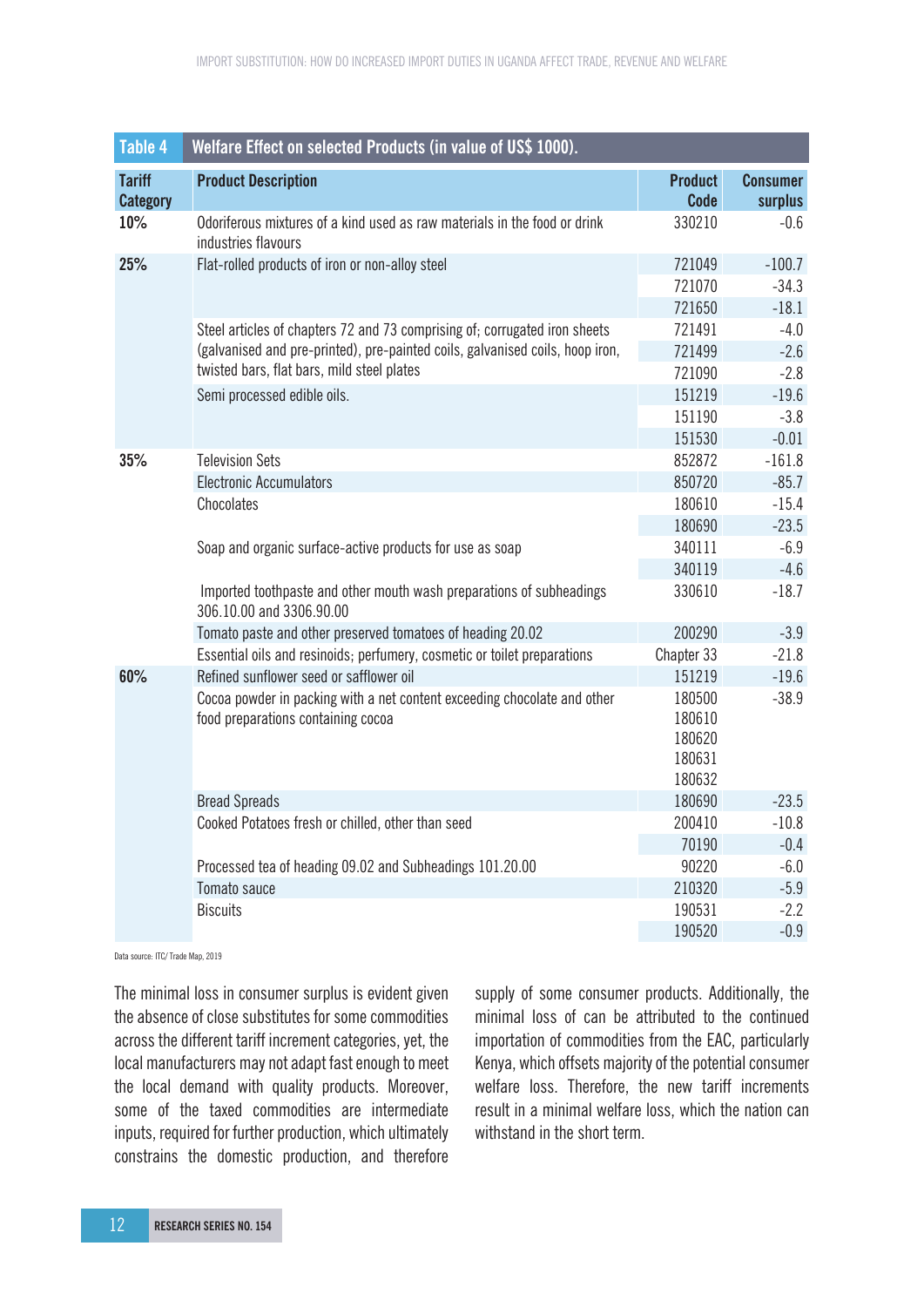# **5.0 CONCLUSION AND POLICY IMPLICATIONS**

The paper examines the trade, revenue and welfare effects of increased imports duties on selected products in a production and supply-constrained environment. The trade effect was negative because generally no trade was created, hence the negative trade creation. Generally, the trade diversion effects were zero in the different tariff line categories, which means that at the new tariff levels, trade distortion was not significant and that the pattern of trade did not change, because Uganda is a price taker. The total trade effect was US\$ 5.4 million. The total revenue effects from all the four (4) tariff lines was US\$ 3.3 million, with flat-rolled products of iron or alloy steel contributing significantly to this value. However, this gain in revenue was not significant given the government's goal of increasing revenue mobilisation through increased tariffs.

On the other hand, the total welfare loss was US\$ 0.6 million, which was minimal and can be withstood by the country in the short run. Nevertheless, this loss is a result of high prices and absence of close substitutes for particular commodities both locally and regionally, yet there was no significant change in the import value. Despite the insignificant welfare loss, the new tariffs imposed on Television sets and flat-rolled products of iron or non-alloy steel had the most significant impact on welfare. Therefore, in a production and supplyconstrained environment, increasing import duties leads to a welfare loss, increases revenue but does not create trade because firms cannot immediately adjust their production levels and supply is limited.

While increasing tariffs on imports is necessary to build domestic production capacity, it is not sufficient on its own; the government needs to consider easing supply constraints. Additionally, it is important to note that the expected revenue gains from tariff increment may not be realised in the short run. This is because most of Uganda's trading partners are within the EAC and COMESA, so the tariff increments do not apply to the goods imported from these partners.

Below are the policy recommendations that emerge from the analysis of the results;

- • To boost domestic production of selected commodities, the government should first identify and address the production and capacity constraints of the producers as opposed to increasing tariffs. Also, an assessment of the availability of alternative sources of intermediate inputs (products) needs to be undertaken especially if these are not available domestically. This will ensure that the tariff increments are not counterproductive.
- To maximise revenue collection through tariff increments, the government needs to rely on empirical evidence on the appropriateness of proposed tariffs, in particular their effects in the short and long term. This will inform the government which commodities are responsive to tariff changes in terms of revenue mobilisation, and import substitution, albeit in a constrained supply environment.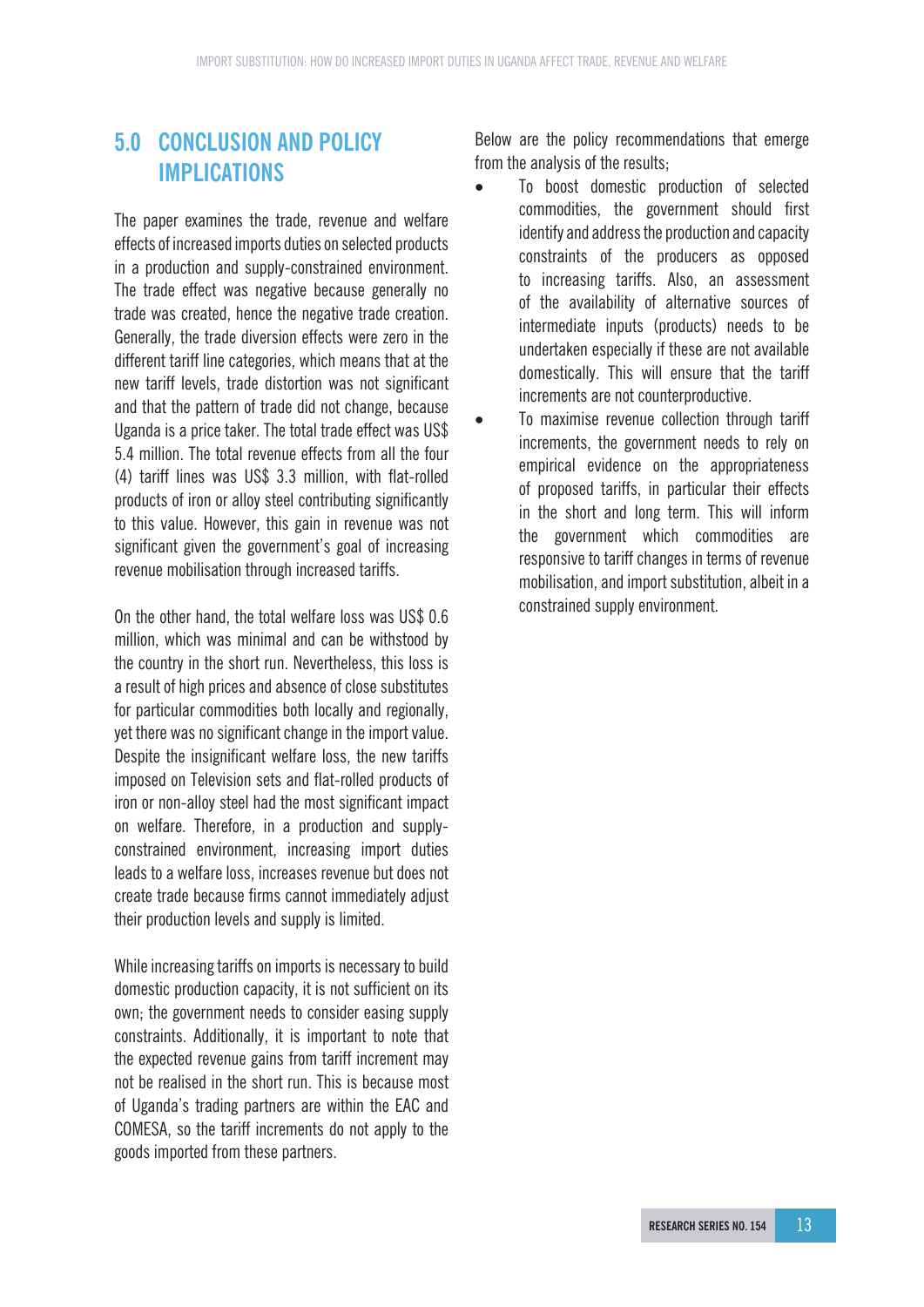# **REFERENCES**

- Adelman.L. (2001). Fallacies in development theory and their implications for policy. *In Frontiers of development economics: The future in perspective ed. G.M.Meirer, and J.E. Stiglitz*. NewYork. World Bank.
- AfDB (2014) Eastern Africa's Manufacturing Sector Promoting Technology, Innovation, Productivity and Linkages - Uganda Country Report. Eastern Africa Regional Resource Centre (EARC), Nairobi Kenya.
- Bussière, M. & Pérez-Barreiro, E. & Straub, R. &
	- Taglioni, D. (2011). Protectionist Responses to the Crisis: Global Trends and Implications. Working papers 319, Banque de France.
- Davids, P., Meyer, F. H., & Louw, M. (2015).
	- Evaluating the effect of proposed tariff protection for the South African broiler industry. *Agrekon*, *54*(1), 70-9
- Goerzen, A., Schussler, B., & Suriano, N. (2016). Econometric Analysis: Effect of Barriers on Trade.
- Franklin R. Root. (2000). International Trade and Investment. Seventh edition. The Wharton School University of Pennsylvania. South-Western Publishing Co.
- Frazer, G. (2018) "Evaluation of the Addition of a 35% Tariff Band in the Common External Tariff" Unpublished Report, 2018.
- IMF. (2016). Uganda Seventh Review under the Policy Support Instrument - Debt Sustainability Analysis. Kampala: International Monetary Fund.
- Khattry, B., and Rao, J.M. (2002), Fiscal Faux Pas? An Analysis of the Revenue Implications of Trade Liberalization, World Development, Volume 30, Issue 8, August 2002, Pages 1431-1444
- Kowalski, P. (2005). Impact of changes in tariffs on developing countries' government revenue, OECD Trade Policy Working Papers, No. 18, OECD Publishing.
- KPMG, (2019). Uganda Budget Brief 2019: Economic Commentary. *Retrieved on 19th June, 2019*

Laird and Yeats. (1986) UNCTAD Trade Policy Simulation Model. A note on the methodology, data uses. The United Nations Conference on Trade and Development. Geneva.

- Lazio, Eduardo and Shane, Greenstein. (1995) Measuring the performance of a protected infant industry: The case of Brazilian microcomputers. Review of Economics & statistics, Vol.77, N0.4, pp.622-633
- OECD. (2001). The Development Dimensions of Trade, Organisation for Economic Co-operation and Development, Paris.
- OECD. (2003). The Doha development Agenda: Welfare Gains from Further Multilateral Trade Liberalisation with Respect to Tariffs, Organisation for Economic Co-operation and Development, Paris.
- Paul Oslington (2012) Jacob Viner, the Cost of Protection, and Customs Unions: New Light from a Manitoba Consulting Assignment, History of Economics Review, 55:1, 73-79, DOI: 10.1080/18386318.2012.11682194
- Slaughter, Matthew J. (2004) Infant-Industry Protection and Trade Liberalisation in Developing Countries, Research Report, USAID, Washington DC.
- Shafaeddin, M. (2000). Free trade or fair trade. Fallacies surrounding the theory of trade liberalisation and protection and contradictions in international trade rules: An inquiry into the causes of the failure in the recent trade negotiations. UNCTAD Discussion Paper (forthcoming). Geneva.
- Suranovic, S. (2010). International Trade: Theory and Policy. Irvington, NY: Flat World Knowledge, Inc.
- Tybout, J. R. (2000). Manufacturing firms in developing countries: How well do they do, and why? Journal of Economic literature, 38(1), 11-44.
- UBOS, (2010) Uganda statistical abstract http:// uganda.countrystat.org/fileadmin/user\_upload/ countrystat\_fenix/congo/docs/statistical\_ abstract\_2010\_uganda.pdf
- WITS. (2011). User's manual version 20.1,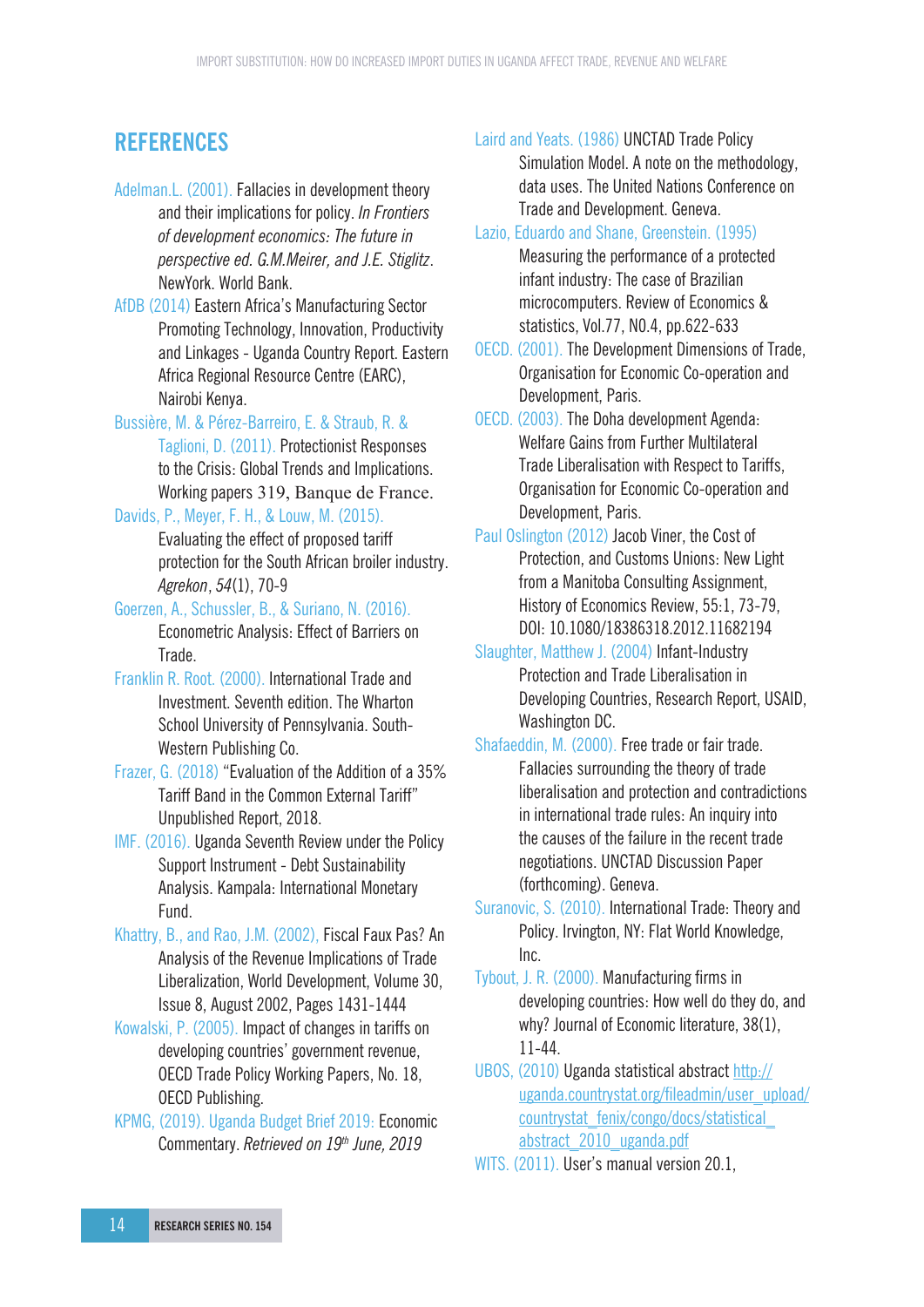Downloaded from; http://wits.worldbank. org/witsweb/download/docs/Help\_Files/ Simulation/WITS-SMART User manual.pdf (Sections E1-E3, pp.168-176)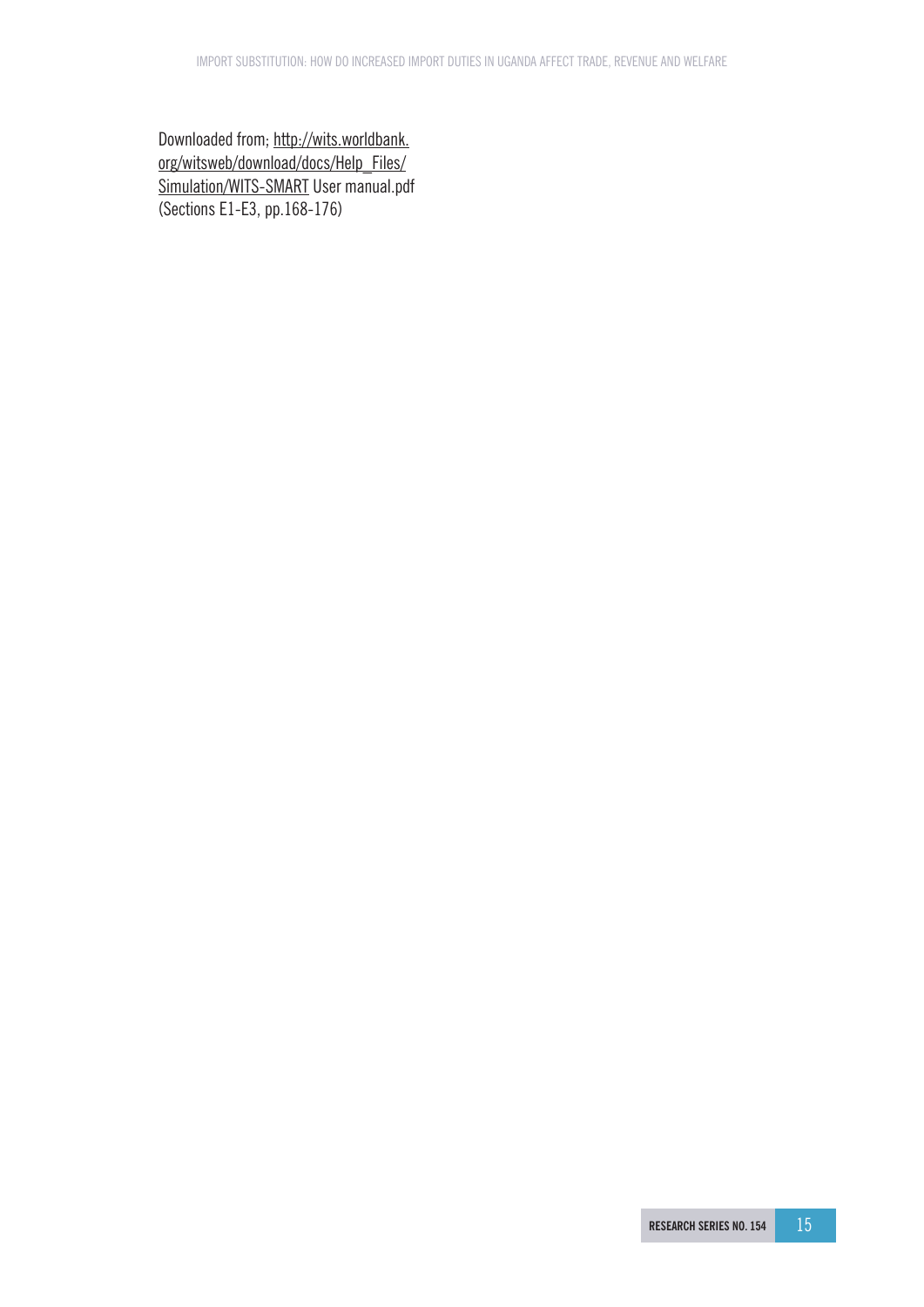## **APPENDIX A**

### **Model specification**

According to Laird and Yeats (1986) the derivation of the model can be summarised as follows $\mathrm{s};$ 

The Uganda's  $j_{th}$  import demand (M) function for  $i^{th}$  commodity produced in the  $k^{th}$  partner state Eq. (1).

$$
M_{ijk} = f(Y_j, P_{ij}, P_{jk})
$$

 $(1)$ 

The  $k^{th}$  partner state's export supply function for  $i^{th}$  commodity is expressed as in Eq. (2).

$$
X_{ijk} = f(P_{ikj})
$$
 (2)

The partial equilibrium equation is thus expressed as in Eq. (3).

$$
M_{ijk} = X_{ijk} \tag{3}
$$

In a FTA situation the domestic price of the  $i^{th}$  commodity in the Uganda's  $j_{th}$  market will be equal to  $k^{th}$  partner state's export price plus transport and insurance charges. This price would change by an amount equivalent to the ad valorem incidence of any tariff as in Eq. (4).

$$
P_{ijk} = P_{ijk}(1 + t_{ijk})
$$
\n<sup>(4)</sup>

The export revenue earned 
$$
k^{th}
$$
 partner state can be simplified as expressed Eq. (5).  
\n
$$
R_{ikj} = X_{ikj} \cdot P_{ikj}
$$
\n(5)

### **Trade Creation**

The trade creation effect can be defined as the increased demand in Uganda for  $i^{th}$  commodity from the  $k^{th}$ partner state. In this case, the price decreases as a result of tariff increase on the  $i^{th}$ commodity. Therefore, from Eq. (1) to (5); the total difference in domestic price with respect to tariffs and foreign price can be derived from Eq. (4).

$$
\partial P_{ijk} = P_{ikj} \cdot \partial t_{ijk} + (1 + t_{ijk}) \partial P_{ikj} \tag{6}
$$

A simple expression for the elasticity of import demand in regard to the domestic price can be written as follows:

$$
\frac{dM_{ijk}}{M_{ijk}} = E_m \frac{dP_{ijk}}{P_{ijk}}
$$
\n(7)  
\nHere, we substitute Eq. (4) and (6) into Eq. (7) leading Eq. (8).

$$
\frac{a_{ijk}}{M_{ijk}} = E_m \frac{a_{iijk}}{(1 + t_{ijk})} + \frac{a_{ijk}}{P_{ijk}}
$$
\n
$$
(8)
$$

The expression for the elasticity of export supply with respect to the world price can be rearranged as in Eq. (9).<br>  $\frac{dP_{ikj}}{P_{ikj}} = \left(\frac{dX_{ikj}}{X_{ikj}}\right)/E_x$  ( (9)

8 Notations in the model;

*M- imports; Mn - imports from non-preference-receiving countries* 

*X- exports; t - tariff rate distortion* 

*P- price TC- trade creation* 

*W- welfare TD- trade diversion R- revenue i - subscript denoting commodity* 

*Y- national income ad valorem terms j- subscript denoting domestic/importing country data* 

*V- output in the importing country k- subscript denoting foreign/exporting country data*

*Em- elasticity of import demand with respect to domestic price d- prefix denoting change* 

*E - elasticity of export supply with respect to export price* 

*Es- elasticity of substitution with respect to relative prices of the same product from different sources of supply*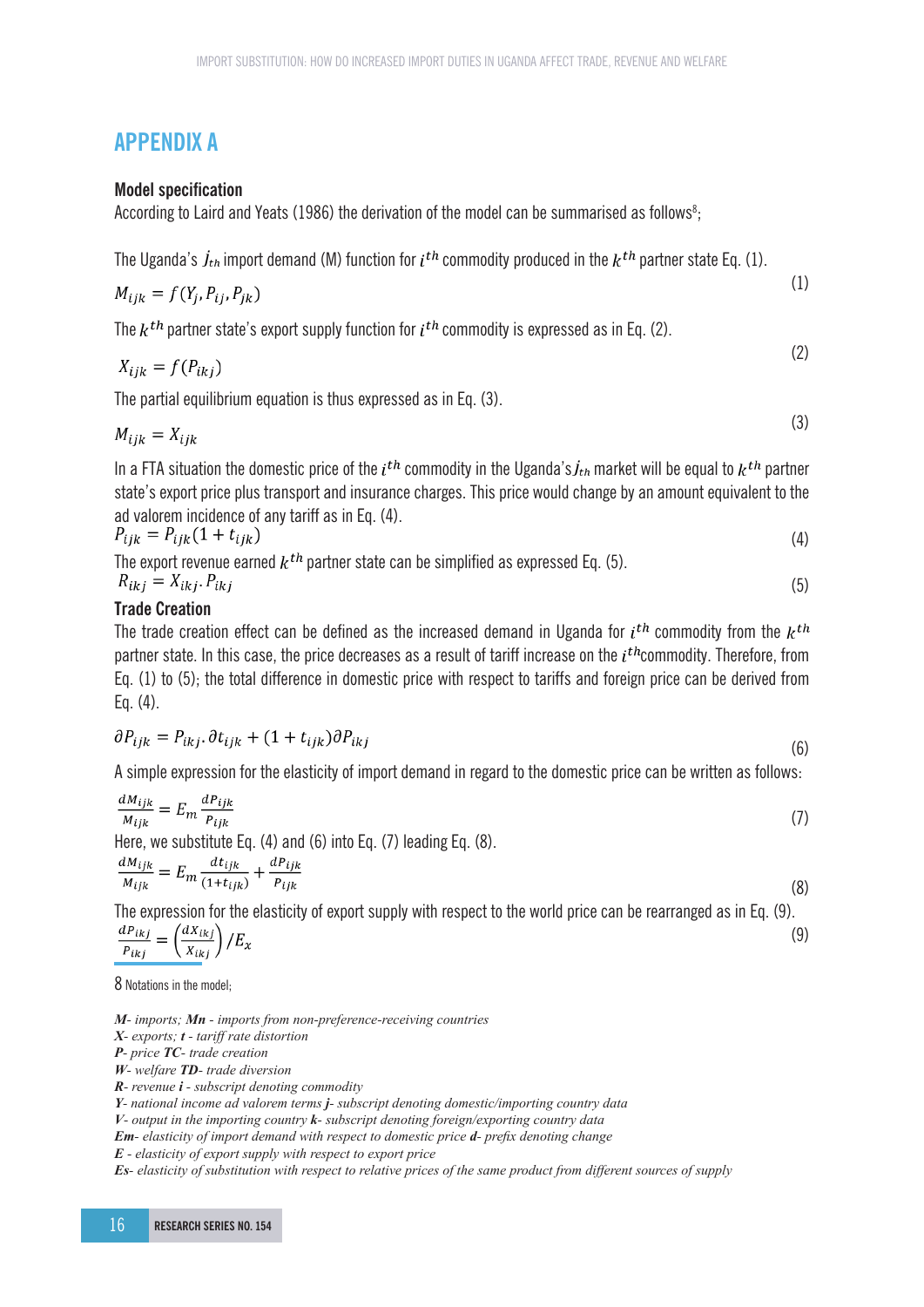From Eq. (3) it follows that

$$
\frac{dM_{ijk}}{M_{ijk}} = \frac{dX_{ikj}}{X_{ikj}}
$$
(10)

Eq. (10) can be substituted into (9) and the result into (8) thus the expression can be used to compute the trade creation effect. From Eq. (3) this can be equated to exports of the  $i^{th}$  commodity to the  $j_{th}$ country. The expression for trade creation as expressed in Eq. (11).

$$
TC_{ijk} = M_{ijk} \cdot E_x \cdot \frac{dt_{ijk}}{(1+t_{ijk}) \cdot (1+E_m/E_x)}
$$
(11)

Important to note is that if the elasticity of export supply on the world market is infinite then the denominator on the right hand side of Eq. (11) can be ignored.

### **Trade Diversion**

Trade diversion refers to the situation where trade is diverted from a more efficient exporter towards a less efficient one in response to a change in the import price. Therefore, if prices fall in a foreign country, more goods will be purchased from that country and less from countries where the price remains unchanged.

(i) Without Explicit Values for the Elasticity of Substitution

If the elasticity of substitution between alternate suppliers is not known, then the trade diversion effect can be computed using a formula by Baldwin and Murray (1977). However, it necessitates the calculation of the level of import penetration by non-preference-receiving countries, which means the level of imports from non-preference receiving countries in apparent domestic consumption (defined as domestic output of the  $i^{th}$  plus imports of  $i^{th}$ less exports of the  $i^{th}$  commodity). The formulation for trade diversion as expressed in Eq. (12).

$$
TD_{ijk} = TC_{ijk} \cdot \frac{Mn_{ij}}{V_{ij}}
$$
\n
$$
(12)
$$

(ii) With Explicit Values for the Elasticity of Substitution

The approach applies if explicit values can be obtained for the elasticity of substitution between goods from different sources. However, in the absence of market penetration data we can assume values for the elasticity of substitution (and conduct simulations across a range of reasonable estimates). Elasticity of substitution can hence be defined as the percentage change in relative shares due to a one percent change in the relative prices of the same product from other sources as expressed in Eq. (13).

$$
E_{S} = \frac{d\left(\frac{\sum M_{ijk}}{\sum M_{ijk}}\right)}{\left(\frac{\sum M_{ijk}}{\sum M_{ijk}}\right)} / \frac{d\left(\frac{P_{ijk}}{P_{ijk}}\right)}{\left(\frac{P_{ijk}}{P_{ijk}}\right)}
$$

(13)

With imports from  $k^{th}$  country and K denotes imports from the  $k^{th}$  countries (RoW excluding EAC partner states). From this expression, the percentage change in the relative shares of the alternative suppliers can be expressed in terms of the elasticity of substitution, and the percentage change in relative prices and the original relative shares of imports from the alternative sources. Thus the expression for trade diversion (TD) gain or loss, can be obtained in equation (14):

In equation (14), relative price movement is specified in terms of the shift in tariffs or the ad valorem incidence of non-tariff distortions for the two foreign sources.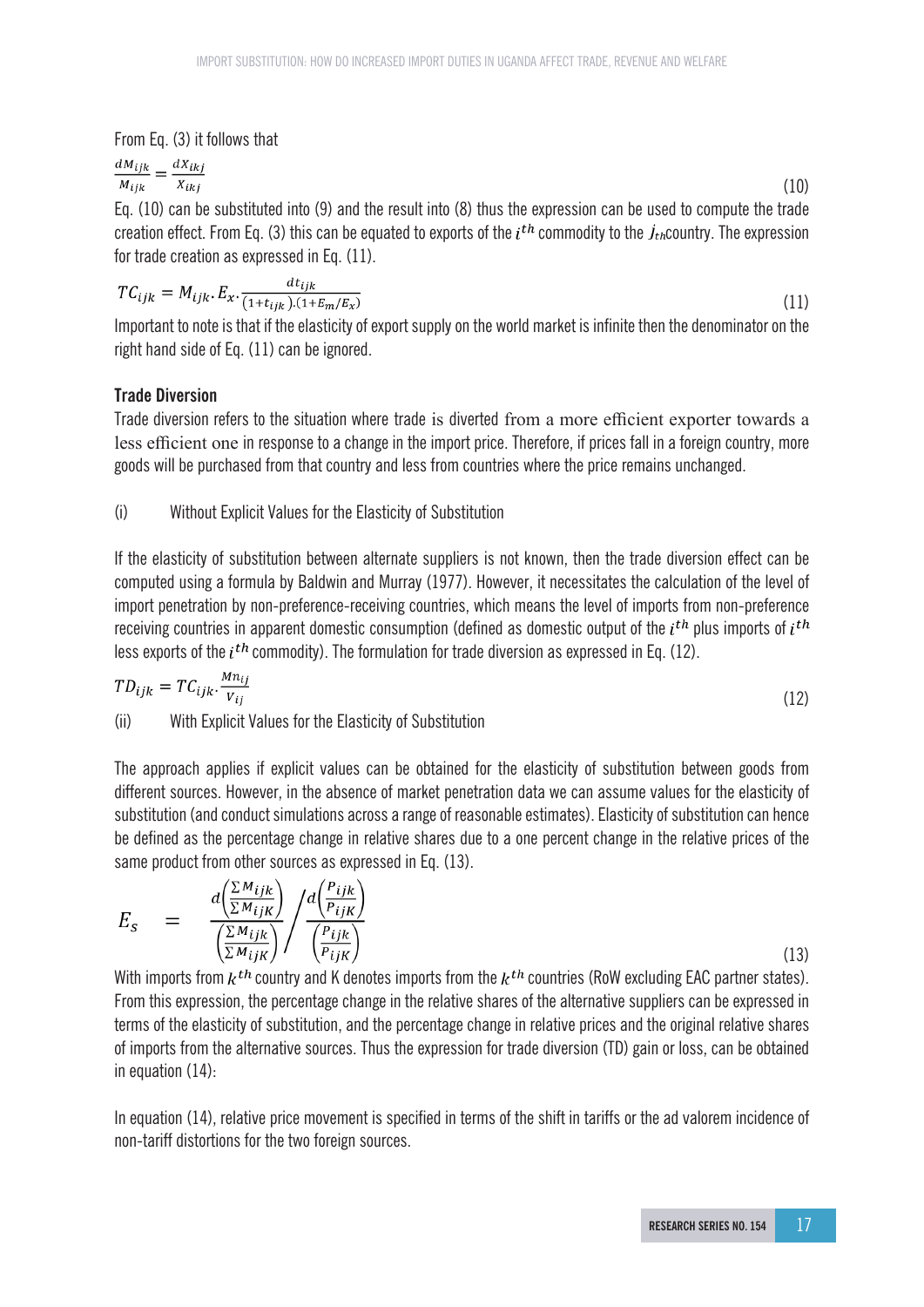$$
TD_{ijk} = \frac{M_{ijk}}{\sum_{k} M_{ijk}} \frac{\sum_{k} M_{ijk} \sum_{K} M_{ijk} E_{s} \cdot \frac{d(P_{ijk}/P_{ijk})}{P_{ijk}/P_{ijk}}}{\sum_{k} M_{ijk} + \sum_{K} M_{ijk} + \sum_{k} M_{ijk} E_{s} \cdot \frac{d(P_{ijk}/P_{ijk})}{P_{ijk}/P_{ijk}}}
$$
(14)

### **Total Trade Effect**

The total trade effect is a result of the sum of trade creation and trade diversion effects. The sum can be for suppliers of individual products or across product groups.

### **Revenue Effect**

In the WITS/SMART model the tariff revenue is given as the product of the tariff rate and the value of imports. The percentage increase in revenue is equivalent to the percentage increase in imports plus the percentage increase in prices. This can be shown in Eq. (5) the total difference of revenue with respect to import price and the value of imports brings about Eq. (15):

$$
dR_{ijk} = P_{ijk} \cdot dX_{ijk} + X_{ijk} \cdot dP_{ijk} \tag{15}
$$

Dividing the expression on the left-hand side (LHS) of Eq. (15) with the LHS expression of Eq. (5) and the right hand side of Eq. (15) with the RHD of Eq. (5).

$$
\frac{dR_{ikj}}{R_{ikj}} = \frac{(P_{ikj}.\partial X_{ikj} + X_{ikj}.\partial P_{ikj})}{(P_{ikj} . X_{ikj})}
$$
(16)

Reducing Eq. (16) and substituting from Eq. (10) gives Eq. (17).

$$
\frac{dR_{ikj}}{R_{ikj}} = \frac{dM_{ikj}}{M_{ikj}} + \frac{dP_{ikj}}{P_{ikj}}
$$
(17)

In other words, equation (17) can be written as:

$$
\frac{dR_{ikj}}{R_{ikj}} = \left(\frac{dt_{ikj}}{(1+t_{ikj})}\right) \cdot E_m + \left(\frac{(1+E_x)}{(E_x - E_m)}\right) \tag{18}
$$

### **Welfare Effect**

The welfare effect is realised when consumers in the importing country benefit from reductions in domestic prices after the removal or reduction of tariffs or the ad valorem incidence of non-tariff distortions. However, for increase in imports, there is a net welfare gain which is equal to the domestic consumers' valuation of the extra imports minus the cost of extra imports at supply price (excluding tariffs)". Therefore, the net welfare gain can be estimated as the increase in import value multiplied by the average between the ad valorem incidence of the tariff barrier before and after their elimination. This welfare gain can also be assumed to be an increase in consumer surplus as expressed in Eq. (19):

$$
W_{ijk} = 0.5 \left( dt_{ijk} \cdot dM_{ijk} \right) \tag{19}
$$

The coefficient 0.5 captures the average between the ad valorem incidence of the tariff barrier before and after their elimination/reduction. Eq. (19) assumes that elasticity of export supply is infinite (Lang 2006). In the case where the elasticity of export supply is less than infinity the supply price is higher than before. The new domestic price of imports does not drop to the full extent of the tariff change and import expansion is less than in the case of infinitely elastic export supply. Welfare can still be computed using Eq. (19) but can be interpreted as a combination of consumer surplus and producer surplus.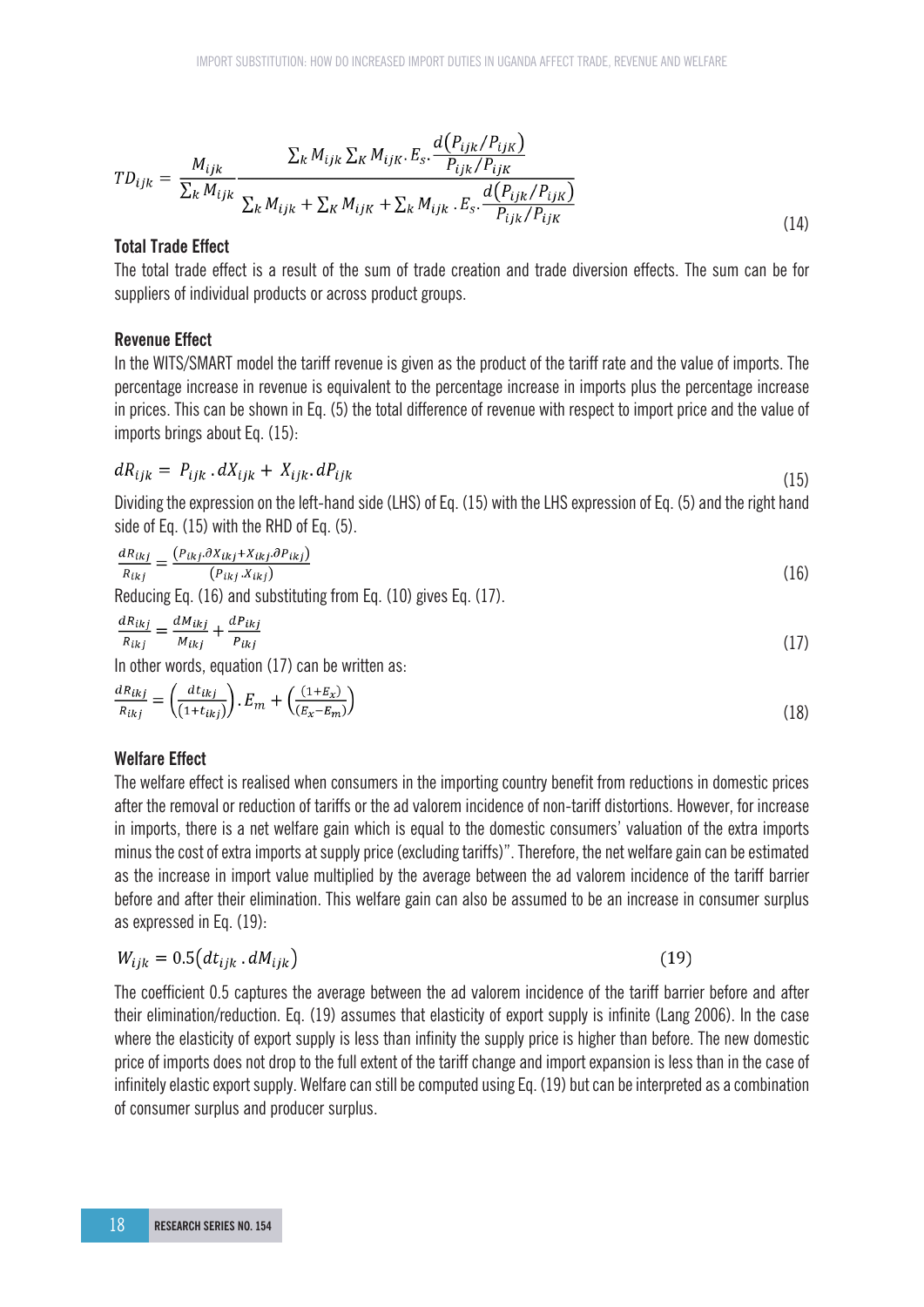# **APPENDIX B**

# **Table 1B: Tariff Increments of select products at 10%, 25%, 35% and 60%**

| <b>HS Code</b>                                                   | <b>Item description</b>                                                                                                                      | Old rate | <b>New rate</b>  |
|------------------------------------------------------------------|----------------------------------------------------------------------------------------------------------------------------------------------|----------|------------------|
| 0701.90.00, 0710.10.00,<br>2004.10.00, 2005.20.00                | Cooked Potatoes fresh or chilled, other than seed                                                                                            | 25%      | 60% for one year |
| 0409.00.0017.02                                                  | Honey                                                                                                                                        | 25%      | 60% for one year |
| 6907.21.00, 6907.22.00,<br>6907.23.00, 6907.30.00,<br>6907.40.00 | Granite, marble, and clay (ceramic) tiles                                                                                                    | 25%      | 35% for one year |
| 2002.90.00                                                       | Tomato paste and other preserved tomatoes of<br>heading 20.02 from 25% to 35%                                                                | 25%      | 35% for one year |
| 22.02                                                            | Imported ready to drink juices of heading 2202 from<br>25% to 60%                                                                            | 25%      | 60% for one year |
| 8528.72.90                                                       | Increase import duty on imported television sets<br>from 25% to 35%.                                                                         | 25%      | 35% for one year |
| 9503.00.00                                                       | Increase import duty on imported toys of heading<br>9503 from 25% to 35%.                                                                    | 25%      | 35% for one year |
| 3306.10.00, 3306.90.00                                           | Increase import duty on imported toothpaste and other<br>mouth wash preparations of subheadings 306.10.00<br>and 3306.90.00 from 25% to 35%. | 25%      | 35% for one year |
| 0901, 2101.11.00,<br>2102.12.00                                  | Increase import duty of processed coffee of heading<br>09.01 and Subheadings 2101.11.00, and 2101.12.00<br>from 25% to 60%.                  | 25%      | 60% for one year |
| 09.02, 2101.20.00                                                | Increase import duty of processed tea of heading<br>09.02 and Subheadings 101.20.00, from 25% to 60%                                         | 25%      | 60% for one year |
| 0910.11.00, 0910.12.00                                           | Increase import duty on ginger of subheadings<br>0910.11.00 and 0910.12.00 from 25% to 60%.                                                  | 25%      | 60% for one year |
| 20.07                                                            | Increase import duty on jams, marmalades, jellies<br>and the like of heading 20.07 of the CET from 25% to<br>35%.                            | 25%      | 60% for one year |
| Chapter 33                                                       | Shoe polish.                                                                                                                                 | 25%      | 35%              |
| Chapter 15                                                       | Semi processed edible oils.                                                                                                                  | 10%      | 25%              |
| 02.01, 02.02, 02.03,<br>02.04, 02.07, 16.02                      | Frozen meats of; chicken, bovine animals, meat of<br>swine, meat of sheep.                                                                   | 25%      | 60%              |
| 2008.11                                                          | Peanut butter                                                                                                                                | 25%      | 60% for one year |
| 1806.90.00                                                       | <b>Bread spreads</b>                                                                                                                         | 25%      | 60% for one year |
| 2005.20.00                                                       | Potato and other crisps                                                                                                                      | 25%      | 60% for one year |
| 7.03                                                             | Onions, shallots, garlic, leeks etc., fresh or chilled                                                                                       | 25%      | 60% for one year |
| 1512.29.00                                                       | Refined cotton seed oil                                                                                                                      | 25%      | 60% for one year |
| 1512.19.00                                                       | Refined sunflower seed or safflower oil                                                                                                      | 25%      | 60% for one year |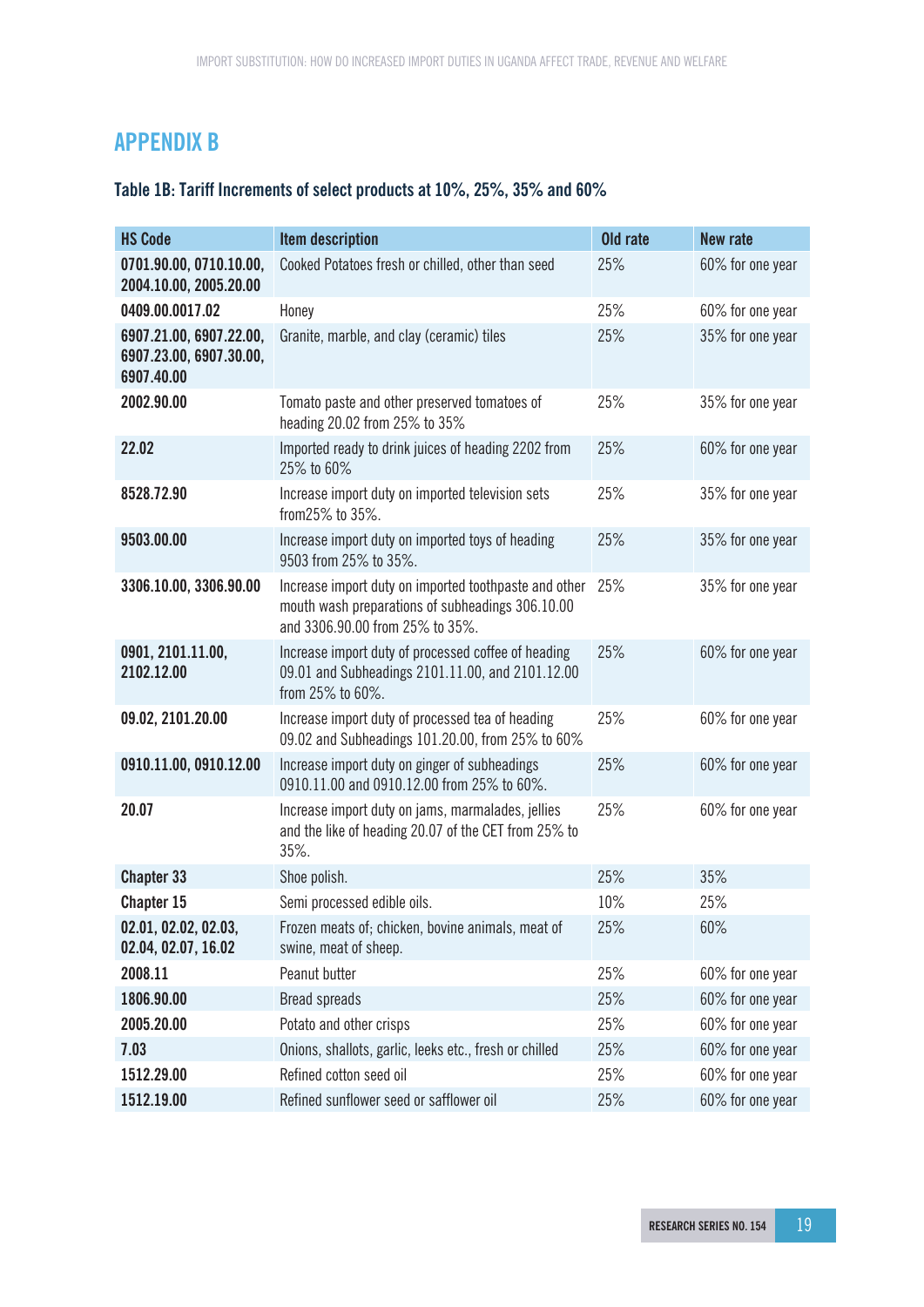| <b>HS Code</b>                                                                                          | <b>Item description</b>                                                                                           | Old rate                           | <b>New rate</b>                                              |
|---------------------------------------------------------------------------------------------------------|-------------------------------------------------------------------------------------------------------------------|------------------------------------|--------------------------------------------------------------|
| 18.05, 18.06                                                                                            | Cocoa powder in packing with a net content exceeding<br>chocolate and other food preparations containing<br>cocoa | 25%                                | 60% for one year                                             |
| 67.04                                                                                                   | Wigs, false beards, eyebrows and eyelashes, etc.<br>human hair                                                    | 25%                                | 35%                                                          |
| 7308.30.00, 3926.90                                                                                     | Doors, windows and their frames and thresholds for<br>doors of iron and steel and Plastic/polymers                | 25%                                | 35%                                                          |
| 4.05                                                                                                    | Butter and other fats and oils derived from milk; dairy<br>spreads                                                | 25%                                | 60% for one year                                             |
| 1901.20.90                                                                                              | Mixes and doughs for the preparation of bakers' wares<br>of heading 19.05:                                        | 25%                                | 35% for one year                                             |
| 63.06                                                                                                   | <b>Tarpaulins</b>                                                                                                 | 25%                                | 35% for one year                                             |
| <b>GAZETTE ISSUES FOR ONE YEAR RENEWAL</b>                                                              |                                                                                                                   |                                    |                                                              |
| 8702.10.99                                                                                              | Buses for transportation of more than 25 persons                                                                  |                                    | 25%                                                          |
| 4011.40.00                                                                                              | New pneumatic tyres of rubber, of a kind used on<br>motorcycles.                                                  | 10%                                | 35%                                                          |
| 7210.11.00, 7210.20.00,<br>7216.50.00                                                                   | Flat rolled products of iron or non-alloy steel products<br>of iron or non-alloy steel                            | 0%/25%/0%                          | 25% or USD 200/<br>MT whichever<br>is higher for one<br>year |
| 7210.41.00, 7210.49.00,<br>7210.61.00, 7210.69.00,<br>7210.70.00, 7210.90.00,<br>7212.30.00, 7212.40.00 | Flat rolled products of iron or non-alloy steel                                                                   | 25% and<br>10% where<br>applicable | 25% or USD 250/<br>MT whichever<br>is higher for one<br>year |
| 7212.60.00                                                                                              | Flat rolled products of iron or non-alloy steel                                                                   | 10%                                | 25% or USD 250/<br>MT whichever<br>is higher for one<br>year |
| 1704.10.00                                                                                              | Chewing gum                                                                                                       | 25%                                | 35% for one year                                             |
| 1704.90.00                                                                                              | Other sugar confectionery (sweets)                                                                                | 25%                                | 35% for one year                                             |
| 18.06, 17.04                                                                                            | Chocolates                                                                                                        | 25%                                | 35% for one year                                             |
| 19.05                                                                                                   | <b>Biscuits</b>                                                                                                   | 25%                                | 60%                                                          |
| 2103.20.00                                                                                              | Tomato sauce                                                                                                      | 25%                                | 60% for one year                                             |
| 2201.10.00                                                                                              | Mineral water                                                                                                     | 25%                                | 60% for one year                                             |
| 2710.19.10                                                                                              | Partly refined base oil                                                                                           | $0\%$                              | 10%                                                          |
| 2710.19.51                                                                                              | Lubricants in liquid form                                                                                         | 25%                                | 35%                                                          |
| 2710.19.50                                                                                              | Lubricating greases                                                                                               | 25%                                | 35%                                                          |
| 34.01                                                                                                   | Soap and organic surface active products for use as<br>soap                                                       | 25%                                | 35%                                                          |
| 48.19                                                                                                   | Cartons, boxes, cases, bags and other packing<br>containers of paper                                              | 25%                                | 35%                                                          |
| 4818.10.00                                                                                              | Toilet paper                                                                                                      | 25%                                | 60%                                                          |
| 8420.20.00                                                                                              | Exercise books                                                                                                    | 25%                                | 60%                                                          |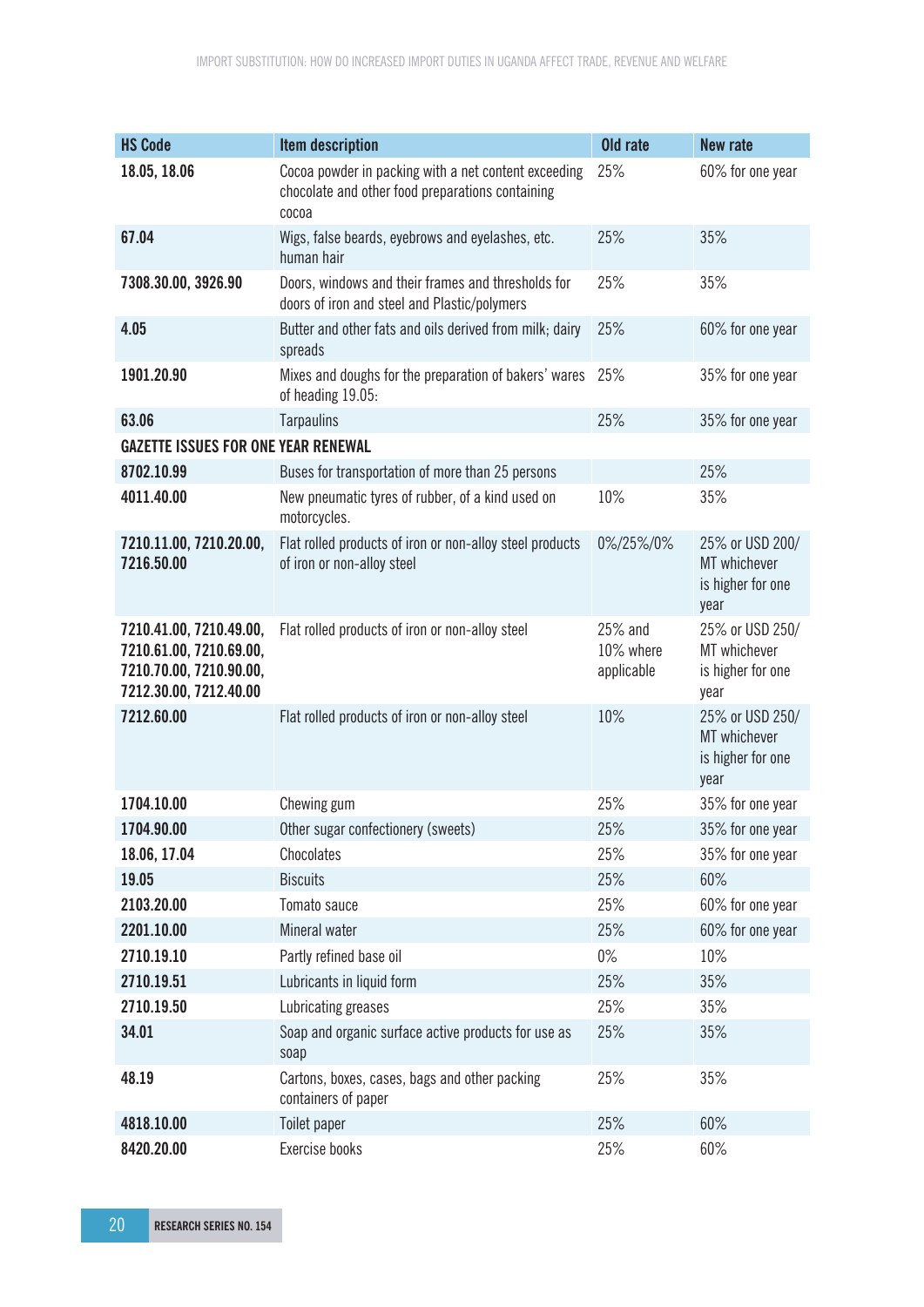| <b>HS Code</b>                                                                                                                                                                                                                                                                                                                                                                                                                                                                                           | <b>Item description</b>                                                                                                                                                                                      | Old rate                           | <b>New rate</b>                                               |
|----------------------------------------------------------------------------------------------------------------------------------------------------------------------------------------------------------------------------------------------------------------------------------------------------------------------------------------------------------------------------------------------------------------------------------------------------------------------------------------------------------|--------------------------------------------------------------------------------------------------------------------------------------------------------------------------------------------------------------|------------------------------------|---------------------------------------------------------------|
| 4911.10.00                                                                                                                                                                                                                                                                                                                                                                                                                                                                                               | Trade advertising material                                                                                                                                                                                   | 25%                                | 35%                                                           |
| 4911.91.00                                                                                                                                                                                                                                                                                                                                                                                                                                                                                               | Pictures, designs and photographs                                                                                                                                                                            | 25%                                | 35%                                                           |
| 4911.99.10                                                                                                                                                                                                                                                                                                                                                                                                                                                                                               | Instructional charts and diagrams                                                                                                                                                                            | 25%                                | 35%                                                           |
| 94.03, 94.01, 9402.90.90                                                                                                                                                                                                                                                                                                                                                                                                                                                                                 | Furniture and parts thereof                                                                                                                                                                                  | 25%                                | 35%                                                           |
| 63.01                                                                                                                                                                                                                                                                                                                                                                                                                                                                                                    | <b>Blankets</b>                                                                                                                                                                                              | 25%                                | 35%                                                           |
| 7210.20.00, 7210.30.00,<br>7210.41.00, 7210.61.00<br>7210.69.00, 7210.90.00,<br>7212.30.00, 7212.40.00<br>7212.50.00, 7212.60.00,<br>7213.10.00, 7213.20.00<br>7213.99.00, 7214.10.00,<br>7214.20.00, 7214.30.00<br>7214.91.00, 7214.99.00,<br>7215.10.00, 7215.50.00<br>7215.90.00, 7216.10.00,<br>7216.21.00, 7216.22.00<br>7216.50.00, 7216.61.00,<br>7216.69.00, 7216.91.00<br>7216.99.00, 7228.10.00,<br>7228.20.00, 7228.30.00<br>7228.40.00, 7228.50.00,<br>7228.60.00, 7228.70.00<br>7228.80.00, | Steel articles of chapters 72 and 73 comprising of;<br>corrugated iron sheets (galvanised and pre-printed),<br>pre painted coils, galvanised coils, hoop iron, twisted<br>bars, flat bars, mild steel plates | 10% and<br>25% where<br>applicable | 25% or USD<br>350MT whichever<br>is higher.                   |
| 94.04                                                                                                                                                                                                                                                                                                                                                                                                                                                                                                    | Mattress supports and mattresses                                                                                                                                                                             | 25%                                | 35%                                                           |
| 9603.21.00                                                                                                                                                                                                                                                                                                                                                                                                                                                                                               | Toothbrushes                                                                                                                                                                                                 | 25%                                | 60%                                                           |
| 9608.10.00                                                                                                                                                                                                                                                                                                                                                                                                                                                                                               | <b>Ball point pens</b>                                                                                                                                                                                       | 25%                                | 60%                                                           |
| 85.07                                                                                                                                                                                                                                                                                                                                                                                                                                                                                                    | Electric accumulators                                                                                                                                                                                        | 25%                                | 35%                                                           |
| 1001.99.10, 1001.99.90                                                                                                                                                                                                                                                                                                                                                                                                                                                                                   | Wheat (wheat grain)                                                                                                                                                                                          | 35%                                | 10% for one year                                              |
| 7323.10.00                                                                                                                                                                                                                                                                                                                                                                                                                                                                                               | Iron or steel wool; pot scourers and scouring or<br>polishing pads, gloves and the like                                                                                                                      | 25%                                | 35% for one year                                              |
| 8311.10.00                                                                                                                                                                                                                                                                                                                                                                                                                                                                                               | Coated electrodes of base metal, for electric arc-<br>welding                                                                                                                                                | 10%                                | 35% for one year                                              |
| 3605.00.00                                                                                                                                                                                                                                                                                                                                                                                                                                                                                               | Safety matches                                                                                                                                                                                               | 25%                                | 25% or USD 1.35/<br>Kg whichever is<br>higher for one<br>year |
|                                                                                                                                                                                                                                                                                                                                                                                                                                                                                                          | RAW MATERIALS AND INDUSTRIAL INPUTS TO BE CONSIDERED FOR DUTY REMISSION FOR A PERIOD OF ONE YEAR                                                                                                             |                                    |                                                               |

3302.10.00 Odoriferous mixtures of a kind used as raw materials in the food or drink industries flavors

Source: KPMG, 2019

0% 10%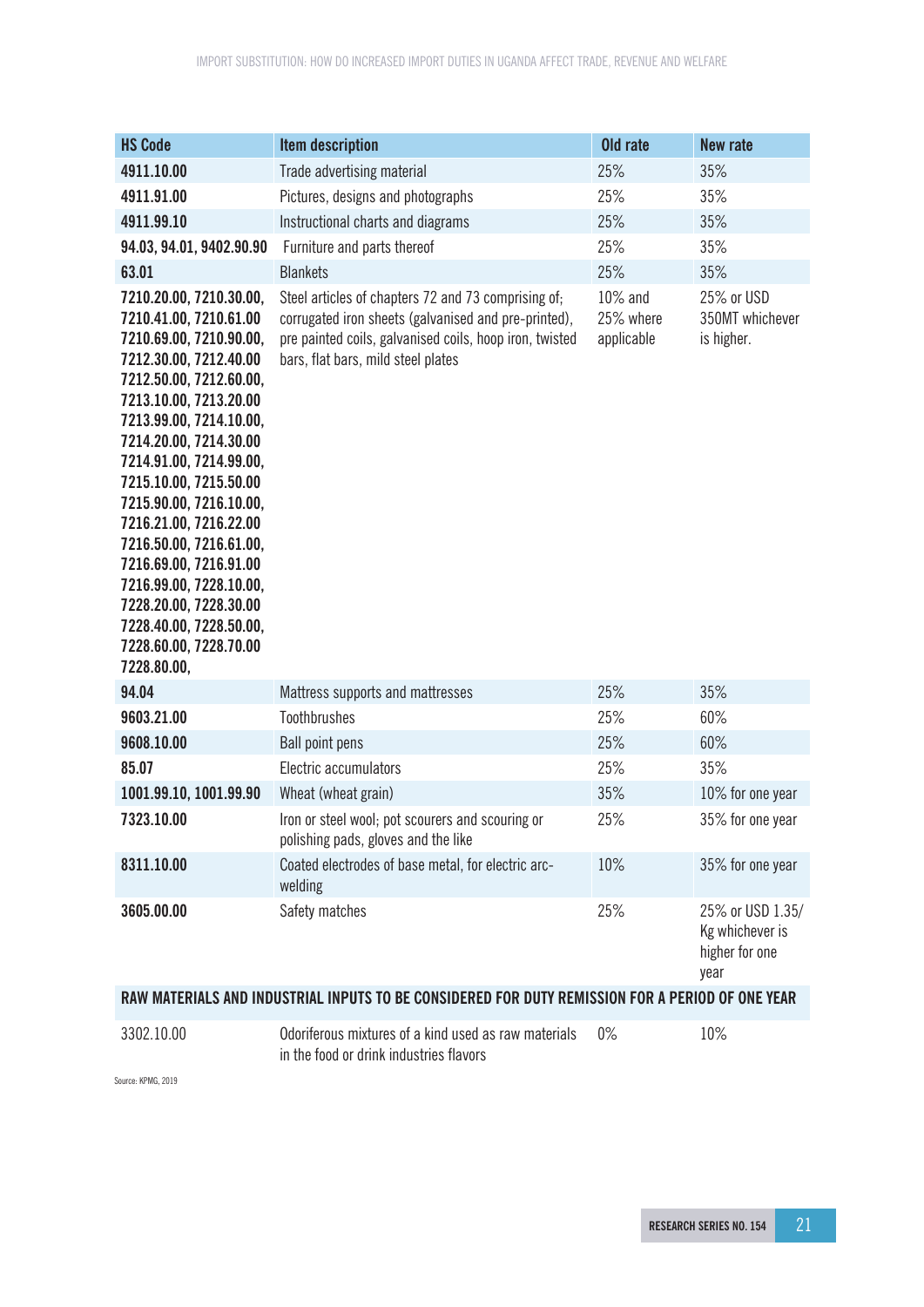| 22                             |                                  | ds (US\$ 1000) for commodities in the 10% tariff line<br>Table 2B: Major Supply Markets and Import trend |      |               |        |        |        |        |                                                     |
|--------------------------------|----------------------------------|----------------------------------------------------------------------------------------------------------|------|---------------|--------|--------|--------|--------|-----------------------------------------------------|
| <b>RESEARCH SERIES NO. 154</b> | HS Code                          | Item description                                                                                         | 2014 | 2015          | 2016   | 2017   | 2018   | 2019   | Major Supply Markets                                |
|                                | 3302.10.00                       | Odoriferous mixtures of a kind used as raw materials in the<br>food or drink industries flavors          |      | 43,096 44,672 | 39,824 | 50,218 | 47,844 | 41,133 | Ireland, Swaziland, Germany,<br>South Africa, India |
|                                | Data Source: ITC/Trade Map, 2020 |                                                                                                          |      |               |        |        |        |        |                                                     |

Data Source: ITC/Trade Map, 2020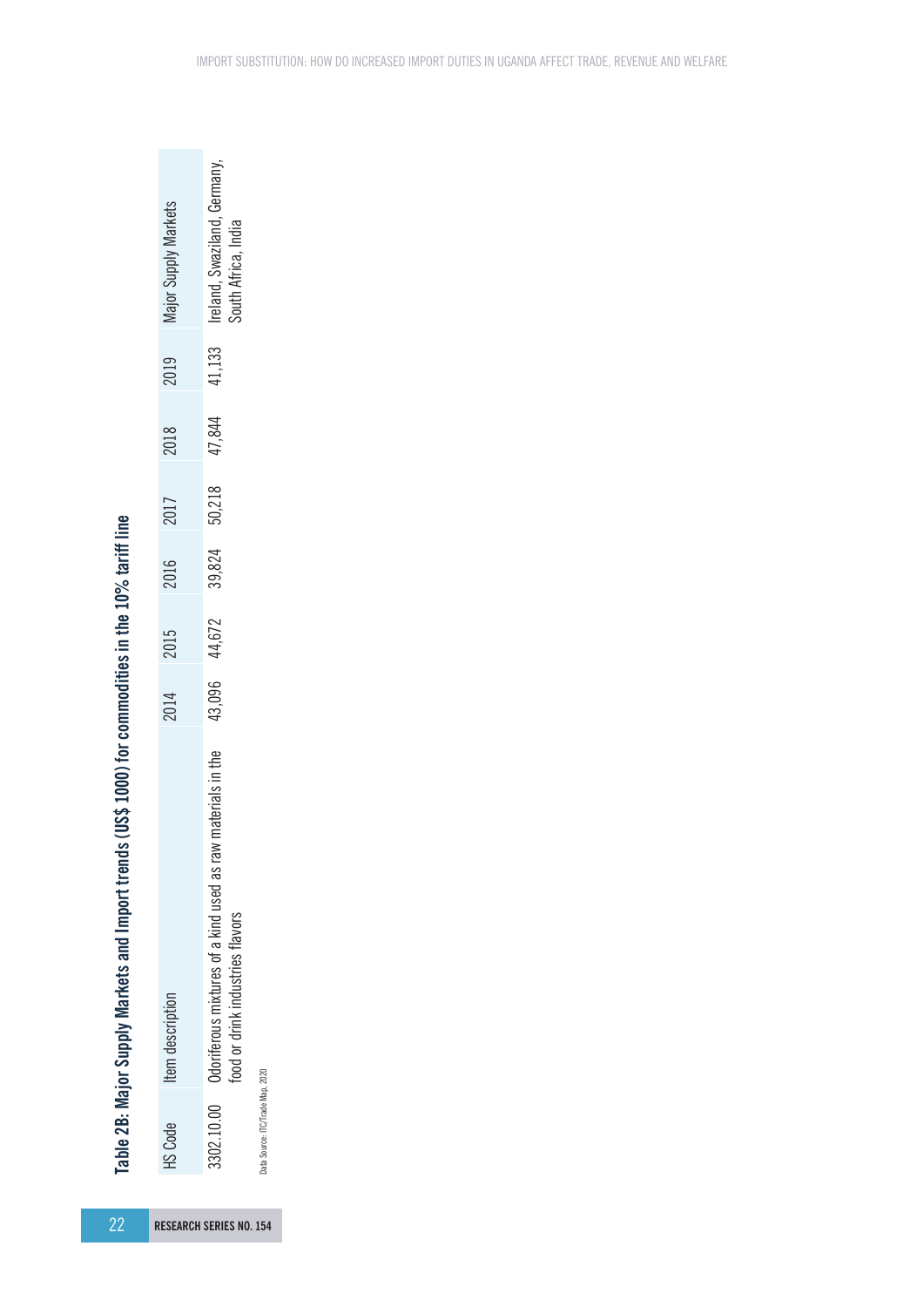| HS Code                                                                                                                                                                                                                                                                                                                                                                                    | Item description                                                                                                                                                                                                      | 2014    | 2015    | 2016    | 2017    | 2018    |        | 2019 Major Supply Markets                                  |
|--------------------------------------------------------------------------------------------------------------------------------------------------------------------------------------------------------------------------------------------------------------------------------------------------------------------------------------------------------------------------------------------|-----------------------------------------------------------------------------------------------------------------------------------------------------------------------------------------------------------------------|---------|---------|---------|---------|---------|--------|------------------------------------------------------------|
| Chapter 15                                                                                                                                                                                                                                                                                                                                                                                 | Semi processed edible oils.                                                                                                                                                                                           | 268,131 | 210,122 | 230,788 | 275,492 | 248,426 | 81,268 | Indonesia, Malaysia, Kenya,<br><b>Thailand</b>             |
| 8702.10.99                                                                                                                                                                                                                                                                                                                                                                                 | Buses for transportation of<br>more than 25 persons                                                                                                                                                                   | 10,351  | 12,888  | 10,259  | 12,573  |         |        | Japan, Kenya, India, China, UAE                            |
| 210.20.00, 7216.50.00<br>7210.11.00                                                                                                                                                                                                                                                                                                                                                        | Flat rolled products of iron or<br>non-alloy steel products of<br>iron or non-alloy steel                                                                                                                             | 2377    | 2753    | 2081    | 1701    | 1445    |        | 794   China, India, UAE, Kenya                             |
| 210.41.00.7210.49.00.7210.61.00.7210.69.00.<br>210.70.00, 7210.90.00, 7212.30.00, 7212.40.00                                                                                                                                                                                                                                                                                               | Flat rolled products of iron or<br>non-alloy steel                                                                                                                                                                    | 47661   | 54195   | 55434   | 64416   | 65728   |        | 54070   Kenya, China, Egypt, Tanzania                      |
| 212.50.00, 7212.60.00, 7213.10.00, 7213.20.00<br>213.99.00, 7214.10.00, 7214.20.00, 7214.30.00<br>216.99.00, 7228.10.00, 7228.20.00, 7228.30.00<br>228.40.00, 7228.50.00, 7228.60.00, 7228.70.00<br>214.91.00, 7214.99.00, 7215.10.00, 7215.50.00<br>215.90.00, 7216.10.00, 7216.21.00, 7216.22.00<br>216.50.00, 7216.61.00, 7216.69.00, 7216.91.00<br>210.20.00, 7210.30.00,<br>228.80.00 | coils, hoop iron, twisted bars,<br>(galvanised and pre-printed),<br>pre painted coils, galvanised<br>flat bars, mild steel plates<br>72 and 73 comprising of;<br>Steel articles of chapters<br>corrugated iron sheets | 117133  | 74040   | 81274   | 59575   | 79233   |        | 106885 Belgium, UAE, China, Kenya,<br>Turkey, India, Egypt |
| 3605.00.00                                                                                                                                                                                                                                                                                                                                                                                 | matches<br>Safety i                                                                                                                                                                                                   | 940     | 627     | 1,375   | 768     | 766     |        | 1,210 India, Kenya, Egypt                                  |

Table 3B: Major Supply Markets and Import trends (US\$ 1000) for commodities in the 25% tariff line **Table 3B: Major Supply Markets and Import trends (US\$ 1000) for commodities in the 25% tariff line**

Data Source: ITC/Trade Map, 2020 Data Source: ITC/Trade Map, 2020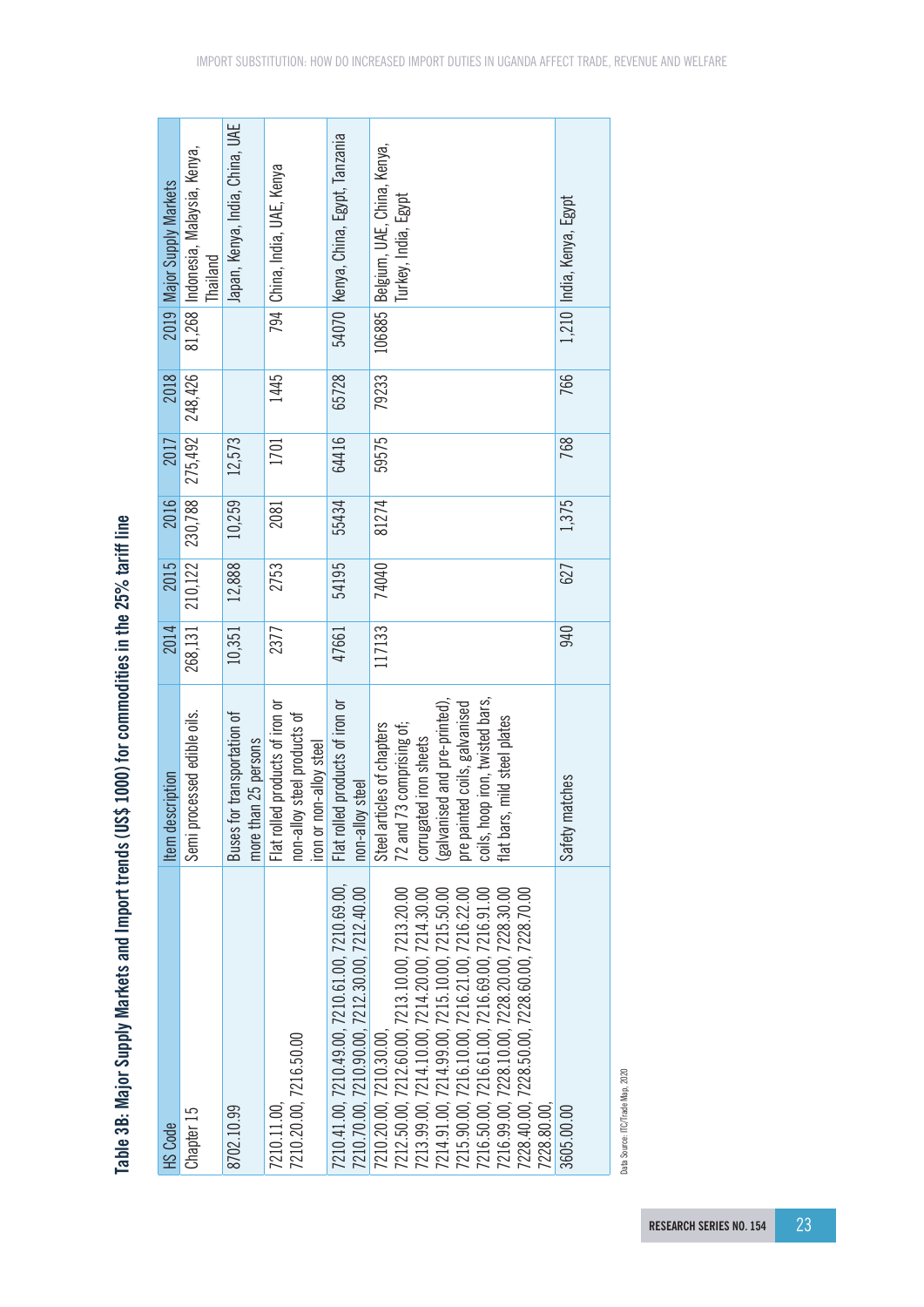|                                                     | Major supply markets | China, South Africa, India, Kenya | Canada, China, South Africa,<br>Germany | UK, Kenya, Mauritius, China, India | China, Spain, Malaysia, UAE, Kenya | China, Kenya, India, UAE, Pakistan | China, South Africa, UAE, Canada | China, India, Kenya, Republic of<br>Korea, Mexico | Italy, China, UAE. Egypt, Kenya                                                      | China, Egypt, Mauritius, UAE, Vietnam                               | China, South Africa, USA, UK, India                                       | China, Indonesia, Thailand, Tanzania,<br>South Africa                                                                                        | Turkey, France, South Africa,<br>Netherlands, Egypt                        | China, Belgium, South Africa, UAE,<br>Kenya | Kenya, Pakistan, India, France | Kenya, India, South Africa, China,<br>UÆ |
|-----------------------------------------------------|----------------------|-----------------------------------|-----------------------------------------|------------------------------------|------------------------------------|------------------------------------|----------------------------------|---------------------------------------------------|--------------------------------------------------------------------------------------|---------------------------------------------------------------------|---------------------------------------------------------------------------|----------------------------------------------------------------------------------------------------------------------------------------------|----------------------------------------------------------------------------|---------------------------------------------|--------------------------------|------------------------------------------|
|                                                     | 2019                 | 344                               | 53                                      | 2,978                              | 13,767                             | 2,760                              | 811                              | 14,453                                            | 220                                                                                  | 15,395                                                              | 635                                                                       | 4,806                                                                                                                                        | 176                                                                        | 59,113                                      | 14,351                         | 3,827                                    |
|                                                     | 2018                 | 864                               | 59                                      | 3,928                              | 18,457                             | 3,869                              | 998                              | 22,672                                            | 3,622                                                                                | 18,916                                                              | 1,136                                                                     | 11,428                                                                                                                                       | 542                                                                        | 121,499                                     | 10,919                         | 6,808                                    |
|                                                     | 2017                 | 896                               | 43                                      | 5,292                              | 18,075                             | 4,312                              | 1,035                            | 22,419                                            | 2,685                                                                                | 10,905                                                              | 1,111                                                                     | 10,964                                                                                                                                       | 252                                                                        | 121,408                                     | 8,865                          | 6,819                                    |
|                                                     | 2016                 | 567                               | $\frac{8}{3}$                           | 21,264                             | 22,282                             | 4,250                              | 781                              | 18,845                                            | 3,533                                                                                | 8,971                                                               | 1,050                                                                     | 8,959                                                                                                                                        | 131                                                                        | 147,497                                     | 8,209                          | 6,790                                    |
| S\$ 1000) for commodities in the 35% tariff line    | 2015                 | 849                               | 43                                      | 6,547                              | 19,947                             | 4,840                              | 1,113                            | 18,863                                            | 2,037                                                                                | 8,963                                                               | 1,223                                                                     | 10,272                                                                                                                                       | $\overline{5}$                                                             | 111,569                                     | 11,490                         | 8,055                                    |
|                                                     | 2014                 | 1,206                             | 42                                      | 6,992                              | 21,330                             | 4,882                              | 1,380                            | 19,489                                            | 2,865                                                                                | 9,931                                                               | 1,372                                                                     | 10,296                                                                                                                                       | 73                                                                         | 131,088                                     | 12,149                         | 8,407                                    |
| Table 4B: Major Supply Markets and Import trends (U | Item description     | Trade advertising material        | Pictures, designs and photographs       | Instructional charts and diagrams  | Furniture and parts thereof        | <b>Blankets</b>                    | Mattress supports and mattresses | Electric accumulators                             | ቴ<br>č,<br>Tomato paste and other preserved tomatoe<br>heading 20.02 from 25% to 35% | Increase import duty on imported television sets<br>from25% to 35%. | Increase import duty on imported toys of heading<br>9503 from 25% to 35%. | Increase import duty on imported toothpaste and<br>other mouth wash preparations of subheadings<br>306.10.00 and 3306.90.00 from 25% to 35%. | Mixes and doughs for the preparation of bakers'<br>wares of heading 19.05: | Tarpaulins                                  | Chewing gum                    | Other sugar confectionery (sweets)       |
|                                                     | HS Code              | 4911.10.00                        | 4911.91.00                              | 4911.99.10                         | 94.03, 94.01,<br>9402.90.90        | 63.01                              | 94.04                            | 85.07                                             | 2002.90.00                                                                           | 8528.72.90                                                          | 9503.00.00                                                                | 3306.10.00,<br>3306.90.00                                                                                                                    | 1901.20.90                                                                 | 63.06                                       | 1704.10.00                     | 1704.90.00                               |
| 24                                                  |                      |                                   | <b>RESEARCH SERIES NO. 154</b>          |                                    |                                    |                                    |                                  |                                                   |                                                                                      |                                                                     |                                                                           |                                                                                                                                              |                                                                            |                                             |                                |                                          |

Table 4B: Major Supply Markets and Import trends (US\$ 1000) for commodities in the 35% tariff line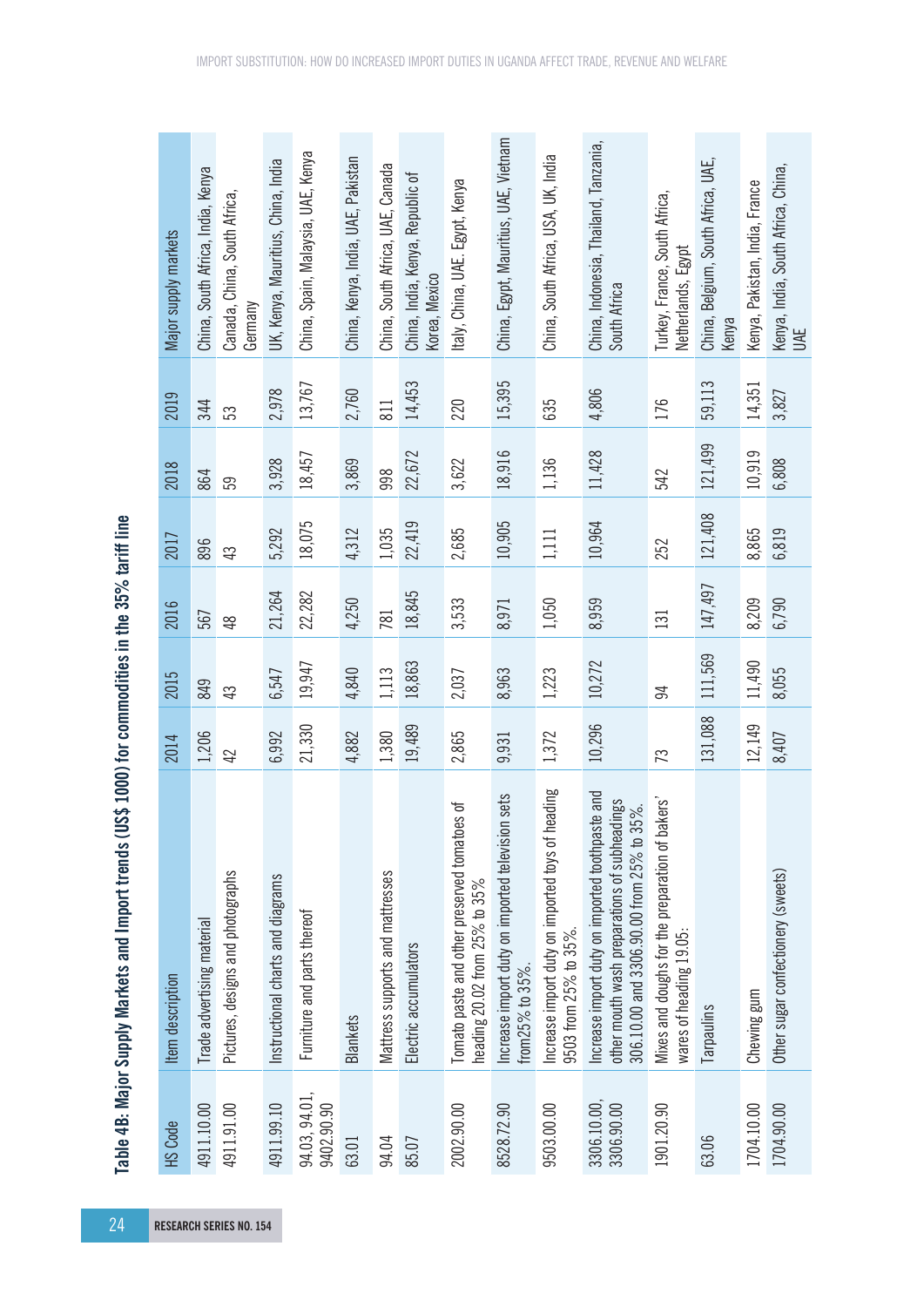| HS Code                          | Item description                                                                        | 2014  | 2015  | 2016  | 2017  | 2018  | 2019  | Major supply markets                       |
|----------------------------------|-----------------------------------------------------------------------------------------|-------|-------|-------|-------|-------|-------|--------------------------------------------|
| 18.06                            | Chocolates                                                                              | 2,615 | 2,199 | 1,806 | 2,033 | 2,421 | 2,036 | Egypt, South Africa, Turkey, UAE,<br>Kenya |
| 7323.10.00                       | Iron or steel wool; pot scourers and scouring or<br>polishing pads, gloves and the like | 604   | 543   | 303   | 435   | 806   | 593   | (enya, China, UAE, UK, India               |
| 8311.10.00                       | Coated electrodes of base metal, for electric arc-<br>  1,715<br>welding                |       | 2,158 | 2,911 | 3,179 | 3,723 | 2,977 | China, India, UAE, Kenya, South<br>Africa  |
| Data source: ITC/Trade Map, 2020 |                                                                                         |       |       |       |       |       |       |                                            |

# Table 5B: Major supply markets and Import trends (US\$ 1000) of commodities in the 60% tariff line **Table 5B: Major supply markets and Import trends (US\$ 1000) of commodities in the 60% tariff line**

| Major Supply Markets | Kenya, Egypt, South Africa, Netherlands,<br>Rwanda     | United Arab Emirates (UAE), Tanzania,<br>Thailand, India, China | Kenya, Austria, Thailand, Egypt, South<br>Africa                 | Tanzania, Rwanda, Brazil, UAE, Kenya                                                                                        | Kenya, China, Srilanka, Swaziland, UAE                                                                 | Nigeria, Kenya, Malaysia, Tanzania                                                             |
|----------------------|--------------------------------------------------------|-----------------------------------------------------------------|------------------------------------------------------------------|-----------------------------------------------------------------------------------------------------------------------------|--------------------------------------------------------------------------------------------------------|------------------------------------------------------------------------------------------------|
| 2019                 | 1,240                                                  | ₽                                                               | 7,772                                                            | 363                                                                                                                         | 597                                                                                                    | 142                                                                                            |
| 2018                 | 915                                                    | 145                                                             | 7,737                                                            | 677                                                                                                                         | 655                                                                                                    | 124                                                                                            |
| 2017                 | 5,829                                                  | 126                                                             | 7,314                                                            | 17,292                                                                                                                      | 445                                                                                                    | 42                                                                                             |
| 2016                 | 1,287                                                  | 101                                                             | 8,331                                                            | 9,470                                                                                                                       | 536                                                                                                    |                                                                                                |
| 2015                 | 980                                                    | 80                                                              | 15,147                                                           | 15,980                                                                                                                      | 796                                                                                                    | $\overline{\mathbb{1}}$                                                                        |
| 2014                 | 4,232                                                  | 122                                                             | 13,812                                                           | 18,542                                                                                                                      | 430                                                                                                    | 2                                                                                              |
| Item description     | Cooked Potatoes fresh or chilled, other than<br>seed   | Honey                                                           | mported ready to drink juices of heading<br>2202 from 25% to 60% | heading 09.01 and Subheadings 2101.11.00,<br>Increase import duty of processed coffee of<br>and 2101.12.00 from 25% to 60%. | heading 09.02 and Subheadings 101.20.00<br>Increase import duty of processed tea of<br>from 25% to 60% | Increase import duty on ginger of subheadings<br>0910.11.00 and 0910.12.00 from 25% to<br>60%. |
| HS Code              | 0710.10.00,<br>2004.10.00,<br>0701.90.00<br>2005.20.00 | 0409.00.00                                                      | 22.02                                                            | 2101.11.00<br>2102.12.00<br>0901,                                                                                           | 2101.20.00<br>09.02,                                                                                   | 0910.11.00,<br>0910.12.00                                                                      |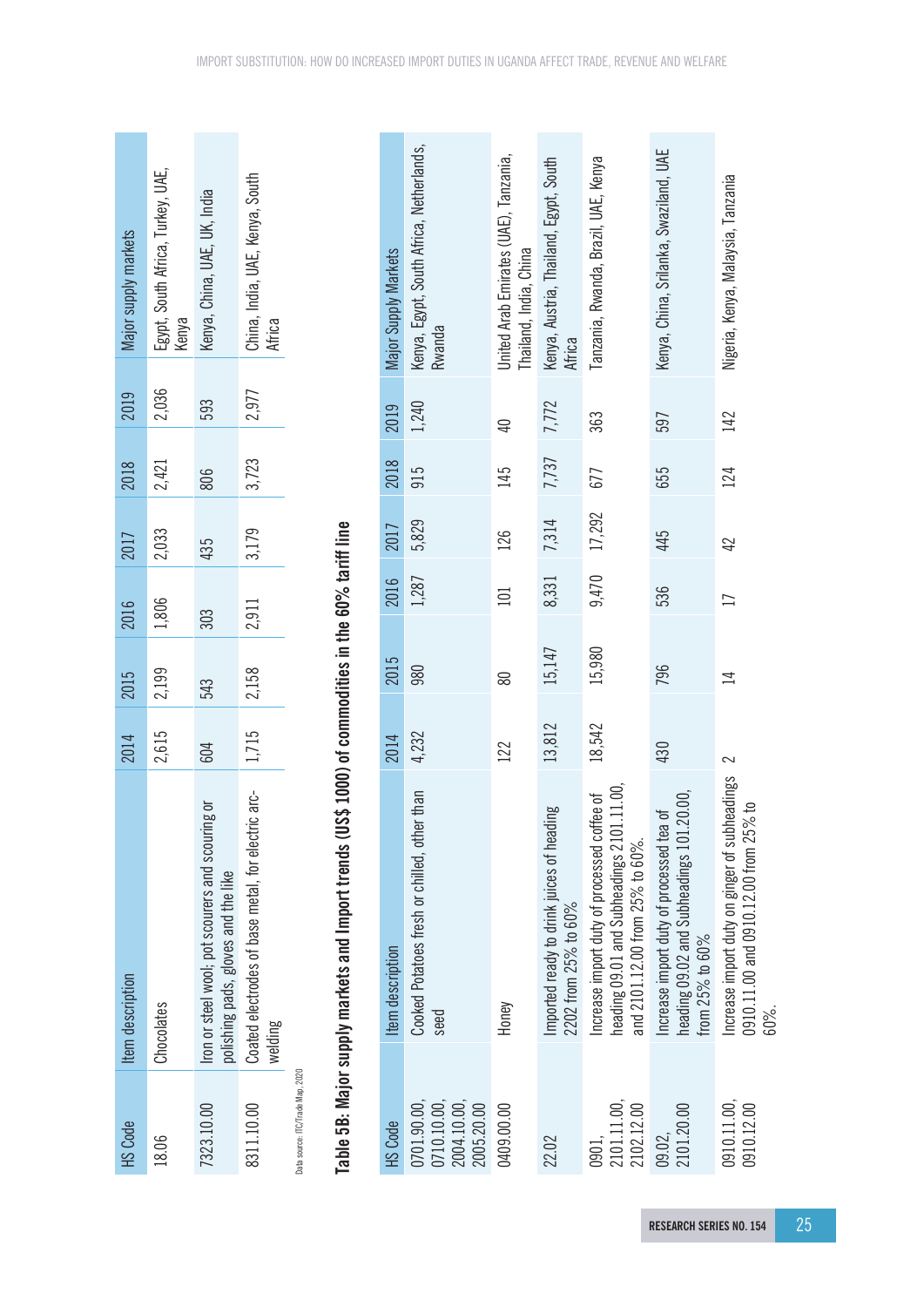| 26                             |                                             |                                                                                                                       |        |                 |        |                          |       |              |                                                   |
|--------------------------------|---------------------------------------------|-----------------------------------------------------------------------------------------------------------------------|--------|-----------------|--------|--------------------------|-------|--------------|---------------------------------------------------|
|                                | HS Code                                     | Item description                                                                                                      | 2014   | 2015            | 2016   | 2017                     | 2018  | 2019         | Major Supply Markets                              |
| <b>RESEARCH SERIES NO. 154</b> | 20.07                                       | of the CET<br>Increase import duty on jams, marmalades,<br>jellies and the like of heading 20.07<br>from 25% to 35%.  | 1,131  | 1,336           | 2,174  | 1,622                    | 515   | 738          | Kenya, UAE, South Africa, Egypt, Greece           |
|                                | 02.01, 02.02, 02.03,<br>02.04, 02.07, 16.02 | Frozen meats of, chicken, bovine animals,<br>meat of swine, meat of sheep.                                            | 743    | 701             | 476    | 1049                     | 448   | 233          | Saudi Arabia, France, Kenya, Italy,<br>Belgium    |
|                                | 2008.11                                     | Peanut butter                                                                                                         | 27     | $\overline{10}$ | 52     | $\Box$                   | 69    | 34           | India, South Africa, UAE, China, Kenya            |
|                                | 1806.90.00                                  | <b>Bread</b> spreads                                                                                                  | 1,161  | 1,297           | 1,034  | 1,248                    | 1,436 | 658          | South Africa, Egypt, Turkey, UAE, UK              |
|                                | 2005.20.00                                  | Potato and other crisps                                                                                               | 553    | 352             | 207    | 651                      | 504   | 549          | Kenya, South Africa, UAE, Malaysia,<br>China      |
|                                | 7.03                                        | Onions, shallots, garlic, leeks etc., fresh or<br>chilled                                                             | 1,045  | 1,251           | 1,221  | 2,151                    | 4,205 | 2,804        | Tanzania, China, Kenya, UAE, South<br>Africa      |
|                                | 1512.29.00                                  | Refined cotton seed oil                                                                                               | 118    | 36              | $\sim$ | $\overline{\phantom{0}}$ |       | $\mathbf{r}$ | China, UAE, Italy, Tanzania                       |
|                                | 1512.19.00                                  | ā<br>Refined sunflower seed or safflower                                                                              | 747    | 920             | 212    | 512                      | 773   | 1,041        | Egypt, Malaysia, Kenya, Greece, Ukraine           |
|                                | 18.05,<br>18.06                             | er food<br>content exceeding chocolate and oth<br>Cocoa powder in packing with a net<br>preparations containing cocoa | 2,666  | 2,396           | 1,936  | 2,308                    | 2,698 | 2,093        | Egypt, South Africa, Turkey, Kenya,<br>Malaysia   |
|                                | 4.05                                        | Butter and other fats and oils derived from<br>milk; dairy spreads                                                    | 435    | 173             | 115    | 104                      | 347   | 28           | Kenya, Rwanda, Belgium, France, South<br>Africa   |
|                                | 19.05                                       | <b>Biscuits</b>                                                                                                       | 19,721 | 12,853          | 8,319  | 10,442                   | 9,509 | 7,643        | India, Kenya, UAE, Vietnam, South Africa          |
|                                | 2103.20.00                                  | Tomato sauce                                                                                                          | 1,542  | 2,801           | 826    | 2,951                    | 2,422 | 453          | China, Egypt, UAE, USA, Oman                      |
|                                | 2201.10.00                                  | Mineral water                                                                                                         | 8      | 76              | 54     | 45                       | 34    | 22           | Belgium, UAE, Netherlands, South Africa,<br>Italy |
|                                | 4818.10.00                                  | Toilet paper                                                                                                          | 1,949  | 1,638           | 1,617  | 1,937                    | 1,224 | 1,291        | Kenya, China, South Africa, UAE, Jordan           |
|                                | 4820.20.00                                  | Exercise books                                                                                                        | 2,793  | 2,733           | 1,384  | 1,798                    | 1,448 | 769          | Kenya, India, Tanzania, China, UAE                |
|                                | 9603.21.00                                  | Toothbrushes                                                                                                          | 1,052  | 649             | 550    | 906                      | 951   | 92           | Vietnam, China, India, UAE, Iran                  |
|                                | 9608.10.00                                  | <b>Ball</b> point pens                                                                                                | 5,045  | 5,785           | 5,561  | 7,079                    | 6,735 | 8,759        | Kenya, India, China, South Africa, UAE            |
|                                | Data Source: ITC/Trade Map, 2020            |                                                                                                                       |        |                 |        |                          |       |              |                                                   |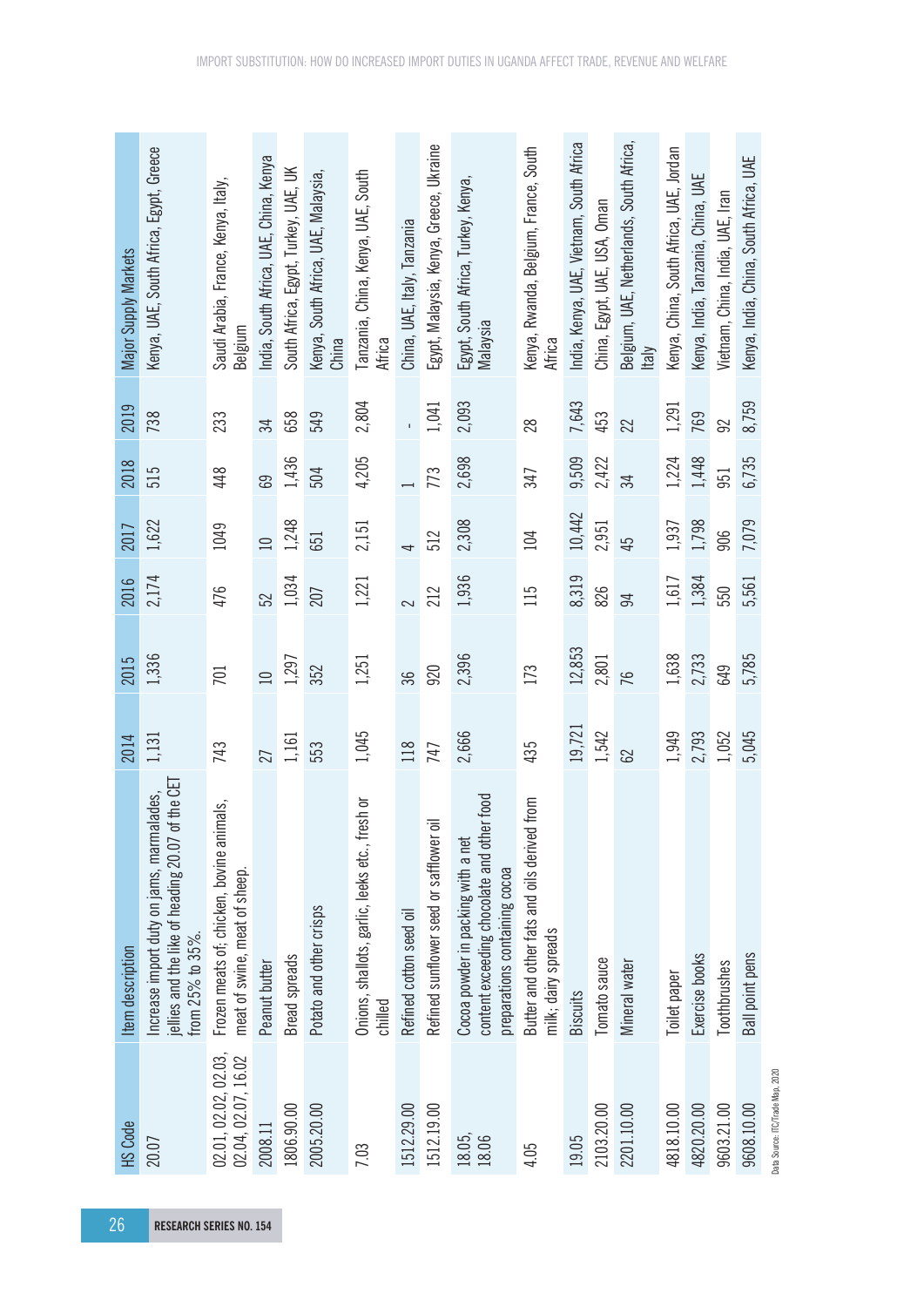| <b>HS Code</b>                                                                                          | Item description |                                                                                                 | Old rate                               | New rate                                                 | <b>Total trade</b><br>effect | <b>Creation</b><br>Trade        | Trade<br>Diversion        | Revenue<br><b>Effect</b> | Welfare    |
|---------------------------------------------------------------------------------------------------------|------------------|-------------------------------------------------------------------------------------------------|----------------------------------------|----------------------------------------------------------|------------------------------|---------------------------------|---------------------------|--------------------------|------------|
| 3302.10.00                                                                                              |                  | Odoriferous mixtures of a kind used as raw materials<br>in the food or drink industries flavors | $0\%$                                  | 10%                                                      | $-6.0$                       | $-6.0$                          | $\overline{\phantom{0}}$  | 5.53                     | $-0.6$     |
| Data Source: ITC/Trade Map, 2019                                                                        |                  |                                                                                                 |                                        |                                                          |                              |                                 |                           |                          |            |
|                                                                                                         |                  | Table 7B: Effects of the 25% tariff increment on sel                                            | ect products (US\$ 1000)               |                                                          |                              |                                 |                           |                          |            |
| <b>HS Code</b>                                                                                          |                  | Item description                                                                                | Old rate                               | New rate                                                 | effect<br><b>Total trade</b> | <b>Creation</b><br><b>Trade</b> | <b>Trade</b><br>Diversion | Revenue                  | Welfare    |
| Chapter 15                                                                                              |                  | Semi processed edible oils.                                                                     | 10%                                    | 25%                                                      | $-156.9$                     | $-156.9$                        | $\circ$                   | 116.9                    | $-23.5$    |
| 8702.10.99                                                                                              |                  | Buses for transportation of<br>more than 25 persons                                             | 10%                                    | 25%                                                      | 0                            |                                 | 0<br>0                    |                          | $\circ$    |
| 7210.11.00, 7210.20.00,<br>7216.50.00                                                                   |                  | iron<br>Flat rolled products of iron or<br>non-alloy steel products of<br>or non-alloy steel    | 0%/25%/0%                              | whichever is higher for<br>25% or USD 200/MT<br>one year | $-148.6$                     | $-148.6$                        | $\circ$                   | $\circ$                  | $\bigcirc$ |
| 7210.41.00, 7210.49.00,<br>7210.61.00, 7210.69.00,<br>7210.70.00, 7210.90.00,<br>7212.30.00, 7212.40.00 |                  | Flat rolled products of iron or<br>non-alloy steel                                              | $25%$ and<br>$10%$ where<br>applicable | whichever is higher for<br>25% or USD 250/MT<br>one year | $-2559.4$                    | $-2559.4$                       | 0                         | 1495.7                   | $-137.7$   |
| 7212.60.00                                                                                              |                  | Flat rolled products of iron or<br>non-alloy steel                                              | 10%                                    | whichever is higher for<br>25% or USD 250/MT<br>one year | $\circ$                      |                                 | $\circ$<br>$\circ$        | $\cup$                   | $\circ$    |

Table 6B: Effects of the 10 % tariff increment on select products (US\$ 1000) **Table 6B: Effects of the 10 % tariff increment on select products (US\$ 1000)**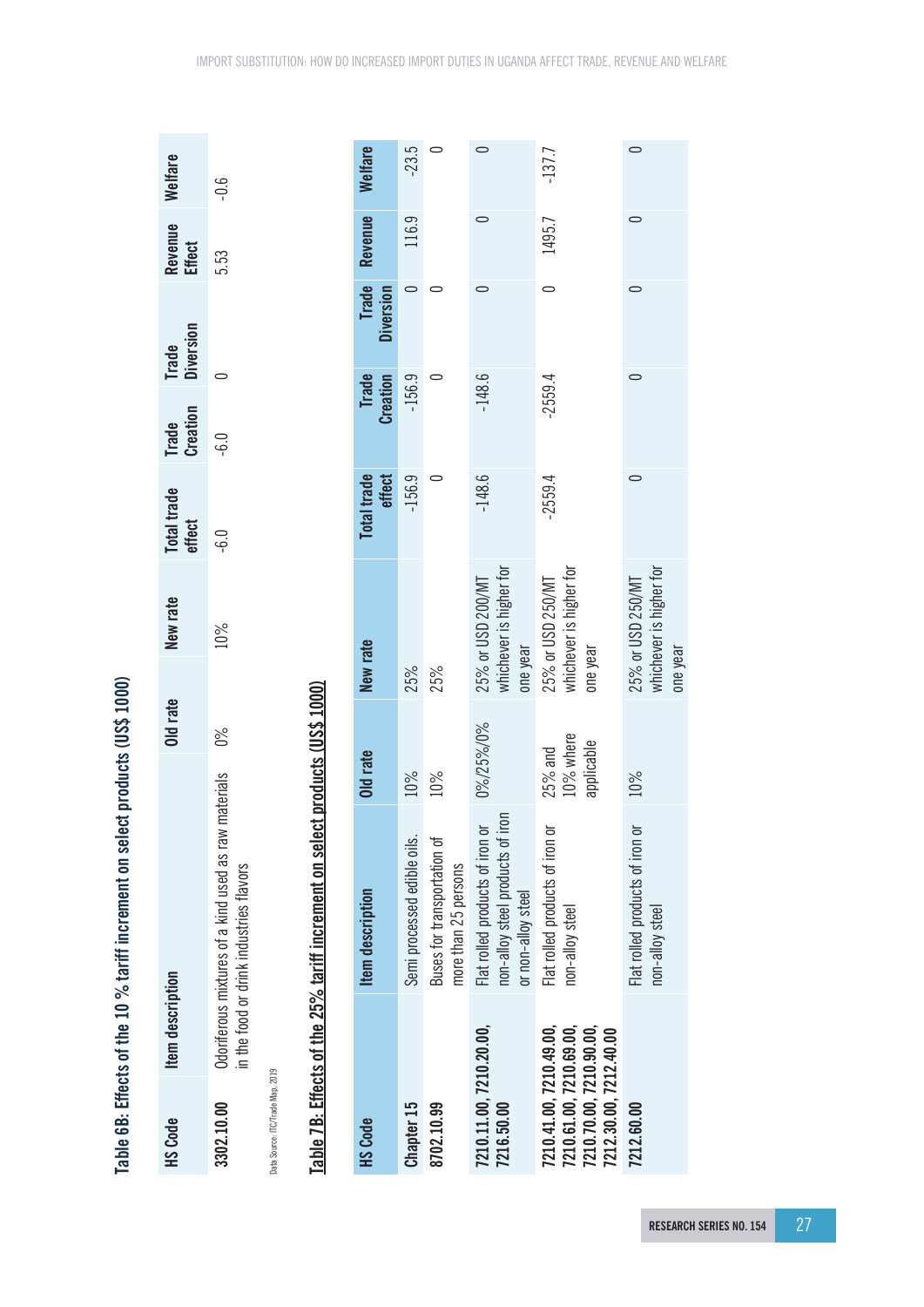| Welfare<br>Revenue |                  | -6.6<br>44.5                                                                                                                                                                                                                                                                                                                                                                                                                                                                                        | $\circ$                                                   | $-167.8$<br>1,657       |
|--------------------|------------------|-----------------------------------------------------------------------------------------------------------------------------------------------------------------------------------------------------------------------------------------------------------------------------------------------------------------------------------------------------------------------------------------------------------------------------------------------------------------------------------------------------|-----------------------------------------------------------|-------------------------|
| <b>Trade</b>       | <b>Diversion</b> | $\circ$                                                                                                                                                                                                                                                                                                                                                                                                                                                                                             | $\circ$                                                   | $\overline{\mathsf{P}}$ |
| <b>Trade</b>       | <b>Creation</b>  | $-58.6$                                                                                                                                                                                                                                                                                                                                                                                                                                                                                             | $\circ$                                                   | $-2923.5$               |
| <b>Total trade</b> | effect           | $-58.6$                                                                                                                                                                                                                                                                                                                                                                                                                                                                                             | $\circ$                                                   | $-2923.5$               |
| New rate           |                  | whichever is higher.<br>25% or USD 350MT                                                                                                                                                                                                                                                                                                                                                                                                                                                            | whichever is higher for<br>25% or USD 1.35/Kg<br>one year | TOTAL                   |
| Old rate           |                  | 25% where<br>applicable<br>$10\%$ and                                                                                                                                                                                                                                                                                                                                                                                                                                                               | 25%                                                       |                         |
| Item description   |                  | varvannsea anu pre-primieur,<br>pre painted coils, galvanised<br>coils, hoop iron, twisted bars,<br>(galvanised and pre-printed)<br>flat bars, mild steel plates<br>72 and 73 comprising of;<br>Steel articles of chapters<br>corrugated iron sheets                                                                                                                                                                                                                                                | Safety matches                                            |                         |
| <b>HS Code</b>     |                  | 7210.20.00, 7210.30.00,<br>7212.50.00, 7212.60.00,<br>7213.10.00, 7213.20.00<br>7213.99.00, 7214.10.00,<br>7214.91.00, 7214.99.00,<br>7216.50.00, 7216.61.00,<br>7216.99.00, 7228.10.00,<br>7228.40.00, 7228.50.00,<br>210.69.00, 7210.90.00<br>7212.30.00, 7212.40.00<br>7214.20.00, 7214.30.00<br>7216.69.00, 7216.91.00<br>7210.41.00, 7210.61.00<br>7215.10.00, 7215.50.00<br>7215.90.00, 7216.10.00,<br>7216.21.00, 7216.22.00<br>7228.20.00, 7228.30.00<br>228.60.00, 7228.70.00<br>228.80.00 | 3605.00.00                                                |                         |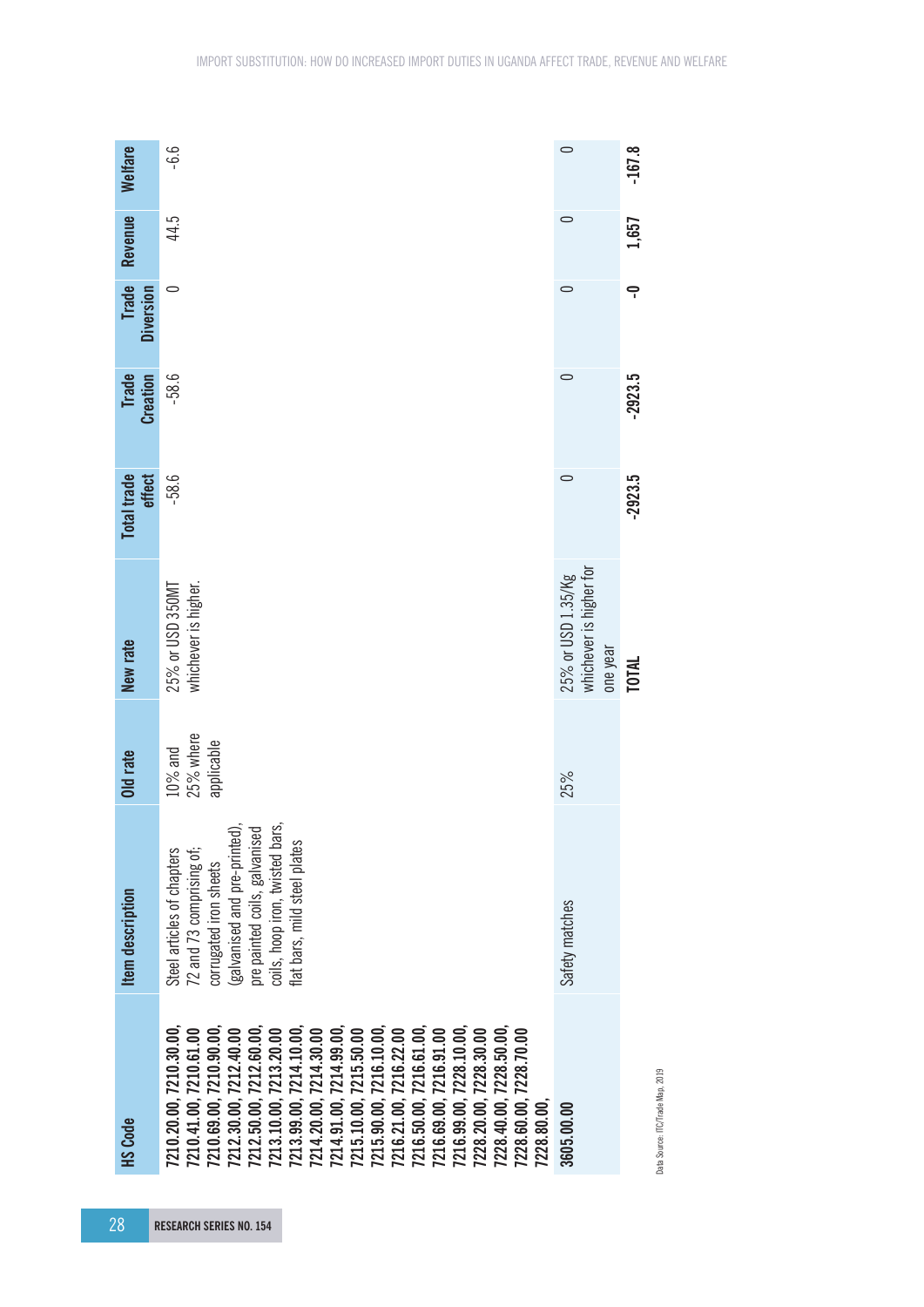| <b>HS Code</b>              | Item description                                                                                      | rate<br>$\overline{a}$ | rate<br>New         | <b>Total trade</b><br>effect | Creation<br><b>Trade</b> | diversion<br><b>Trade</b> | Revenue<br><b>Effect</b> | <b>Welfare</b><br><b>Effect</b> |
|-----------------------------|-------------------------------------------------------------------------------------------------------|------------------------|---------------------|------------------------------|--------------------------|---------------------------|--------------------------|---------------------------------|
| Chapter 33                  | Essential oils and resinoids; perfumery, cosmetic or toilet<br>preparations                           | 0.25                   | 0.35                | $-103.1$                     | $-103.1$                 | $\bigcirc$                | 86.3                     | $-21.8$                         |
| 3405                        | Shoe polish.                                                                                          | 0.25                   | 0.35                | 18.4                         | 18.4                     | 0                         | $-22.8$                  | $\overline{0}$ .                |
| 67.04                       | Wigs, false beards, eyebrows and eyelashes, etc. human hair                                           | 0.25                   | 0.35                | $\circ$                      | $\overline{\phantom{0}}$ |                           | $\bigcirc$               | $\circ$                         |
| 7308.30.00,<br>3926.90      | thresholds for doors of<br>Doors, windows and their frames and<br>iron and steel and Plastic/polymers | 0.25                   | 0.35                | $\circ$                      |                          | 0                         | $\circ$                  |                                 |
| 4011.40.00                  | New pneumatic tyres of rubber, of a kind used on motorcycles.                                         | $\overline{C}$         | 0.35                | $\overline{\phantom{0}}$     | $\overline{\phantom{0}}$ | 0                         | $\subset$                |                                 |
| 34.01                       | Soap and organic surface active products for use as soap                                              | 0.25                   | 0.35                | $-149.2$                     | $-149.2$                 | 0                         | 74.5                     | $-11.5$                         |
| 48.19                       | packing containers of<br>Cartons, boxes, cases, bags and other<br>paper                               | 0.25                   | 0.35                | $-2.1$                       | $-2.1$                   |                           | 0.544                    | $-0.1$                          |
| 4911.10.00                  | Trade advertising material                                                                            | 0.25                   | 0.35                | $-0.5$                       | $-0.5$                   | 0                         | 0.415                    | $-0.0$                          |
| 4911.91.00                  | Pictures, designs and photographs                                                                     | 0.25                   | 0.35                | $-0.1$                       | $-0.0$                   | 0                         | 0.05                     | $-0.1$                          |
| 4911.99.10                  | Instructional charts and diagrams                                                                     | 0.25                   | 0.35                | $-23.7$                      | $-23.7$                  | 0                         | 15.386                   | $\overline{\Box}$               |
| 94.03, 94.01,<br>9402.90.90 | Furniture and parts thereof                                                                           | 0.25                   | 0.35                | $-3.641$                     | $-3.641$                 | $\circ$                   | 7.183                    | $-0.9$                          |
| 63.01                       | <b>Blankets</b>                                                                                       | 0.25                   | 0.35                | $-0.1$                       | $-0.1$                   | 0                         | 0.059                    | $-0.1$                          |
| 94.04                       | Mattress supports and mattresses                                                                      | 0.25                   | 0.35                | $-1.5$                       | $-1.5$                   | 0                         | 1.428                    | $-0.4$                          |
| 85.07                       | Electric accumulators                                                                                 | 0.25                   | 0.35                | $-362.1$                     | $-362.1$                 | 0                         | 151.5                    | $-85.7$                         |
| 2002.90.00                  | latoes of heading 20.02<br>Tomato paste and other preserved tom<br>from 25% to 35%                    | 0.25                   | one year<br>35% for | $-15.9$                      | $-15.9$                  | $\bigcirc$                | 25.6                     | -3.9                            |
| 8528.72.90                  | Increase import duty on imported television sets from25% to<br>35%.                                   | 0.25                   | 35% for<br>one year | $-1074.6$                    | $-1074.6$                | 0                         | 735.2                    | $-161.8$                        |

Table 8B: Effects of the 35% tariff increment on select products (US\$ 1000) **Table 8B: Effects of the 35% tariff increment on select products (US\$ 1000)**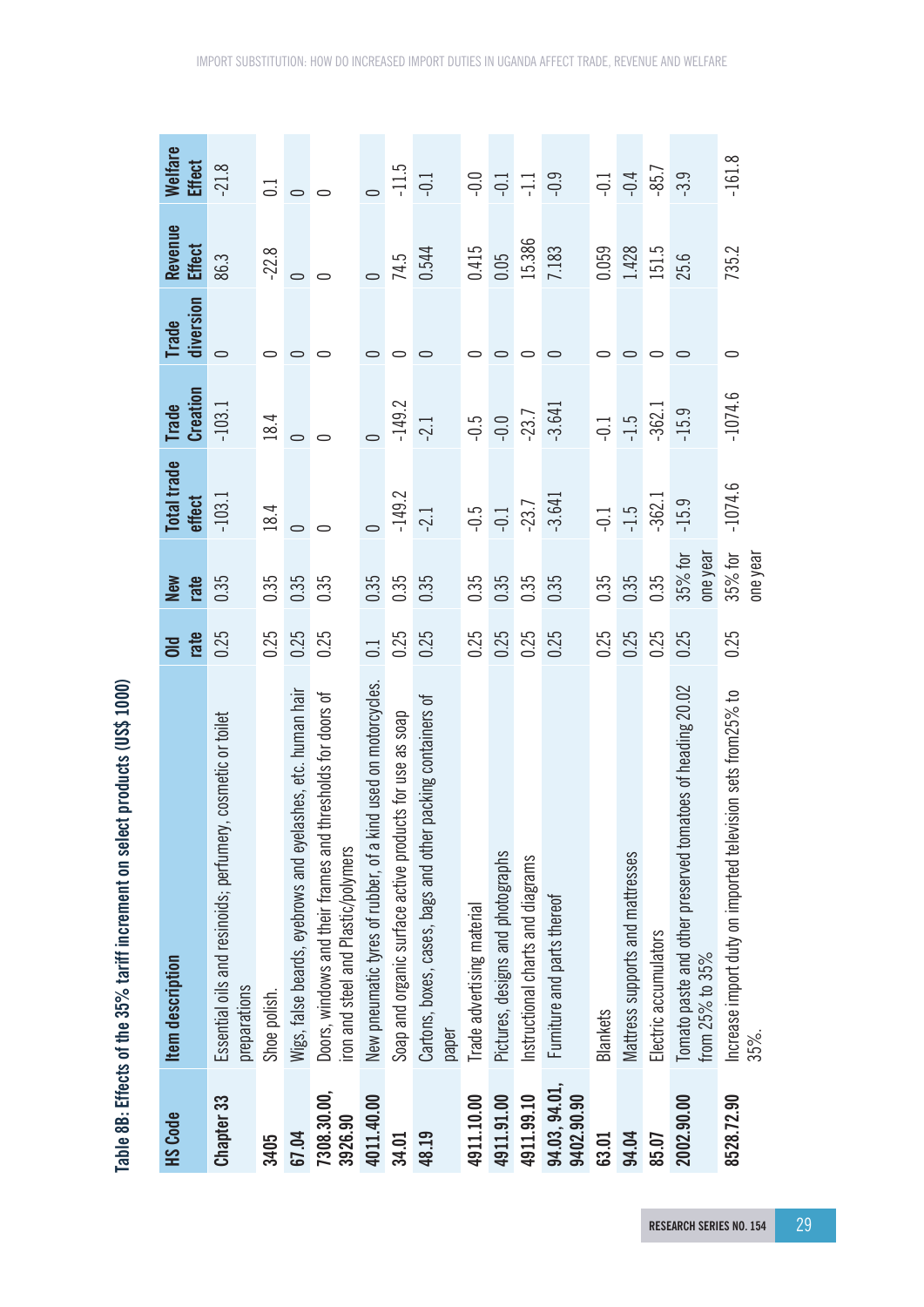| 30                             | <b>HS Code</b>            | Item description                                                                                                                             | rate<br>$\overline{a}$ | rate<br><b>New</b>  | <b>Total trade</b><br>effect | <b>Creation</b><br><b>Trade</b> | diversion<br><b>Trade</b> | Revenue<br><b>Effect</b> | <b>Welfare</b><br><b>Effect</b> |
|--------------------------------|---------------------------|----------------------------------------------------------------------------------------------------------------------------------------------|------------------------|---------------------|------------------------------|---------------------------------|---------------------------|--------------------------|---------------------------------|
|                                | 9503.00.00                | of heading 9503 from<br>Increase import duty on imported toys<br>25% to 35%.                                                                 | 0.25                   | one year<br>35% for | $-0.0$                       | $-0.0$                          | $\bigcirc$                | $\frac{0}{10}$           | $-0.0$                          |
| <b>RESEARCH SERIES NO. 154</b> | 3306.10.00,<br>3306.90.00 | wash preparations of subheadings 306.10.00 and 3306.90.00<br>Increase import duty on imported toothpaste and other mouth<br>from 25% to 35%. | 0.25                   | one year<br>35% for | $-82.0$                      | $-82.0$                         | 0                         | 62.7                     | $-18.9$                         |
|                                | 1901.20.90                | of bakers' wares of<br>Mixes and doughs for the preparation<br>heading 19.05:                                                                | 0.25                   | 35% for<br>one year | $-5.454$                     | $-5.454$                        | $\bigcirc$                | 5.0                      | $-0.9$                          |
|                                | 63.06                     | Tarpaulins                                                                                                                                   | 0.25                   | 35% for<br>one year | $-0.017$                     | $-0.017$                        | 0                         | 0.01                     | $-0.0$                          |
|                                | 1704.10.00                | Chewing gum                                                                                                                                  | 0.25                   | 35% for<br>one year | $-7.53$                      | $-7.5$                          | $\circ$                   | 3.7                      | $-0.1$                          |
|                                | 1704.90.00                | Other sugar confectionery (sweets)                                                                                                           | 0.25                   | 35% for<br>one year | $-18.0$                      | $-18.0$                         | 0                         | 16.7                     | $-1.4$                          |
|                                | 18.06, 17.04              | Chocolates                                                                                                                                   | 0.25                   | 35% for<br>one year | $-242.9$                     | $-242.9$                        | $\circ$                   | 142.3                    | $-40.3$                         |
|                                | 7323.10.00                | Iron or steel wool; pot scourers and scouring or polishing pads,<br>gloves and the like                                                      | 0.25                   | 35% for<br>one year | $-0.2$                       | $-0.2$                          | 0                         | $\Xi$                    | $-0.01$                         |
|                                | 8311.10.00                | Coated electrodes of base metal, for electric arc-welding                                                                                    | $\Xi$                  | 35% for<br>one year | $\circ$                      | $\circ$                         | 0                         |                          | $\circ$                         |
|                                |                           |                                                                                                                                              |                        | <b>TOTAL</b>        | $-2074.5$                    | $-2074.5$                       | 0                         | 1306.2                   | $-349$                          |

Data Source: ITC/Trade Map, 2019 Data Source: ITC/Trade Map, 2019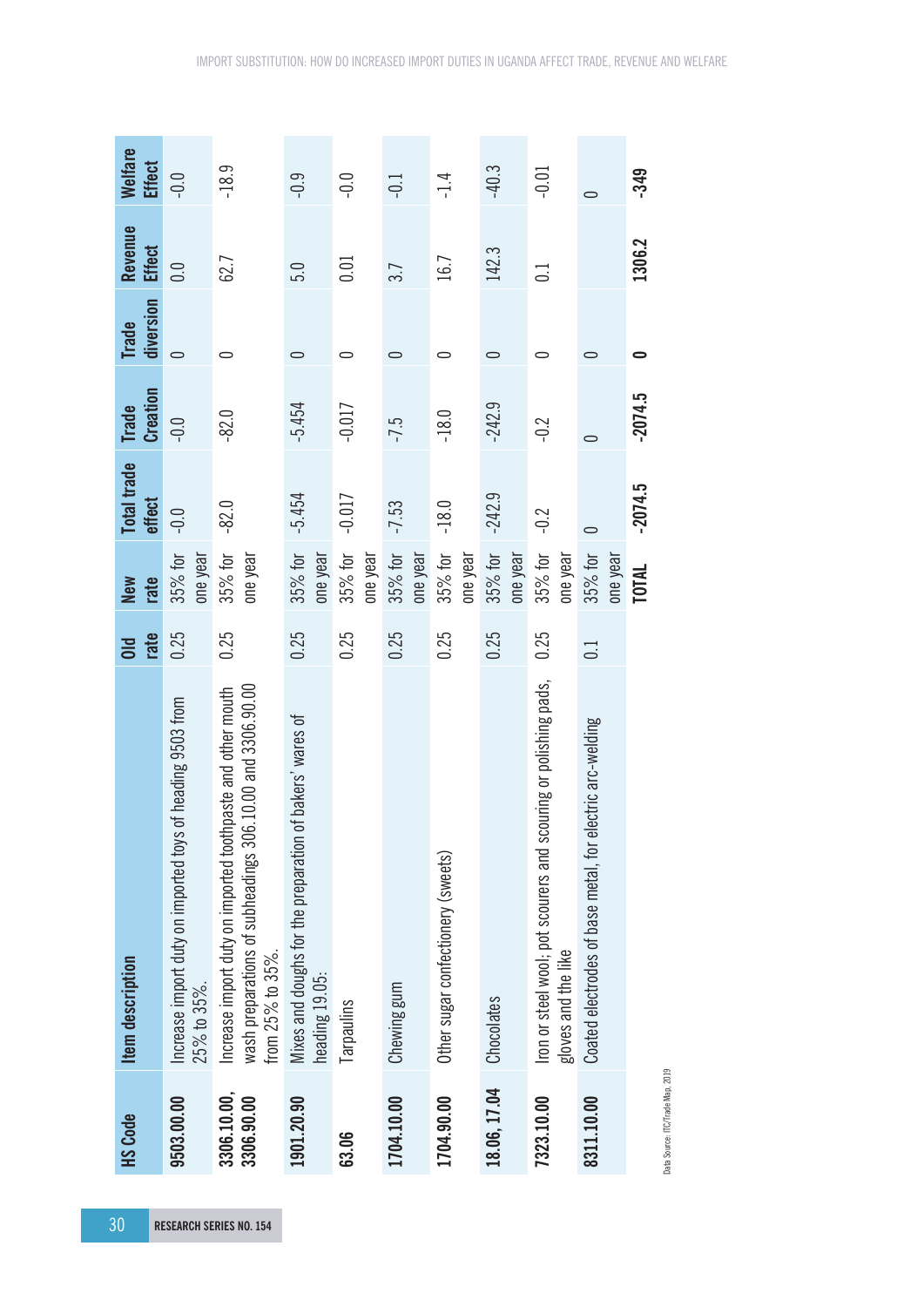| <b>ANGE 100</b>                                                               |
|-------------------------------------------------------------------------------|
|                                                                               |
|                                                                               |
|                                                                               |
|                                                                               |
|                                                                               |
|                                                                               |
|                                                                               |
|                                                                               |
|                                                                               |
|                                                                               |
|                                                                               |
|                                                                               |
|                                                                               |
|                                                                               |
|                                                                               |
|                                                                               |
|                                                                               |
|                                                                               |
|                                                                               |
|                                                                               |
|                                                                               |
|                                                                               |
|                                                                               |
| Table 9B: Effects of the 60% of tariff increment on select products (US\$ 10) |

| <b>HS Code</b>                                         | Item description                                                                                                         | rate<br>$\overline{\mathsf{I}}$ | rate<br>New         | <b>Creation</b><br><b>Trade</b> | <b>Diversion</b><br><b>Trade</b> | Total trade<br><b>Effect</b> | Revenue<br><b>Effect</b> | <b>Welfare</b><br><b>Effect</b> |
|--------------------------------------------------------|--------------------------------------------------------------------------------------------------------------------------|---------------------------------|---------------------|---------------------------------|----------------------------------|------------------------------|--------------------------|---------------------------------|
| 0701.90.00,<br>0710.10.00,<br>2004.10.00<br>2005.20.00 | Cooked Potatoes fresh or chilled, other than seed                                                                        | 25%                             | one year<br>60% for | $-115.5$                        | $\bigcirc$                       | $-115.5$                     | 59.9                     | $\equiv$                        |
| 0409.00.0017.02                                        | Honey                                                                                                                    | 25%                             | 60% for<br>one year | 0.0                             | 0                                | $\frac{0}{2}$                | $\overline{0.4}$         | $-0.1$                          |
| 22.02                                                  | Imported ready to drink juices of heading 2202 from 25% to<br>60%                                                        | 25%                             | one year<br>60% for | $\circ$                         | $\circ$                          | $\circ$                      | $\bigcirc$               | $\bigcirc$                      |
| 2101.11.00,<br>2102.12.00<br>0901,                     | Increase import duty of processed coffee of heading 09.01 and<br>Subheadings 2101.11.00, and 2101.12.00 from 25% to 60%. | 25%                             | one year<br>60% for | 0                               | 0                                | 0                            | 0.0                      | 0                               |
| 2101.20.00<br>09.02,                                   | ncrease import duty of processed tea of heading 09.02 and<br>to $60\%$<br>Subheadings 101.20.00, from 25% t              | 25%                             | one year<br>60% for | $-27.4$                         | 0                                | $-27.4$                      | 0.0                      | $-11.9$                         |
| 0910.11.00,<br>0910.12.00                              | Increase import duty on ginger of subheadings 0910.11.00<br>and 0910.12.00 from 25% to 60%.                              | 25%                             | 60% for<br>one year | 0                               | 0                                | $\circ$                      | 0                        | $\circ$                         |
| 20.07                                                  | Increase import duty on jams, marmalades, jellies and the like<br>of heading 20.07 of the CET from 25% to 35%.           | 25%                             | one year<br>60% for | 0                               | $\circ$                          | $\circ$                      | $\circ$                  | $\circ$                         |
| 02.01, 02.02, 02.04, 02.03, 02.04,<br>02.07, 16.02     | Frozen meats of, chicken, bovine animals, meat of swine,<br>meat of sheep.                                               | 25%                             | 60%                 |                                 | 0                                | $\circ$                      | 0                        | 0                               |
| 2008.11                                                | Peanut butter                                                                                                            | 25%                             | one year<br>60% for | $\circ$                         | 0                                | 0                            | 0                        | $\Rightarrow$                   |
| 1806.90.00                                             | <b>Bread spreads</b>                                                                                                     | 25%                             | 60% for<br>one year | $-109.6$                        | 0                                | $-109.6$                     | 50.1                     | $-23.5$                         |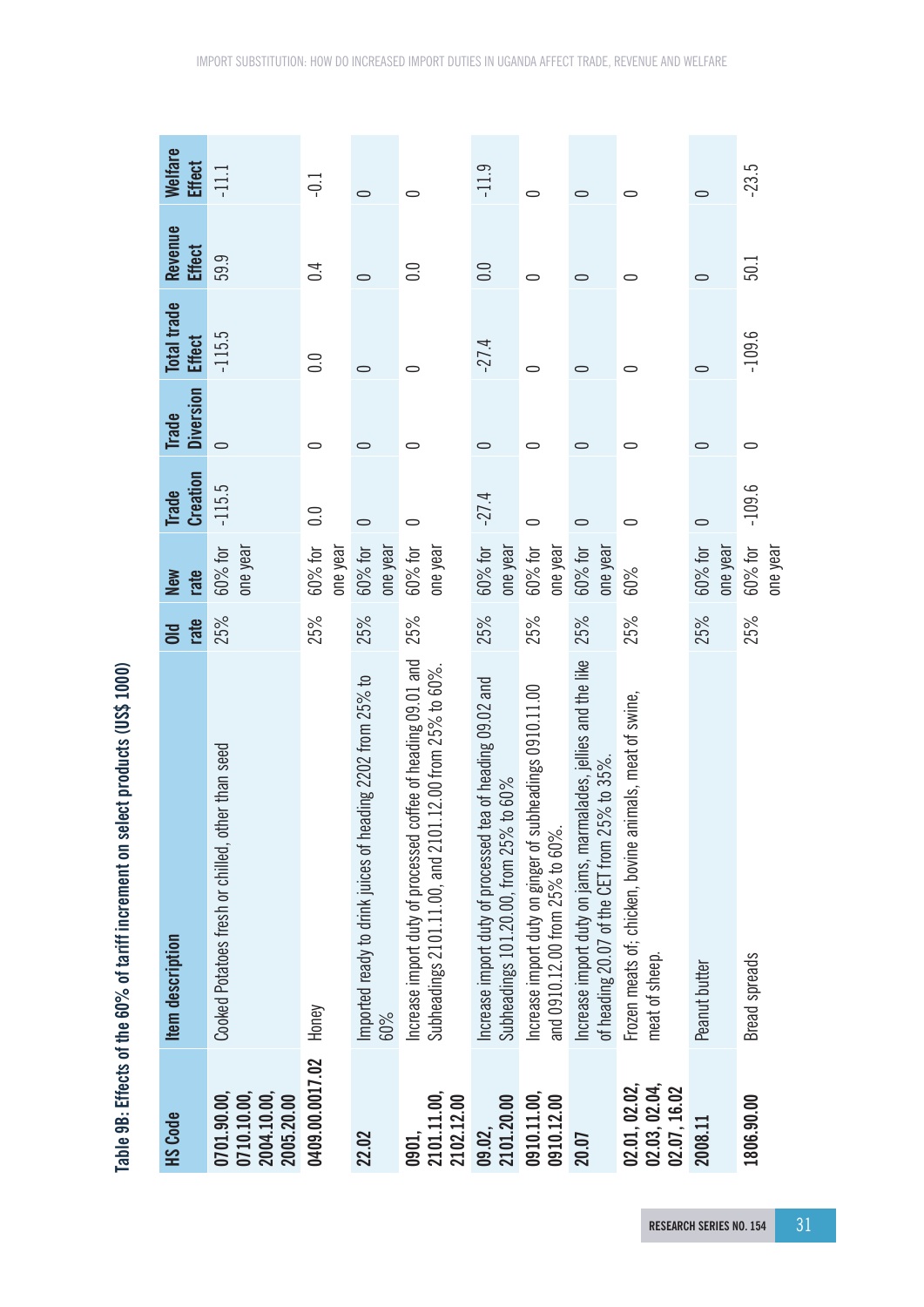| 32                             |                                  |                                                                                                                |                        |                     |                                 |                                  |                                     |                          |                                 |
|--------------------------------|----------------------------------|----------------------------------------------------------------------------------------------------------------|------------------------|---------------------|---------------------------------|----------------------------------|-------------------------------------|--------------------------|---------------------------------|
|                                | <b>HS Code</b>                   | Item description                                                                                               | rate<br>$\overline{a}$ | rate<br>New         | <b>Creation</b><br><b>Trade</b> | <b>Diversion</b><br><b>Trade</b> | <b>Total trade</b><br><b>Effect</b> | Revenue<br><b>Effect</b> | <b>Welfare</b><br><b>Effect</b> |
| <b>RESEARCH SERIES NO. 154</b> | 2005.20.00                       | Potato and other crisps                                                                                        | 25%                    | one year<br>60% for | $-0.0$                          | $\overline{\phantom{0}}$         | $-0.0$                              | 0.0                      | $\Rightarrow$                   |
|                                | 7.03                             | Onions, shallots, garlic, leeks etc., fresh or chilled                                                         | 25%                    | 60% for<br>one year | 0                               | 0                                | 0                                   | 0                        | 0                               |
|                                | 1512.29.00                       | Refined cotton seed oil                                                                                        | 25%                    | one year<br>60% for | $\circ$                         | 0                                | $\subset$                           | 0                        | 0                               |
|                                | 1512.19.00                       | Refined sunflower seed or safflower oil                                                                        | 25%                    | 60% for<br>one year | $-130.1$                        | 0                                | $-130.1$                            | 93.9                     | $-19.6$                         |
|                                | 18.05, 18.06                     | chocolate and other food preparations containing cocoa<br>Cocoa powder in packing with a net content exceeding | 25%                    | 60% for<br>one year | $-115.2$                        | 0                                | $-115$                              | 75.5                     | $-38.9$                         |
|                                | 4.05                             | Butter and other fats and oils derived from milk; dairy spreads                                                | 25%                    | 60% for<br>one year | $\circ$                         | 0                                | 0                                   | $\overline{\phantom{0}}$ | $\circ$                         |
|                                | 19.05                            | <b>Biscuits</b>                                                                                                | 25%                    | 60%                 | $-21.9$                         | $\circ$                          | $-21.9$                             | 20.9                     | $-3.6$                          |
|                                | 2103.20.00                       | Tomato sauce                                                                                                   | 25%                    | 60% for<br>one year | $-25.8$                         | 0                                | $-25.8$                             | 75.9                     | $-5.8$                          |
|                                | 2201.10.00                       | Mineral water                                                                                                  | 25%                    | 60% for<br>one year | $\circ$                         |                                  | 0                                   | $\overline{\phantom{0}}$ |                                 |
|                                | 4818.10.00                       | Toilet paper                                                                                                   | 25%                    | 60%                 | 109.7                           |                                  | 109.7                               | $-136.6$                 | 6.5                             |
|                                | 8420.20.00                       | Exercise books                                                                                                 | 25%                    | 60%                 | $\overline{\phantom{0}}$        | 0                                | $\circ$                             | $\circ$                  | $\overline{\phantom{0}}$        |
|                                | 9603.21.00                       | Toothbrushes                                                                                                   | 25%                    | 60%                 | $\circ$                         | 0                                | $\overline{C}$                      | 0                        |                                 |
|                                | 9608.10.00                       | Ball point pens                                                                                                | 25%                    | 60%                 | $-1.2$                          | 0                                | $-1.2$                              | $\frac{8}{10}$           | $-0.02$                         |
|                                | Data Source: ITC/Trade Map, 2019 |                                                                                                                |                        | TOTAL               | $-437.8$                        |                                  | $-437.8$                            | 377.7                    | $-108.2$                        |

IMPORT SUBSTITUTION: HOW DO INCREASED IMPORT DUTIES IN UGANDA AFFECT TRADE, REVENUE AND WELFARE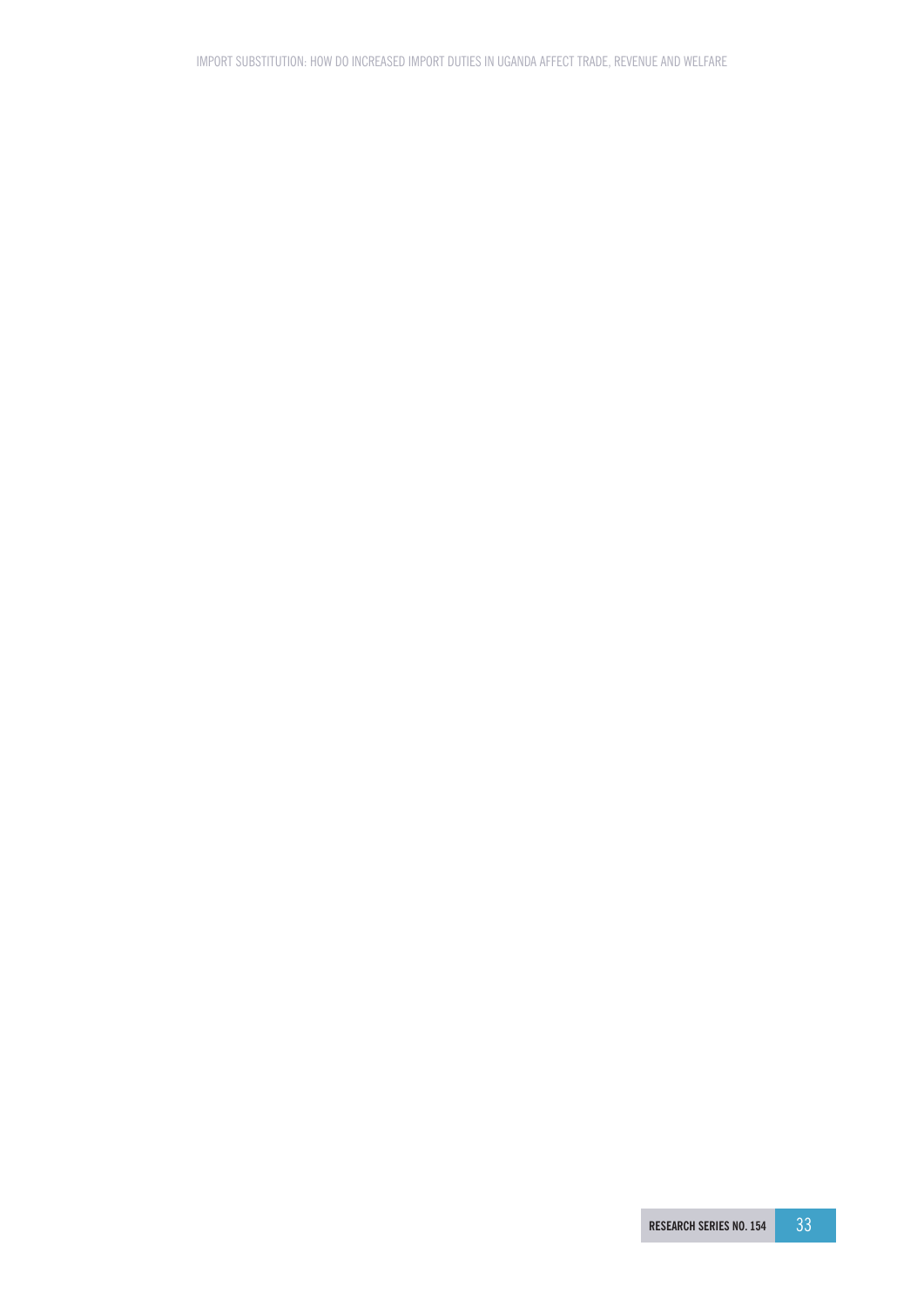# **EPRC RESEARCH SERIES**

Listing of Research Series published since 2010 to date. Full text format of these and earlier papers can be downloaded from the EPRC website at www.eprc.or.ug

| Series No. | Author(s)                                                                                                                     | <b>Title</b>                                                                                                               | <b>Date</b>      |
|------------|-------------------------------------------------------------------------------------------------------------------------------|----------------------------------------------------------------------------------------------------------------------------|------------------|
| 153        | Isaac M.B. Shinyekwa, Enock<br>N.W. Bulime,<br>Aida K. Nattabi                                                                | AfricaN Continental Free Trade Area:<br>The potential revenue, trade and welfare effects<br>for the East African Community | <b>July 2020</b> |
| 152        | Alemayehu Gedda, Nathan<br>Sunday, Rehema Kahunde,<br>Ezra Munyambonera, Paul<br>Lakuma, Brian Sserunjogi,<br>Isaac Shinyekwa | Export and Import Price Elasticity for Uganda:<br>An Empirical Analysis                                                    | <b>July 2020</b> |
| 151        | Tonny Odokonyero and<br>Swaibu Mbowa                                                                                          | <b>Potential Productivity and Economic Outcomes</b><br>from adopting both Agricultural Technology and<br>Extension         | December 2019    |
| 150        | Madina M. Guloba, Tonny<br>Odokonyero, Marios Obwona<br>and Patrick Olowo                                                     | Why the Growth of Uganda's Middle Class<br><b>Matters</b>                                                                  | December 2019    |
| 149        | Corti Paul LAKUMA                                                                                                             | Income Tax Evasion in Uganda                                                                                               | <b>June 2019</b> |
| 148        | Corti Paul LAKUMA                                                                                                             | Attracting Investments using Tax Incentives in<br>Uganda: The Effective Tax Rates                                          | April 2019       |
| 147        | Tonny Odokonyero<br>Gemma Ahaibwe                                                                                             | <b>Financing Indoor Residual Spraying for</b><br>Malaria prevention in Uganda: Options for cost<br>minimization            | March 2019       |
| 146        | Sserunjogi Brian<br>Paul Corti Lakuma                                                                                         | <b>Court Actions and Boosting Domestic Revenue</b><br>Mobilization in Uganda                                               | March 2019       |
| 145        | Corti Paul Lakuma<br>Brian Sserunjogi                                                                                         | The Value Added Tax (VAT) Gap Analysis for<br>Uganda                                                                       | October 2018     |
| 144        | The Distributional Impacts<br>of Fiscal Consolidation in<br>Uganda                                                            | Corti Paul Lakuma<br>Joseph Mawejje<br>Musa Mayanja Lwanga<br>Ezra Munyambonera                                            | <b>June 2018</b> |
| 143        | Ezra Munyambonera<br>Miriam Katunze<br><b>Martin Luther Munu</b><br>Brian Sserunjogi                                          | Expanding the Pension Sector in Uganda                                                                                     | May 2018         |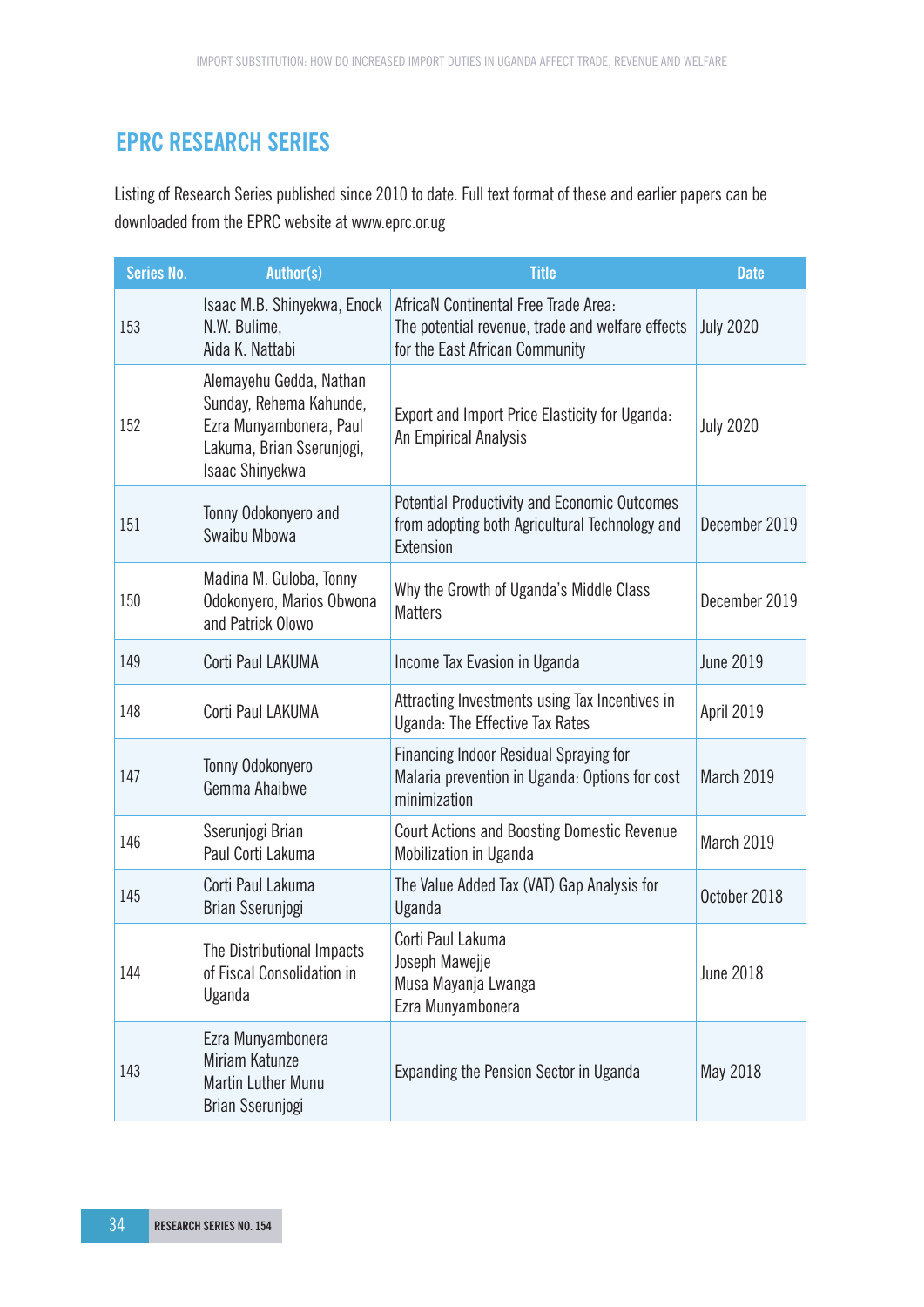| Series No. | <b>Author(s)</b>                                                                | <b>Title</b>                                                                                                                                    | <b>Date</b>       |
|------------|---------------------------------------------------------------------------------|-------------------------------------------------------------------------------------------------------------------------------------------------|-------------------|
| 142        | <b>Martin Luther Munu</b><br>Isaac Shinyekwa                                    | Outcomes of the Nairobi WTO 10th Ministerial<br>Conference:<br>Implications for the EAC Cotton Sector<br>Development                            | May 2018          |
| 141        | Musa M. Lwanga<br>Ezra F. Munyambonera<br>Madina Guloba                         | <b>Effectiveness of the Public Payroll</b><br>Decentralisation Reforms in Uganda                                                                | April 2018        |
| 140        | Musa Mayanja Lwanga<br>Corti Paul Lakuma<br>Brian Sserunjogi<br>Isaac Shinyekwa | Boosting Domestic Revenue Mobilisation In<br>Uganda                                                                                             | April 2018        |
| 139        | Isaac M.B. Shinyekwa<br>Anita Ntale                                             | The Role of Economic Infrastructure in<br>Promoting Exports of Manufactured Products:<br>Trade Facilitation and industrialisation in the<br>EAC | September<br>2017 |
| 138        | Swaibu Mbowa<br>Tonny Odokonyero<br>Anthony T Munyaho                           | Harnessing Floating Cage Technology to Increase<br><b>Fish Production in Uganda</b>                                                             | <b>July 2017</b>  |
| 137        | Miriam Katunze<br>Annette Kuteesa<br>Theresa Mijubi<br>Denis Mahebe             | <b>Uganda Warehousing Receipt System: Improving</b><br>Market Competitiveness and Service Delivery                                              | June 2017         |
| 136        | Tonny Odokonyero<br><b>Francis Mwesigye</b><br>Annet Adong<br>Swaibu Mbowa      | Universal health coverage in Uganda: The<br>critical health infrastructure, healthcare<br>coverage and equity                                   | June 2017         |
| 135        | Joseph MAWEJJE<br>Paul C. E. LAKUMA                                             | Macroeconomic Effects of Mobile Money in<br>Uganda                                                                                              | <b>June 2017</b>  |
| 134        | Madina Guloba<br>Sarah Ssewanyana<br>Elizabeth Birabwa                          | Rural Women Entrepreneurship in Uganda<br>A synthesis report on policies, evidence, and<br>stakeholders                                         | May 2017          |
| 133        | Madina Guloba<br>Sarah Ssewanyana<br>Elizabeth Birabwa                          | A pathway to social protection development in<br>Uganda: A synthesis report                                                                     | May 2017          |
| 132        | Isaac M.B. Shinyekwa<br>Francis M. Mwaura<br>Patrick Apecu                      | A comparative Analysis of the Tourism Sectors<br>in the East African Community: The Way<br>Forward for Uganda                                   | April 2017        |
| 131        | Corti Paul Lakuma<br>Musa Mayanja Lwanga                                        | Linking budgets to plans in a constrained<br>resource and institutional environment:<br>The Case of Uganda                                      | March 2017        |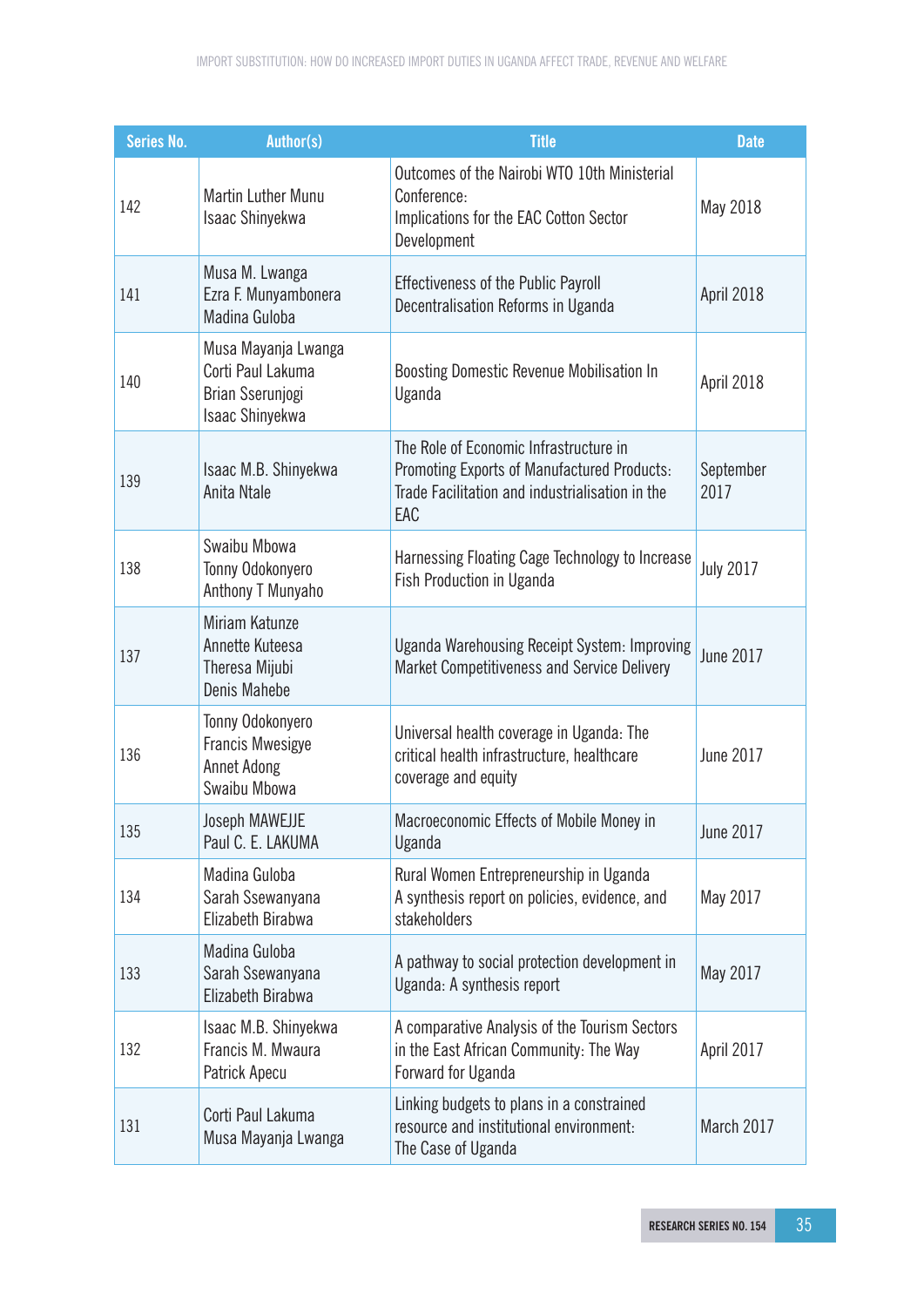| Series No. | Author(s)                                                                                         | <b>Title</b>                                                                                                                                                      | <b>Date</b>       |
|------------|---------------------------------------------------------------------------------------------------|-------------------------------------------------------------------------------------------------------------------------------------------------------------------|-------------------|
| 130        | Joseph Mawejje<br>Ezra Munyambonera                                                               | Financing Infrastructure Development in Uganda   February 2017                                                                                                    |                   |
| 129        | Isaac M.B. Shinyekwa,<br>Miriam Katunze                                                           | Assessment of the Effect of the EAC Common<br>External Tariff Sensitive Products List on the<br>Performance of Domestic Industries, Welfare,<br>Trade and Revenue | September<br>2016 |
| 128        | Isaac M.B. Shinyekwa<br>Alex Thomas IJJO                                                          | Determinants of Domestic Food Price<br>Differentials in Uganda:<br>The Potential for and Constraints on Intra-<br><b>County Trade</b>                             | August 2016       |
| 127        | Musa Mayanja Lwanga<br><b>Annet Adong</b>                                                         | A Pathway to Financial Inclusion: Mobile Money<br>and Individual Savings in Uganda                                                                                | March 2016        |
| 126        | Gemma Ahaibwe<br>Corti Paul Lakuma<br>Miriam Katunze<br>Joseph Mawejje                            | Socio Economic Effects of Gambling:<br>Evidence from Kampala City, Uganda                                                                                         | January 2016      |
| 125        | Joseph Mawejje<br>Ezra Francis Munyambonera                                                       | Tax Revenue Effects of Sectoral Growth and<br>Public Expenditure in Uganda                                                                                        | January 2016      |
| 124        | <b>Tilak Doshi</b><br><b>Fred Joutz</b><br>Paul Lakuma<br>Musa Mayanja Lwanga<br>Baltasar Manzano | The Challenges of Macroeconomic Management<br>of Natural Resource Revenues in Developing<br>Countries: The Case of Uganda                                         | October 2015      |
| 123        | Ssewanyana N. Sarah<br><b>Ibrahim Kasirye</b>                                                     | Progressivity or Regressivity in Uganda's Tax<br>System: Implications for the FY2014/15 tax<br>proposals                                                          | <b>June 2015</b>  |
| 122        | Gemma Ahaibwe<br>Ibrahim Kasirye                                                                  | Creating Youth Employment through<br>Entrepreneurship Financing:<br>The Uganda Youth Venture Capital Fund                                                         | May 2015          |
| 121        | Ezra Munyambonera<br>Musa Mayanja Lwanga                                                          | A Review of Uganda's Public Finance Management<br>Reforms (2012 to 2014):<br>Are the Reforms Yielding the Expected Outcomes?                                      | April 2015        |
| 120        | Joseph Mawejje<br>Musa Mayanja Lwanga                                                             | Inflation Dynamics and Agricultural Supply Shocks<br>in Uganda                                                                                                    | March 2015        |
| 119        | Munyambonera F. Ezra,<br>Corti Paul Lakuma,<br>Madina Guloba                                      | Uganda's Tea Sub-sector: A comparative Review of<br>Trends, Challenges and Coordination Failures                                                                  | September 2014    |
| 118        | Sarah N. Ssewanyana and<br>Ibrahim Kasirye                                                        | Uganda's progress towards poverty reduction<br>during the last decade 2002/3-2012/13: Is the<br>gap between leading and lagging areas widening or<br>narrowing?   | <b>June 2014</b>  |